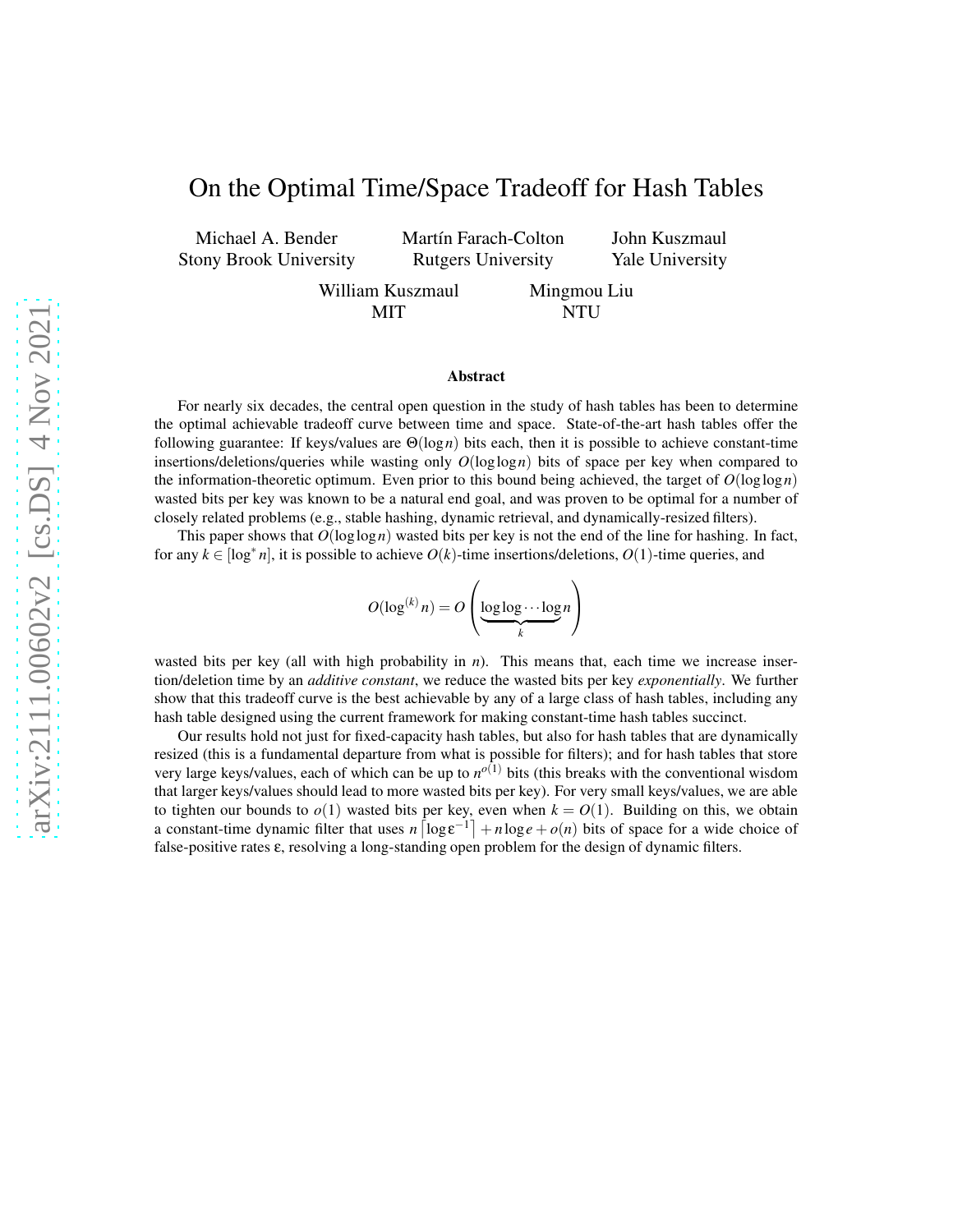## 1 Introduction

A *hash table* [\[23\]](#page-47-0) (sometimes called a *dictionary*) is a data structure that stores a set of keys from some key-universe *U* and that supports three operations on that set: insertions, deletions, and queries. Some hash tables are also capable of storing a *value*  $v \in V$  associated with each key. In this case, a query on a key k returns both whether key  $k$  is present and what the associated value  $\nu$  is, if  $k$  is present.

Since hash tables were introduced in 1953, there has been a vast literature on the question of how to design space- and time-efficient hash tables  $[1,2,4,10-12,12,18,19,22-24,32,34,36,38,41]$  $[1,2,4,10-12,12,18,19,22-24,32,34,36,38,41]$  $[1,2,4,10-12,12,18,19,22-24,32,34,36,38,41]$  $[1,2,4,10-12,12,18,19,22-24,32,34,36,38,41]$  $[1,2,4,10-12,12,18,19,22-24,32,34,36,38,41]$  $[1,2,4,10-12,12,18,19,22-24,32,34,36,38,41]$  $[1,2,4,10-12,12,18,19,22-24,32,34,36,38,41]$  $[1,2,4,10-12,12,18,19,22-24,32,34,36,38,41]$  $[1,2,4,10-12,12,18,19,22-24,32,34,36,38,41]$  $[1,2,4,10-12,12,18,19,22-24,32,34,36,38,41]$  $[1,2,4,10-12,12,18,19,22-24,32,34,36,38,41]$  $[1,2,4,10-12,12,18,19,22-24,32,34,36,38,41]$  $[1,2,4,10-12,12,18,19,22-24,32,34,36,38,41]$  $[1,2,4,10-12,12,18,19,22-24,32,34,36,38,41]$ . Whereas early hash tables [\[22,](#page-47-3) [23\]](#page-47-0) required ω(1) time per operation in order to support a load factor of 1− *o*(1), modern hash tables [\[2,](#page-46-1)[4,](#page-46-2)[24\]](#page-47-4) offer a much stronger guarantee. Not only are these hash tables constant time (with high probability), and not only do they support a load factor of  $1-o(1)$ , but they have even converged towards the *information-theoretically optimal* number of bits of space, given by

$$
\mathcal{B}(U,V,n) = \log \binom{|U|}{n} + n \log |V|.
$$

A hash table that uses  $\mathcal{B}(U,V,n)+rn$  bits of space is said to incur *r* wasted bits per key. When  $\log|U|$ +  $\log|V| = c \log n$  for some constant  $c > 1$ , the state of the art for *r* is  $O(\log \log n)$ , which was first achieved in 2003 by Raman and Rao [\[38\]](#page-48-3) with constant expected-time operations, and which after a long line of work [\[2,](#page-46-1) [4,](#page-46-2) [10,](#page-46-3) [24\]](#page-47-4) has now also been achieved [\[4\]](#page-46-2) with (high-probability) worst-case constant-time operations.

Besides having remained the state of the art for nearly two decades, there are several more fundamental reasons to believe that  $r = O(\log \log n)$  might be optimal. It is known that  $\Theta(\log \log n)$  wasted bits per key is optimal for the closely related problems of dynamic value retrieval<sup>[1](#page-1-0)</sup> [\[10,](#page-46-3) [13,](#page-47-5) [28\]](#page-48-5) and fully-dynamic approximate set membership<sup>[2](#page-1-1)</sup> [\[9,](#page-46-5) [24,](#page-47-4) [35\]](#page-48-6). And it is known that *stable* hash tables [\[4,](#page-46-2) [10\]](#page-46-3) (i.e., hash tables in which each key/value pair is assigned a fixed and unchanging position upon arrival) have an optimal value of  $r = \Theta(\log \log n)$ .

Nonetheless, it is *not known* whether  $r = O(\log \log n)$  wasted bit per key is optimal for dynamic constanttime hash tables. More generally, it is an open question what the optimal tradeoff is between time and space (e.g., can slightly super-constant-time operations yield major space savings?). Tight answers to these questions would close off one of the longest-standing directions of research in the field of data structures.

An astonishing tradeoff curve between time and space. In this paper, we present a data structure that achieves a much stronger time/space tradeoff than existing hash tables, and we prove a matching lower bound establishing that our hash table is optimal across a large family of data structures that includes all existing fast succinct hash tables.

We show that it is possible to achieve significantly fewer than  $O(log \log n)$  wasted bits per key. In fact, for any parameter  $k \in [\log^* n]$ , we construct a hash table that supports constant-time queries, that supports  $O(k)$ -time insertions/deletions, and that incurs

$$
O(\log^{(k)} n) = O\left(\underbrace{\log \log \cdots \log}_{k} n\right)
$$

<span id="page-1-0"></span><sup>&</sup>lt;sup>1</sup>A dynamic data-retrieval data structure is a hash table with the added restriction that queries must be for keys/value pairs that are present. If keys are from a universe of size  $poly(n)$  and  $v$  is the size of each value in bits, then static value-retrieval requires  $nv + o(n)$  bits [\[13\]](#page-47-5), and dynamic value-retrieval requires  $nv + \Theta(n \log \log n)$  bits [\[10,](#page-46-3) [28\]](#page-48-5).

<span id="page-1-1"></span><sup>2</sup>Fully-dynamic approximate set membership data structures, also known as dynamically-resizable filters, are analogous to dynamically-resizable hash tables, but with some ε probability of queries returning false-positives. Whereas an optimal static filter requires *n*logε<sup>-1</sup> bits [\[9\]](#page-46-5), an optimal resizable filter requires *n*logε<sup>-1</sup> + Ω(*n*loglog*n*) space [\[35\]](#page-48-6), which is known to be optimal for  $\varepsilon^{-1} \leq \text{polylog } n$  [\[24,](#page-47-4) [35\]](#page-48-6).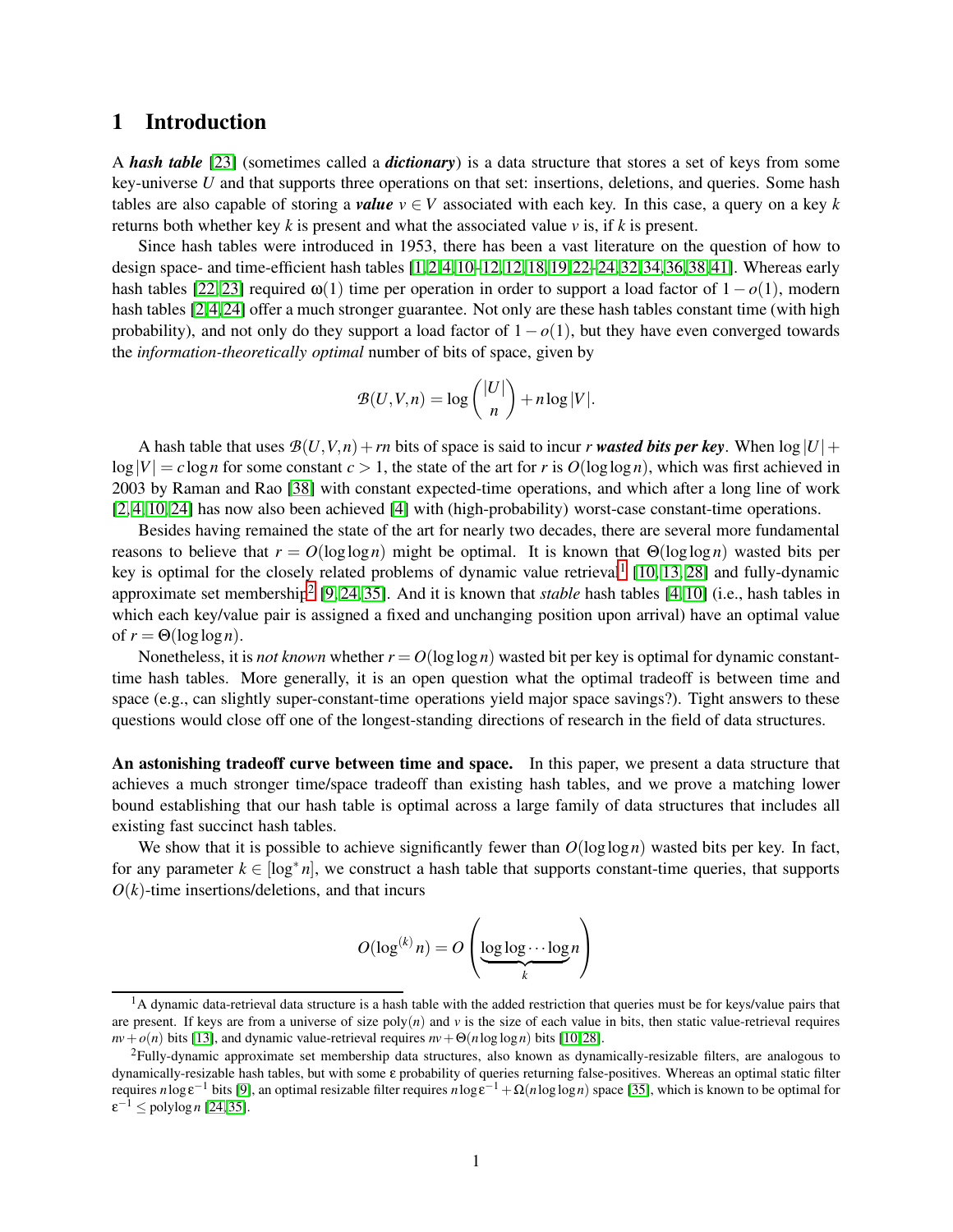wasted bits per key, where the guarantees on time and space are worst-case with high probability in *n*. Our result holds not just for fixed-capacity hash tables, but also for dynamically-resizable hash tables, as well as for hash tables storing very large keys/values (up to  $n^{o(1)}$  bits each).

Our result implies a remarkably steep tradeoff: each time that we increase insertion/deletion time by an *additive constant*, we are able to *exponentially reduce* the number of wasted bits per key. In particular, we obtain a hash table that supports  $O(1)$ -time insertions/deletions/queries with  $O(\log^{(c)} n)$  wasted bits per key, for any positive constant *c* of our choice; and we obtain a hash table that supports  $O(\log^* n)$ -time insertions/deletions with  $O(1)$  wasted bits per key and constant-time queries.

As we mentioned above, we prove that the tradeoff curve on which these hash tables sit is tight for a large class of data structures, including all known dynamic succinct hash tables [\[2,](#page-46-1) [4,](#page-46-2) [5,](#page-46-6) [7,](#page-46-7) [24,](#page-47-4) [38\]](#page-48-3), and more generally, any hash table that makes implicit (or explicit) use of "augmented open addressing" (discussed in more detail in Section [2.1\)](#page-2-0).

Finally, in the special case where keys/values are small, meaning that each key-value pair consists of  $\log n + o(\log n / \log^{(k)} n)$  bits (but keys are still from a universe of size  $\omega(n)$ ), we are able to further tighten our bounds to obtain *o*(1) wasted bits per key. Building on this, we obtain a dynamic constant-time approximate set-membership data structure (i.e., a filter) that achieves space

$$
n\log \varepsilon^{-1} + n\log e + o(n)
$$

bits, for a wide choice of false-positive rates ε, resolving a long-standing open problem as to whether *O*(1) wasted bits per key is achievable by dynamic filters. In fact, not only is  $\log e + o(1)$  constant, but it is the provably optimal number of wasted bits per key for any filter that is constructed by storing fingerprints in a hash table [\[5,](#page-46-6) [7,](#page-46-7) [9,](#page-46-5) [24,](#page-47-4) [31\]](#page-48-7).

## 2 Overview of Results and Techniques

This section presents an overview of the main results and techniques in the paper.

#### <span id="page-2-0"></span>2.1 The relationship between hash tables and balls-to-slots schemes

An implicit theme in the design and analysis of hash tables is that the problem of constructing a spaceefficient hash table is closely related to the problem of placing balls into slots of an array. We now formalize this relationship by defining the class of *augmented open-addressed hash tables* (which includes all known succinct constant-time hash tables  $[2, 4, 5, 7, 24, 38]$  $[2, 4, 5, 7, 24, 38]$  $[2, 4, 5, 7, 24, 38]$  $[2, 4, 5, 7, 24, 38]$  $[2, 4, 5, 7, 24, 38]$  $[2, 4, 5, 7, 24, 38]$ , and by formally defining the balls-to-slots problem that any augmented open-addressed hash table must solve (we will call this problem the *probe-complexity problem*). Later, in Section [3,](#page-8-0) we will give tight upper and lower bounds for the probe-complexity problem, which in subsequent sections will allow for us to construct optimal augmented open-addressed hash tables.

Augmented open addressing. Augmented open-addressed hash tables are hash tables that abide by the following basic framework: elements are stored in an array of some size  $m = (1 + \varepsilon)n$ , and each element  $x \in U$  is assigned a probe sequence  $h_1(x), h_2(x), h_3(x), \ldots \in [m]$  of array slots where it can be stored; queries are then implemented using a secondary query-routing data structure which, for each key *x*, stores the index *i* of the position  $h_i(x)$  containing the key.<sup>[3](#page-2-1)</sup> If a hash table is to be succinct, it must simultaneously achieve  $\varepsilon = o(1)$  (we call the quantity  $1 - \varepsilon$  the *load factor*), while also ensuring that the quantities stored by the query-routing data structure don't take up too many bits (i.e., keys are in positions  $h_i(x)$  for relatively small values of *i*).

<span id="page-2-1"></span><sup>3</sup>Additionally, a technique known as "quotienting" is used to shave log*n* bits off of each key—this is what bridges the gap between using  $B(U, V, n) + nr$  space instead of  $n \log |U| + n \log |V| + nr$  space.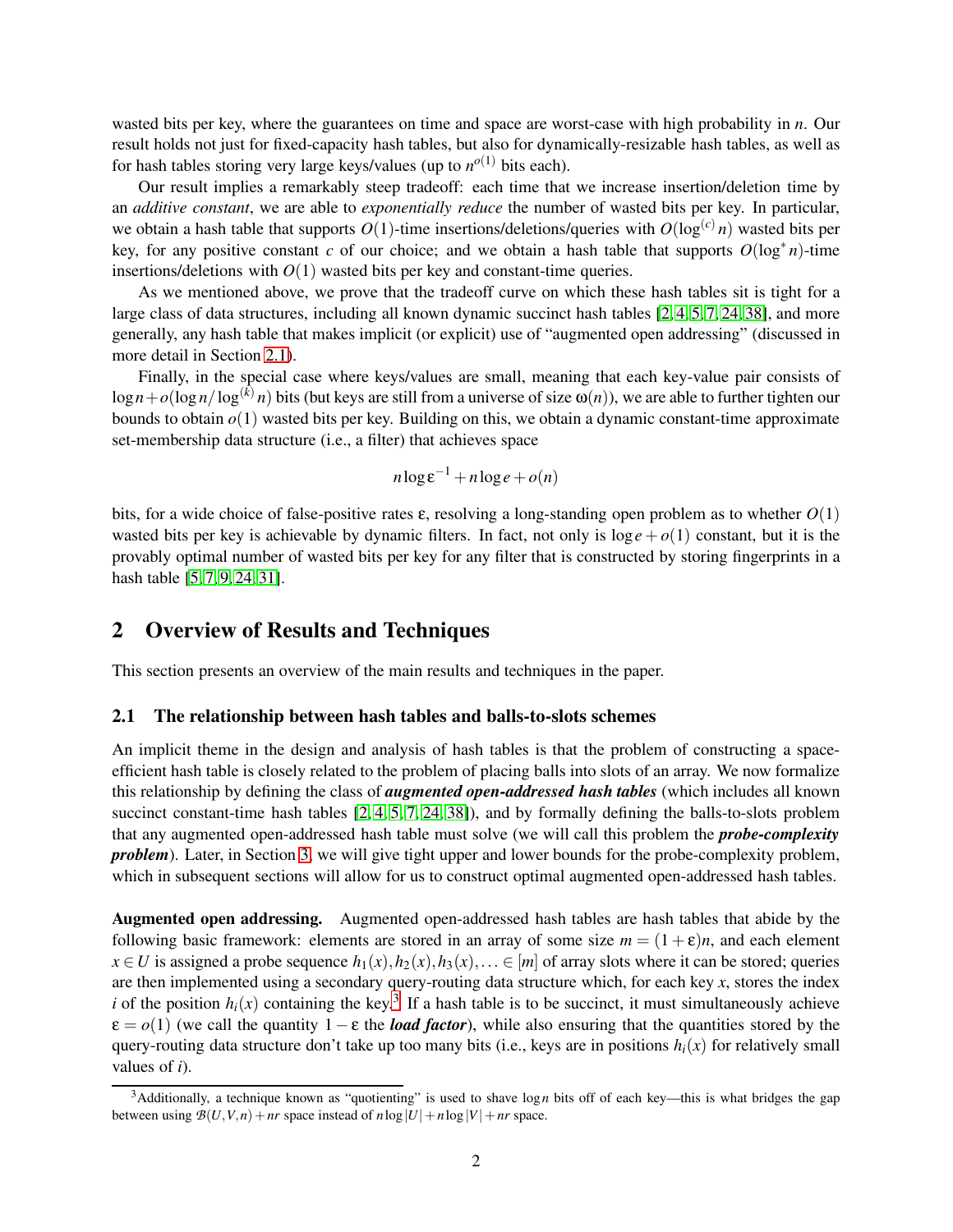The use of a probe sequence to determine where a key can reside is analogous to classical open addressing [\[23\]](#page-47-0). An important difference is that the query-routing data structure allows for queries to be performed in constant time, without needing to scan through the positions  $h_1(x), h_2(x),...$ 

Of course, there is flexibility in terms of what granularity augmented open addressing is used at. For example, in order to support dynamic resizing [\[4,](#page-46-2)[24,](#page-47-4)[38\]](#page-48-3), a hash table might use augmented open addressing on bins of size polylog *n*, and then use a different set of techniques to determine which bin each key should go into. Nonetheless, all known succinct constant-time hash tables [\[2,](#page-46-1) [4,](#page-46-2) [5,](#page-46-6) [7,](#page-46-7) [24,](#page-47-4) [38\]](#page-48-3) rely on some form of augmented open-addressing as the highest-granularity abstraction layer in which elements are stored.

The probe complexity problem. We can formalize the balls-to-slots problem that any augmented openaddressed hash table must solve as follows. Each key *x* is thought of as a "ball" that is associated with some probe sequence  $h(x) = \langle h_1(x), h_2(x), \ldots, h_m(x) \rangle$  where without loss of generality the sequence is a permutation of  $\langle 1,2,\ldots,m \rangle$ . A balls-to-slots scheme must support an (online) sequence of ball insertions/deletions so that, at any given moment, the up to *n* balls that are present are each assigned distinct positions in an array of  $m = (1 + \varepsilon)$  slots. The balls-to-slots scheme is measured by two objectives: the average *probe complexity* of the balls, which for a ball x in slot  $h_i(x)$  is given by  $(1 + \log i)$ ; and the *switching cost* of the balls-to-slots scheme, which is the number of balls that the scheme rearranges on each insertion/deletion (including the ball being inserted/deleted).

The probe complexity of each ball *x* can be viewed as the minimum number of bits (asymptotically) that must be stored in the query router in order for the position of the ball to be recovered by queries. The switching cost, on the other hand, can be viewed as (a lower bound on) the amount of time that it takes to implement a ball insertion/deletion. Thus lower bounds on the relationship between probe complexity and switching cost in the probe-complexity problem directly translate to lower bounds on the relationship between space and insertion-time in augmented open-addressed hash tables.

Intuitively, there are three challenges to designing an augmented open-addressed hash table: one must construct a balls-to-slots scheme with low probe complexity, low switching cost, and high load factor; one must efficiently implement that balls-to-slots scheme so that insertions/deletions can (ideally) be performed in time proportional to the switching cost; and one must implement a query-routing data structure that maps each key x to the slot  $h_i(x)$  where it resides (ideally, this should use space proportional to the probe complexity of  $x$ ). Thus the problem of determining the optimal tradeoff between average probe complexity and switching cost is central to the problem of designing an optimal augmented open-addressed hash table.

The two approaches to designing balls-to-slots schemes. One way to design a balls-to-slots scheme is to base it on a traditional open-addressed hash table such a linear probing [\[23\]](#page-47-0), double hashing [\[23\]](#page-47-0), or Cuckoo hashing [\[34\]](#page-48-1). Cuckoo hashing [34] (and its variants [\[1,](#page-46-0) [14,](#page-47-6) [18\]](#page-47-1)) is especially appealing because it bounds probe complexity deterministically. Standard Cuckoo hashing achieves a probe complexity of *O*(1), but is only able to support a load factor of 1 − ε < 1/2. Generalizations of Cuckoo hashing (i.e., *d*-ary Cuckoo hashing [\[18\]](#page-47-1) and Cuckoo hashing with *d*-slot bins [\[14\]](#page-47-6)) are able to support higher load factors 1−ε, but at the cost of incurring a super-constant switching cost of at least  $\Omega(\log \epsilon^{-1})$ . Thus Cuckoo hashing cannot be used on its own to obtain a succinct constant-time hash table (although it has been used in past work as an essential building block [\[2\]](#page-46-1)).

To achieve small probe complexity and switching cost, while also supporting  $\varepsilon = o(1)$ , past work has used balls-to-slots schemes that are based on standard balls-to-bins techniques. One simple approach is to set  $m = (1 + 1/\log n)n$ ; to partition the array of size *m* into bins of size  $\ell$  = polylog *n*; and finally to hash each key to a random bin  $g(x) \in \{0, 1, 2, ..., m/\ell-1\}$  and set  $h_i(x) = g(x) \cdot \ell + i$  for all *i*. With high probability in *n*, every key will find a free position in the bin that it hashes to, meaning that each key is assigned to one of its first ℓ = polylog *n* choices. This scheme achieves load factor 1−1/log *n*, worst-case probe complexity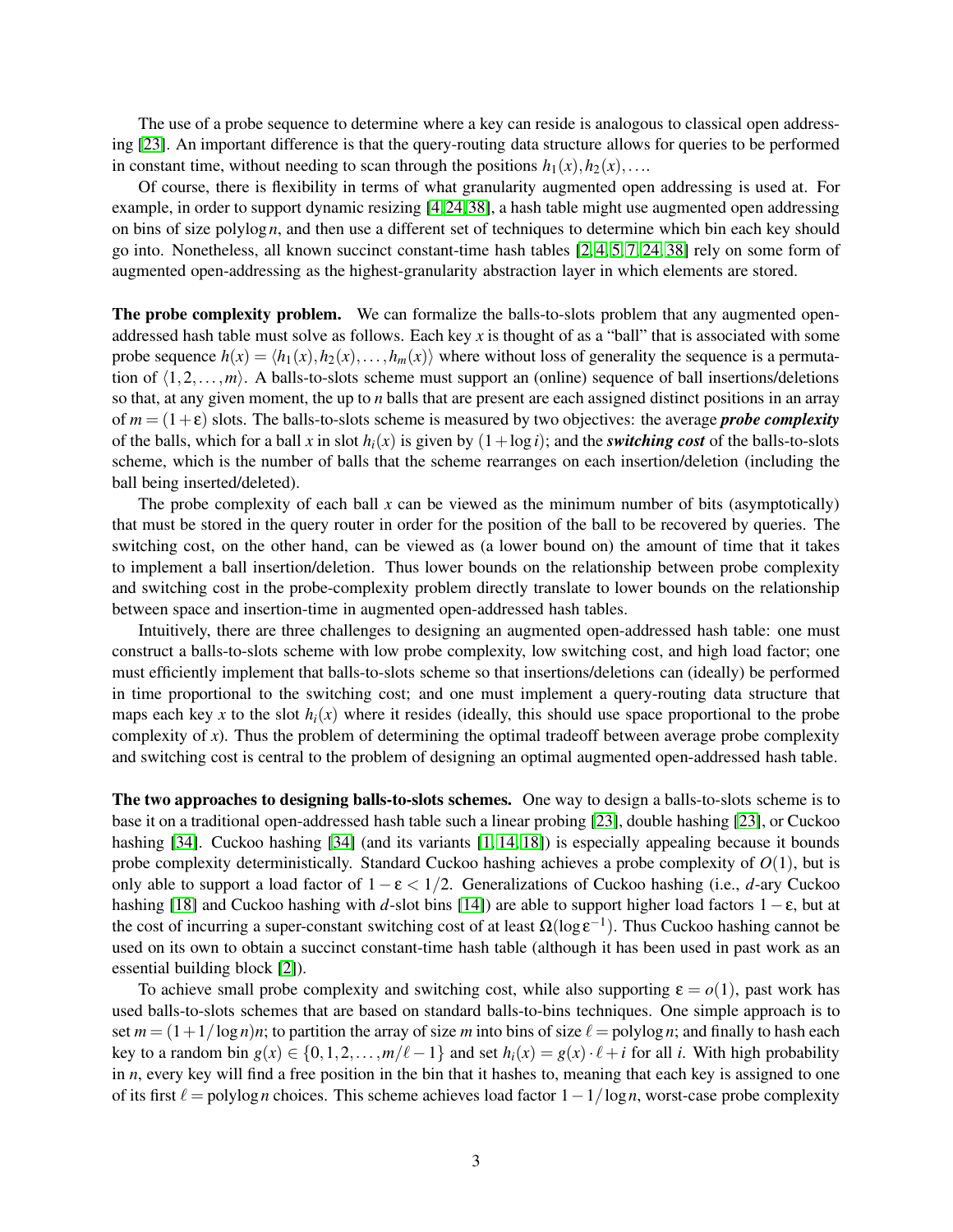*O*(loglog*n*), and worst-case switching cost 1 (with high probability in *n*).

It's natural to hope that an even better probe complexity could be achieved by making use of more sophisticated balls-to-bins schemes (e.g., power of two choices [\[27\]](#page-47-7)). This turns out not to be possible, as one can prove a lower bound of Ω(loglog*n*) average probe complexity for *any* balls-to-slots scheme with switching cost 1 and load factor  $1 - 1/\log n$ ; in fact, this is a special case of a more general lower bound [\[10,](#page-46-3)[28\]](#page-48-5) which says that *stable hash tables* (i.e., hash tables in which elements are assigned permanent positions when they are inserted) must incur  $Ω(log log n)$  wasted bits per key.

The central bottleneck to designing augmented open-addressed hash tables that make use of this simple balls-to-slots scheme has been the issue of achieving constant-time operations while preserving space efficiency [\[2,](#page-46-1) [4,](#page-46-2) [5,](#page-46-6) [7,](#page-46-7) [24,](#page-47-4) [38\]](#page-48-3). Raman and Rao [\[38\]](#page-48-3) gave an elegant solution with constant expected time in which the query-routing data structure is itself a collection of small hash tables that store fingerprints of keys. The bottleneck to achieving the same guarantee with worst-case time bounds has been, until recently, the difficulty of constructing efficient query-routing data structures for bins of polylog *n* elements—this led researchers to develop more sophisticated balls-to-slots schemes that make use of smaller bins [\[2,](#page-46-1) [5,](#page-46-6) [7,](#page-46-7) [24\]](#page-47-4), which allowed for them to overcome the query-routing bottleneck, but resulted in a worse space utilization. Recently, [\[4\]](#page-46-2) resolved this issue by showing how to perform query-routing on bins of size polylog *n* while incurring only *O*(loglog*n*) extra wasted bits per key.

In summary, it is known how to use the balls-to-bins framework for the probe-complexity problem in order to achieve  $O(\log \log n)$  wasted bits per key, and this results in an optimal stable hash table. It has not been known whether the ability to move keys around during insertions opens the door to even higher space efficiency.

An optimal solution to the probe-complexity problem. An essential technical insight in our paper is that one can achieve an extremely small average probe complexity by moving around just a few balls on each insertion. We present a balls-to-slots scheme, called the *k-kick tree*, that achieves average probe complexity  $\log^{(k)} n$  while achieving a worst-case switching cost of  $O(k)$ . Moreover, this result holds even when the number *n* of balls equals the number *m* of slots, so the load factor is 1.

We prove that this tradeoff between switching cost and probe complexity is asymptotically optimal (as long as the load factor 1−ε is at least, say, 1−1/loglog *n*). In particular, if a balls-to-slots scheme achieves average probe complexity  $O(\log^{(k)} n)$ , it must move an average of  $\Omega(k)$  items per insertion/deletion. This lower bound is established via an intricate potential-function argument that we consider to be one of the main technical contributions of the paper.

Interpreting our lower bound as a statement about augmented open-addressed hash tables, we can conclude that if there exists a hash table with a better time/space tradeoff curve than the hash tables in this paper, it would have to fundamentally avoid the use of augmented open addressing, and would instead require an entirely new approach to succinct hashing.

#### 2.2 Transforming a *k*-kick tree into a *k*-kick hash table

The *k*-kick tree serves as the balls-to-slots scheme for all of the hash tables that we construct in this paper, but existing techniques for constructing the other parts of an augmented open-addressed hash table, (e.g. the query router, how to dynamically resize, etc.) are not themselves space and time efficient enough to fully take advantage of the efficiency of *k*-kick trees. Next, we summarize the main technical obstacles that we overcome in order to use *k*-kick trees time and space efficiently in our hash tables.

An improved query router (Section [4\)](#page-23-0). We show how to build general-purpose query-routing data structures with strong space and time guarantees. Even if different keys have very different probe complexities from one another, our query-routing data structure uses space within a constant factor of optimal and sup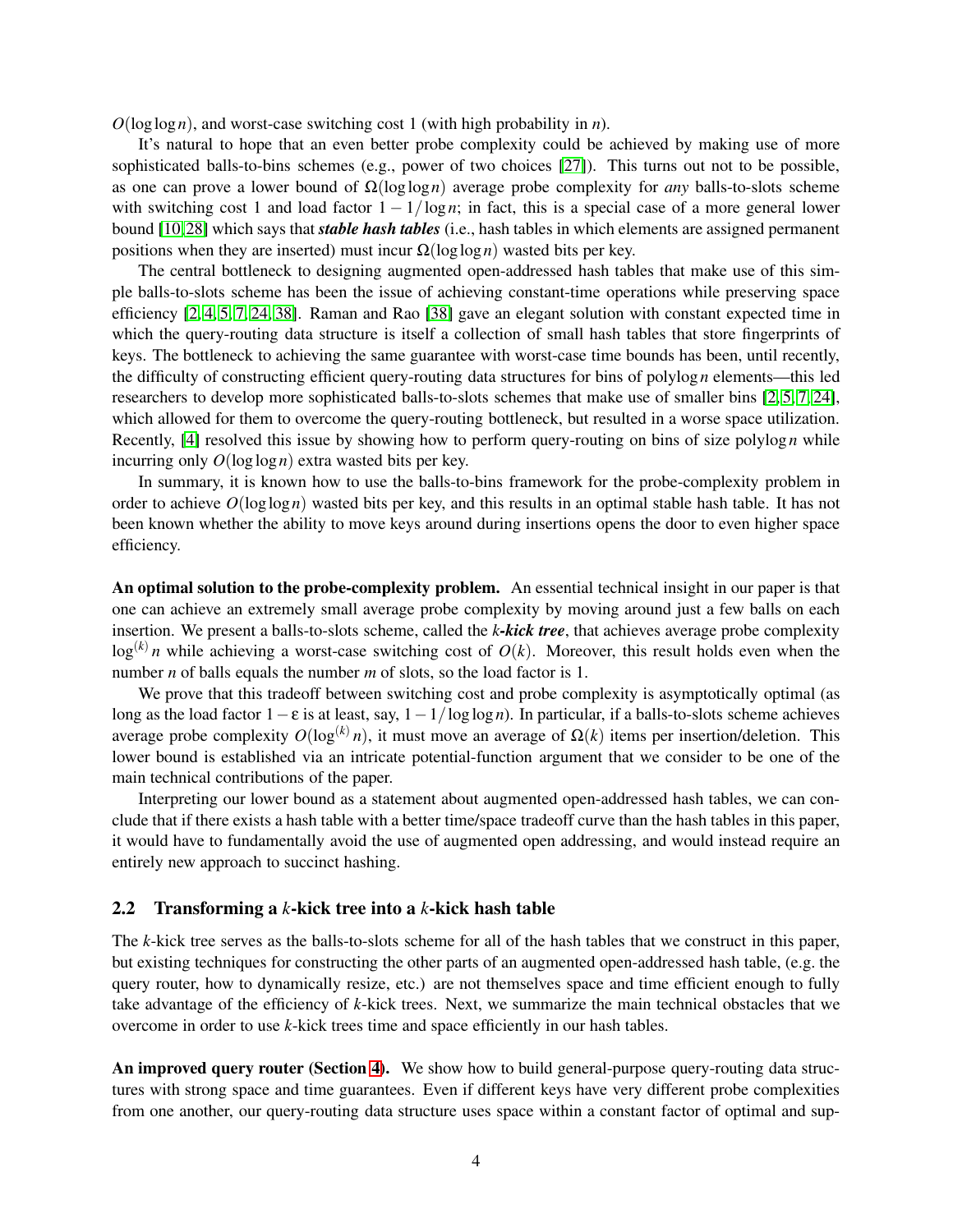ports constant-time queries/updates. The building blocks that we use to construct the query-router will likely also be useful in future work on related problems.

Supporting dynamic resizing (Section [5.2\)](#page-30-0). Past approaches [\[4,](#page-46-2) [24,](#page-47-4) [38\]](#page-48-3) have performed resizing at a granularity of  $1 + 1$ /polylog *n* factors.<sup>[4](#page-5-0)</sup> This has required the data to be partitioned into polylog *n* chunks, and for the query-router to store an additional Θ(loglog *n*) bits associated with each key in order to identify its chunk. In other words, dynamic resizing introduces yet another source of Θ(loglog*n*) wasted bits per key. We give a general-purpose technique for avoiding this type of overhead—surprisingly, the technique results in the *same* tradeoff curve that we encounter for probe-complexity: at the cost of  $O(k)$  time per insertion/deletion, we can reduce the space overhead of resizing to  $O(\log^{(k)} n)$  bits per key.

Handling large keys/values (Section [6.1\)](#page-36-0). Now consider the setting where the keys and values are *u* and *v* bits long, respectively, for some potentially large *u*, *v* satisfying  $u + v \leq n^{o(1)}$ . Past techniques have encountered several major obstacles in this case, resulting in the wasted space per key growing substantially as the key size *u* becomes super-logarithmic [\[2,](#page-46-1) [24,](#page-47-4) [38\]](#page-48-3). The only known succinct hash table that scales gracefully in the regime of  $u + v = \omega(\log n)$  is the hash table of Raman and Rao [\[38\]](#page-48-3), which achieves  $O(\log(u+v))$  wasted bits per key with constant expected-time insertions—subsequent work [\[2](#page-46-1)[,24\]](#page-47-4) on worstcase insertion times has encountered much larger space blowups due to technical difficulties surrounding the use of quotienting and the use of lookup-tables in hash tables with large keys.

Our approach to handling large keys and values is to give a general-purpose reduction from the setting where  $u \ge \omega(\log n)$  to the setting where  $u = O(\log n)$ . In essence, our reduction allows for us to move bits from the key length *u* to the value-length *v*.

We then show how to adapt our hash tables to support arbitrarily large values with *no additional space wastage*. Here, we exploit a special property of the *k*-kick tree, namely that it is capable of supporting a load factor of 1, which ends up allowing for us to construct a dynamically-resized hash table in which there are *no empty slots*.

Combining these techniques, we conclude that the tradeoff curve in this paper is agnostic to key/value size: with  $O(k)$ -time per insertion/deletion, we can achieve  $O(\log^{(k)} n)$  wasted bits per key.

Handling small keys/values (Section [6.2\)](#page-39-0). In addition to considering large keys, past work [\[1,](#page-46-0) [10,](#page-46-3) [24,](#page-47-4) [38\]](#page-48-3) has also focused in on the small case, where  $u + v = \log n + t$  for some  $t = o(\log n)$  (and where the universe  $U = [2^u]$  of keys may have an arbitrarily small size satisfying  $|U| = \omega(n)$ ). In this setting, we show that if *t* is even *slightly* sublogarithmic, that is,

$$
t = O(\log n / \log^{(k)} n)
$$

for some positive constant *k*, then it is possible to support constant-time insertions/deletions/queries while achieving  $o(1)$  wasted bits per key. Prior to our work, this type of guarantee was only known to be possible in the much smaller regime of  $t = \tilde{O}((\log n)^{1/3})$  [\[2,](#page-46-1)38]. What makes our expanded range for *t* interesting is that, as we shall see shortly, it enables us to design optimal dynamic filters for a large range of false-positive rates (in fact, for all false-positive rates except for those that are nearly polynomially small).

Our small-key result again follows from a general-purpose reduction, which in this case reduces the setting of small keys/values to the setting of larger keys/values. Interestingly, this reduction relies heavily on the ability to efficiently support dynamic-resizing and on the steep tradeoff curve between time/space for standard-sized keys/values.

<span id="page-5-0"></span> $4$ The specific ways in which resizing has been implemented have differed, with some papers  $[24, 38]$  $[24, 38]$  performing resizing at a per-bin level, and others [\[4\]](#page-46-2) performing it globally.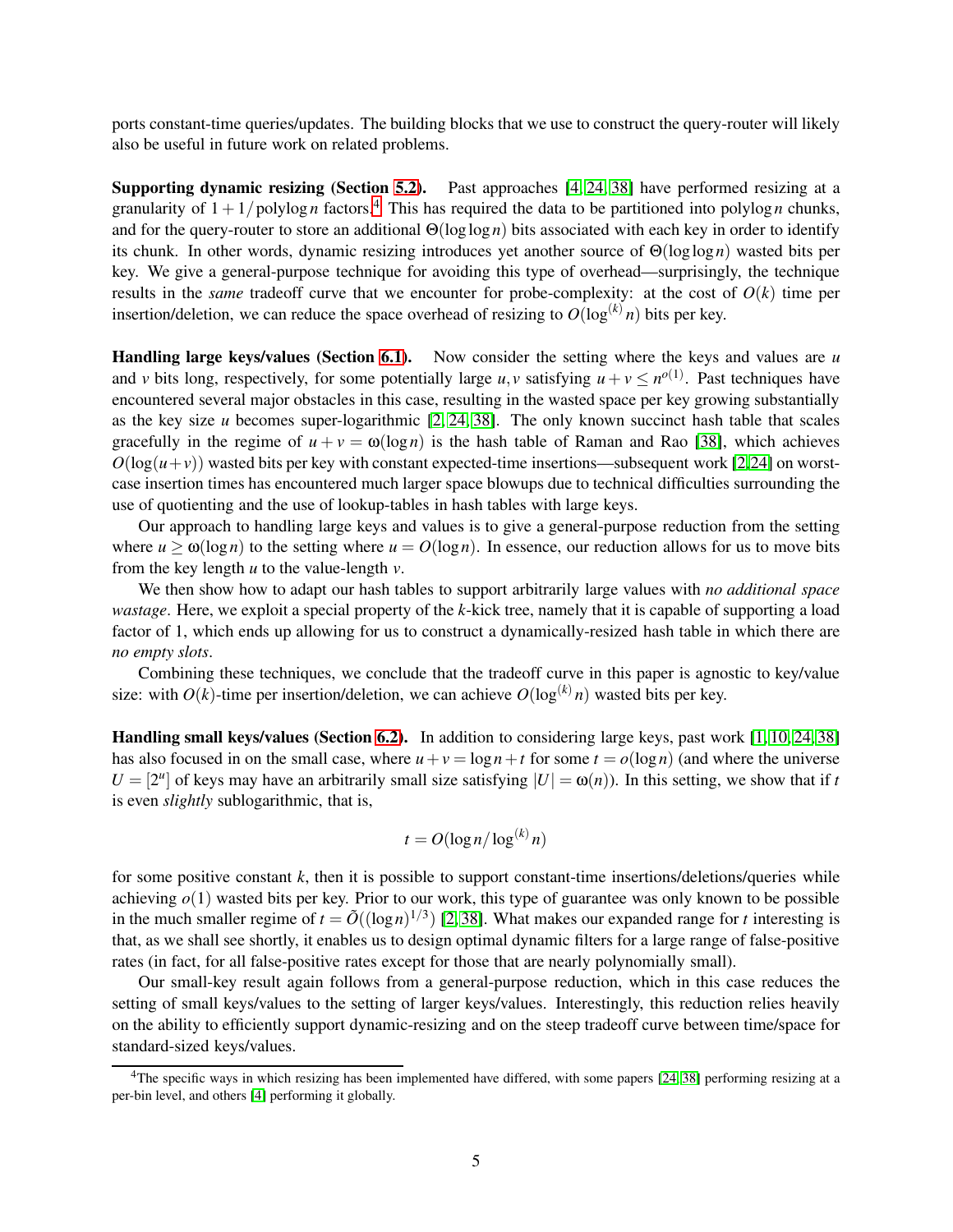#### 2.3 An application to optimal dynamic filters

Finally, in Section [6.3,](#page-44-0) we apply our small-keys result to the widely studied problem of maintaining spaceefficient approximate-membership data structures, also known as filters. A (dynamic) *filter* is a data structure that supports inserts/queries/deletes on a set of keys but that is permitted to return a false positive on a query with some probability  $\varepsilon$ . Information theoretically, a filter must use at least  $\mathcal{F}(n,\varepsilon) = n \log \varepsilon^{-1}$  bits [\[9\]](#page-46-5).

It remains an open question what the optimal achievable wasted-bits-per-key is, that is, what is the smallest value of *r* such that it is possible to construct a time-efficient dynamic filter using  $\mathcal{F}(n,\varepsilon) + nr$  bits. We remark that, here, *n* is taken to be a fixed upper bound on the number of keys—if *n* is permitted to change dynamically, then it is known that the optimal *r* satisfies  $r = \Omega(\log \log n)$  [\[35\]](#page-48-6).

Filters tend to be used in applications where space efficiency is a central concern; the result is that most applications select  $\varepsilon$  such that  $\log^{-1} \varepsilon$  is very small (for a practical discussion of filters, see, e.g., [\[6,](#page-46-8) [16,](#page-47-8) [17\]](#page-47-9)). This leads to the close relationship between the filter problem and the hash-table problem with small keys.

Perhaps the most famous filter is the so-called Bloom filter [\[8\]](#page-46-9), which supports  $O(\varepsilon^{-1})$ -time insertions and achieves  $r = O(\log \epsilon^{-1})$  (the Bloom filter does not support deletions). After a long line of work [\[5,](#page-46-6)7– [9,](#page-46-5) [24,](#page-47-4) [31\]](#page-48-7), contemporary filters are able to achieve much stronger bounds than this. Indeed, there are now a number of filters [\[5,](#page-46-6) [7,](#page-46-7) [31\]](#page-48-7) that and that achieve

$$
r = o(\log \varepsilon^{-1})
$$

wasted bits per key for all ε satisfying

$$
\log \varepsilon^{-1} \in [\omega(1), O(\log n)],
$$

while supporting constant-time insertions/deletions/queries either in expectation [\[31\]](#page-48-7) or in the worst case [\[4,](#page-46-2) [7\]](#page-46-7) (with high probability).

The central open question in the study of filters is whether it is possible to achieve  $r = O(1)$  wasted-bitsper-key for all ε. It is known that Ω(1) wasted-bits-per-key are *necessary*, at least for some values of ε [\[25\]](#page-47-10) (namely,  $\varepsilon = \Theta(1)$ ), but it is not known whether  $O(1)$  wasted-bits-per-key is *achievable*.

We show that, for any positive constant  $k$ , it is possible to achieve a filter that uses space

<span id="page-6-0"></span>
$$
r = \log e + o(1) = O(1) \tag{1}
$$

wasted bits per key for all inverse-power-of-two ε satisfying

$$
\log \varepsilon^{-1} \in [\omega(1), \log n / \log^{(k)} n],
$$

while supporting worst-case constant-time insertions/deletions/queries (with high probability). The total space used by the data structure is therefore

$$
n\log \varepsilon^{-1} + n\log e + o(n)
$$

bits. This resolves the question of whether  $r = O(1)$  is achievable in all cases except for when  $\log^{-1} \varepsilon$  is very close to log*n*. Finally, we show that for any value of log<sup>-1</sup>ε (including log<sup>1</sup>ε = Θ(log*n*)), the same time/space tradeoff curve that we achieve for hash tables, in which  $O(k)$ -time insertions/deletions yield  $O(\log^{(k)} n)$  wasted bits per key, is achievable for dynamic filters.

We remark that the specific constant  $\log e$  that we achieve in Equation [\(1\)](#page-6-0) is information-theoretically optimal for any filter that is constructed by storing fingerprints in a hash table. (This includes all modern dynamic filters [\[5,](#page-46-6) [7,](#page-46-7) [9,](#page-46-5) [24,](#page-47-4) [31\]](#page-48-7).) Thus, improving upon this constant would require a fundamentally new approach to building constant-time filters. We conjecture that no such improvements are possible (even for non-constant-time dynamic filters)—proving a lower bound for this claim is an appealing direction for future work.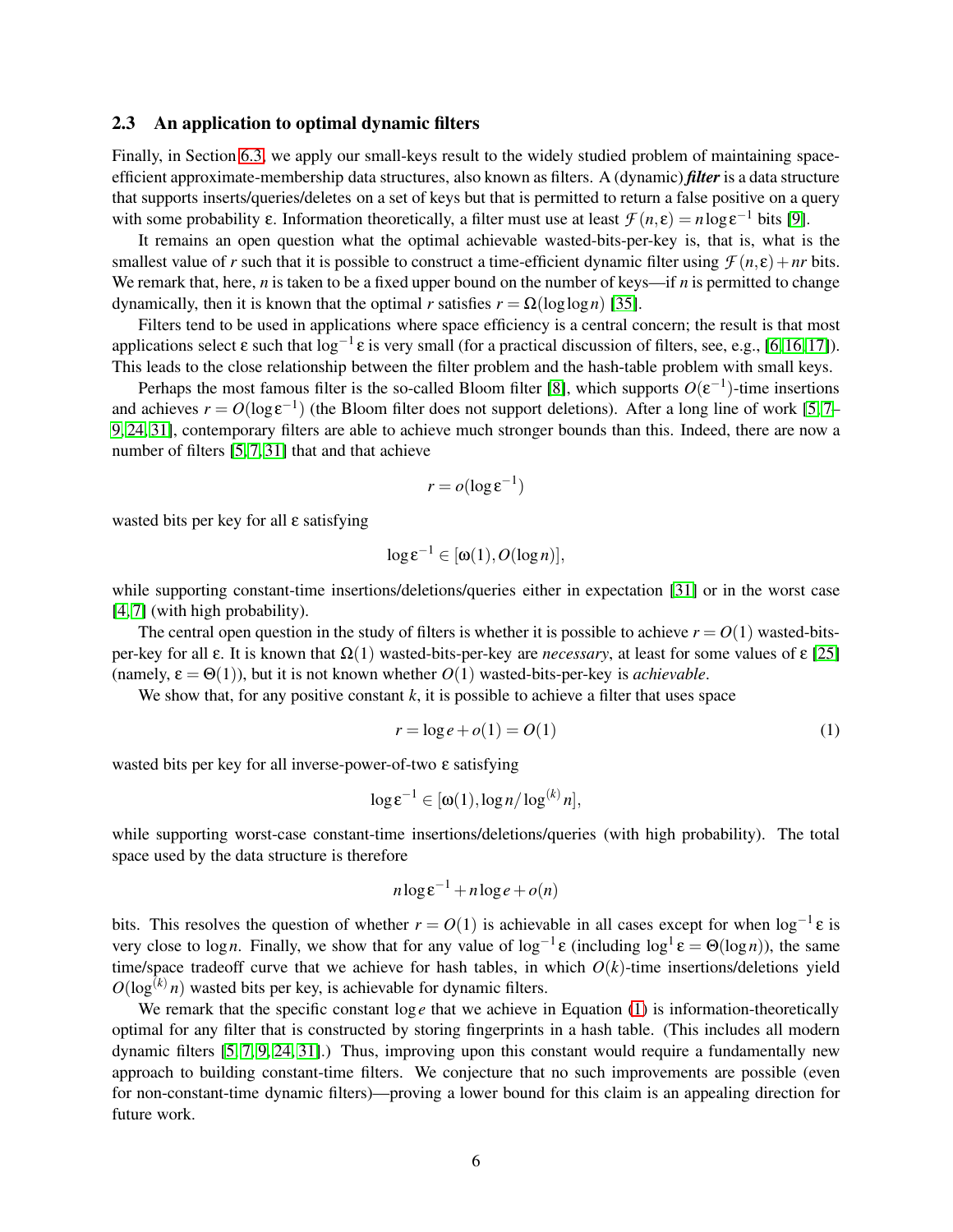#### <span id="page-7-1"></span>2.4 Preliminaries

We conclude the section by formalizing several preliminaries that we will need throughout the paper.

Notation. We use  $[i, j]$  to denote the range  $\{i, \ldots, j\}$ , we use  $[i]$  to denote  $[1, i]$ , and we use  $\log^{(i)} n$  to denote the function given by  $\log^{(0)} n = n$  and  $\log^{(i)} n = \max(\log \log^{(i)} n, 1)$  for all  $i \ge 0$ . Note that, as a matter of convention, we do not allow  $\log^{(i)} n$  to become sub-constant.

High-probability guarantees. We say that an event occurs with high probability (w.h.p.) in *n* if it occurs with probability  $1 - 1/poly(n)$ . Our hash tables will offer a deterministic guarantee on the running times of queries, a high-probability guarantee on the running time of any given insertion/deletion, and a highprobability guarantee on the space consumption at any given point in time. To simplify discussion, we will allow for our hash tables to have alternative failure modes (e.g., some bin overflows), with the implicit assumption that whenever a low-probability failure event occurs during an insertion/deletion, the hash table is then be rebuilt from scratch using new randomness—this means that failure events cause the hash table to violate time/space guarantees, but not correctness guarantees.

Simulating fully random hash functions. Whereas early work on hash tables [\[11,](#page-46-10)[12,](#page-46-4)[19\]](#page-47-2) was bottlenecked by the known families of hash functions, there are now well-established techniques [\[1,](#page-46-0) [4,](#page-46-2) [15,](#page-47-11) [30,](#page-48-8) [39\]](#page-48-9) for simulating fully random hash functions in hash tables. Notably, Siegel [\[39\]](#page-48-9) showed that for some positive  $\varepsilon > 0$ , there is a family of constant-time hash functions that can be constructed in time  $o(n)$  and that is  $n^{\epsilon}$ -independent.<sup>[5](#page-7-0)</sup> In the context of hash tables, this can be amplified to simulate poly $(n)$ -independence [\[1,](#page-46-0)4] with the following "sharding" technique: use a hash function  $h_1$  to partition the elements into buckets with sizes in the range  $[n^{\delta}, n^{\delta} + n^{2\delta/3}]$ ; then implement each bucket as its own hash table, where the all of the buckets share access to a single  $n^{\epsilon}$ -independent family *H* of hash functions—if a given bucket has size  $m = \Theta(n^{\delta})$ , then *H* is poly $(m)$ -independent. Thus we can assume without loss of generality that we have access to  $poly(n)$ -independent hash functions.

In Section [5.3,](#page-33-0) in order to perform quotienting, we will also want access to random *permutation* hash functions, that is, hash functions *h* that are bijective on some universe *U* of keys. As long as  $|U| \leq \text{poly}(n)$ , then there are again well-established techniques for simulating full randomness. Naor and Reingold (Corollary 8.1 of [\[29\]](#page-48-10)), building on seminal work by Luby and Rackoff [\[26\]](#page-47-12), showed how to construct in time  $o(n)$  an  $n^{\epsilon}$ -wise  $1/n^{\delta}$ -dependent family of permutations with constant-time evaluation. Subsequent work showed how to amplify this to  $n^{\epsilon}$ -wise  $1/poly(n)$ -dependence, which allows for the simulation of  $n^{\epsilon}$ -wise independence with probability 1−1/poly(*n*). Finally, using a similar sharding technique as described above (but with  $h_1$  implemented using a single-round Feistel permutation, as in [\[1\]](#page-46-0)), one can use such a family of hash functions to simulate  $poly(n)$ -independence in a hash table (see Section 7 of [\[4\]](#page-46-2) for an in-depth discussion). Thus, as long as  $|U| \leq \text{poly}(n)$ , then we can assume without loss of generality that we have access to  $poly(n)$ -independent permutation hash functions.

Machine model. Our analyses will be in the standard word RAM model. If keys/value pairs are each *w* bits long, then we shall assume a machine word of size at least *w*. To analyze space consumption, we will assume that algorithms have the ability to allocate/free memory with  $O(log n)$ -bit pointers. We remark, however, that all of our algorithms have highly predictable allocation patterns, and are therefore straightforward to implement using a small number of large memory slabs (e.g., when keys/values are Θ(log *n*) bits, we need only to allocate  $polylog(n)$  slabs of memory at a time).

<span id="page-7-0"></span><sup>&</sup>lt;sup>5</sup>Siegel's construction requires that the universe  $U$  of keys has at most polynomial size—but it can also be used with a larger universe by first performing dimension reduction to a poly(*n*)-size universe using a pairwise independent hash function.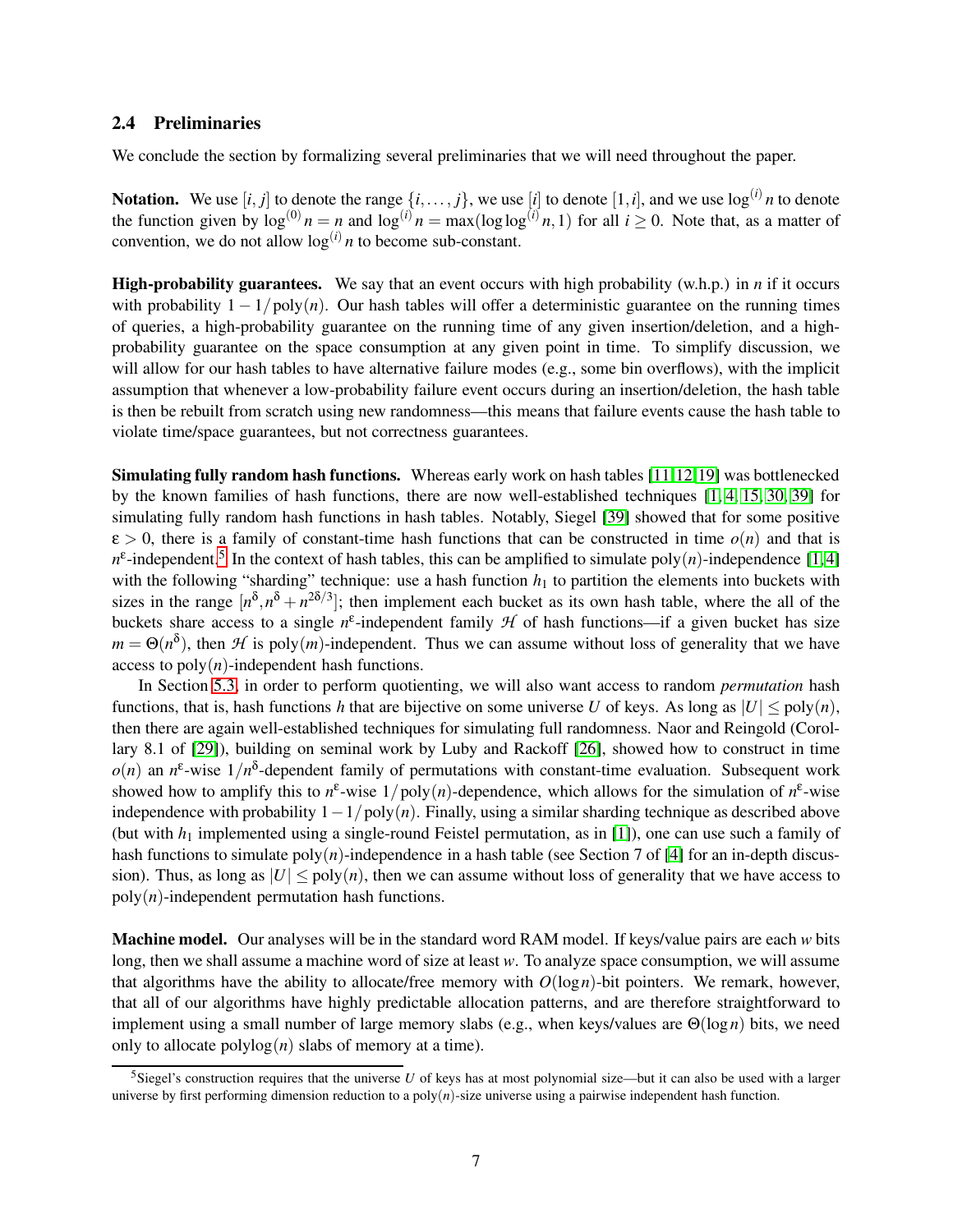## <span id="page-8-0"></span>3 The Probe-Complexity Problem

Recall that the probe-complexity problem can be defined formally as follows. Let *U* be a universe of balls, and let  $n \in \mathbb{N}$  be the number of slots<sup>[6](#page-8-1)</sup>, and let  $\varepsilon \in [0,1)$  be a load-factor parameter. A *balls-to-slots scheme* assigns to every ball  $x \in U$  a fixed *probe sequence*  $h(x) = \langle h_1(x), h_2(x), \ldots \rangle$ , each  $h_i(x) \in [n]$ .

We define the *probe-complexity problem* as follows. There are *n slots* each with capacity 1. An oblivious adversary (who does not know *h*) selects a sequence of ball insertions/deletions such that at most  $(1 - \varepsilon)n + 1$ balls are present at a time. A balls-to-slots scheme must maintain an assignment of balls to slots such that each ball *x* (that is present) is assigned to slot  $h_i(x)$  for some *i*. If a ball *x* is in slot *r*, then we say that *x* has *probe complexity*  $\Theta(1 + \log i)$  where  $i = \operatorname{argmin}_j \{ h_j(x) = r \}.$ 

To simplify discussion, we shall also give the balls-to-slots scheme *n* extra *special slots*. Any ball that is stored in a special slot automatically has probe complexity  $\log n$ . Whenever a ball insertion occurs, the ball is first placed into a special slot. The balls-to-slots scheme can then move that ball (and other balls) around in order to reduce the average probe complexity of the balls that are present.

The balls-to-slots scheme is measured by two objectives: the average probe complexity of the balls that are present; and the *switching cost*, which is the number of balls that the balls-to-slots scheme moves around on any given insertion/deletion. When a balls-to-slots scheme is used in an augmented open-addressed hash table, the switching cost is (a lower bound on) the time spent on a given insertion/deletion, and the probe complexity of a key *x* is (a lower bound on) the number of metadata bits that must be stored to support constant-time queries for *x*.

In this section, we give an optimal solution to the probe-complexity problem (Subsection [3.1\)](#page-8-2), achieving probe-complexity  $O(\log^{(k)} n)$  with switching cost  $O(k)$ . This holds even when  $\varepsilon = 1/n$ , meaning that there are up to *n* balls present at a time (and there are up to *n*−1 balls present prior to any given insertion).

We then also prove a matching lower bound in Subsection [3.2:](#page-12-0) any balls-to-slots scheme that supports  $\epsilon \leq 1/\log^{(O(1))}(n)$  with expected average probe complexity  $O(\log^{(k)} n)$  must incur average switching cost  $\Omega(k)$ . Note that, whereas our upper bound supports  $\varepsilon = 1/n$  (i.e., the slots are completely full), our lower bound allows for  $\varepsilon$  to be as large as  $1/\log^{(O(1))} n$ , without changing the answer for what the optimal tradeoff curve between probe complexity and switching cost is.

#### <span id="page-8-2"></span>3.1 A balls-to-slots scheme with small average probe complexity

In this section, we fix  $\varepsilon = 1/n$ , and we construct a balls-to-slots scheme that achieves switching cost  $k + 1$ (1 for inserting a ball, and *k* for moving around balls already in the system) while also achieving expected average probe complexity  $\Theta(\log^{(k+1)} n)$ . At the end of the section, we also show how to transform the bound on average probe complexity into a high-probability result.

**Defining each ball's probe sequence.** Define  $s_0 = n$  and define  $s_i = \Theta((\log^{(i)} n)^6)$  to be a power of two for each  $i \in [1, k]$ . We shall assume for simplicity that *n* is divisible by  $s_i$  for each  $i > 0$ , but the same arguments easily extend to arbitrary *n*.

We shall consider  $k + 1$  different ways of partitioning the *n* slots into bins: for  $i \in [0, k]$ , the *depth-i partition* breaks the slots into contiguous bins of size *s<sup>i</sup>* . For each depth-*i* bin *b*, with *i* > 0, the *parent bin b* ′ of *b* is the depth- $(i-1)$  bin that contains *b*. (And *b* is a *child* of *b'*.) So the partitions are arranged in a tree, where the depth-*i* components are children of the depth-(*i*−1) components, and where the branching factor of the tree decreases roughly exponentially between levels. We call this tree the *k-kick tree*.

<span id="page-8-1"></span><sup>&</sup>lt;sup>6</sup>Whereas the hash table literature typically uses *n* to be the number of keys/values, the balls-to-bins literature typically uses *n* to be the number of slots (or bins). In this section, we follow the balls-to-bins convention, and in the rest of the paper we follow the hash-table convention.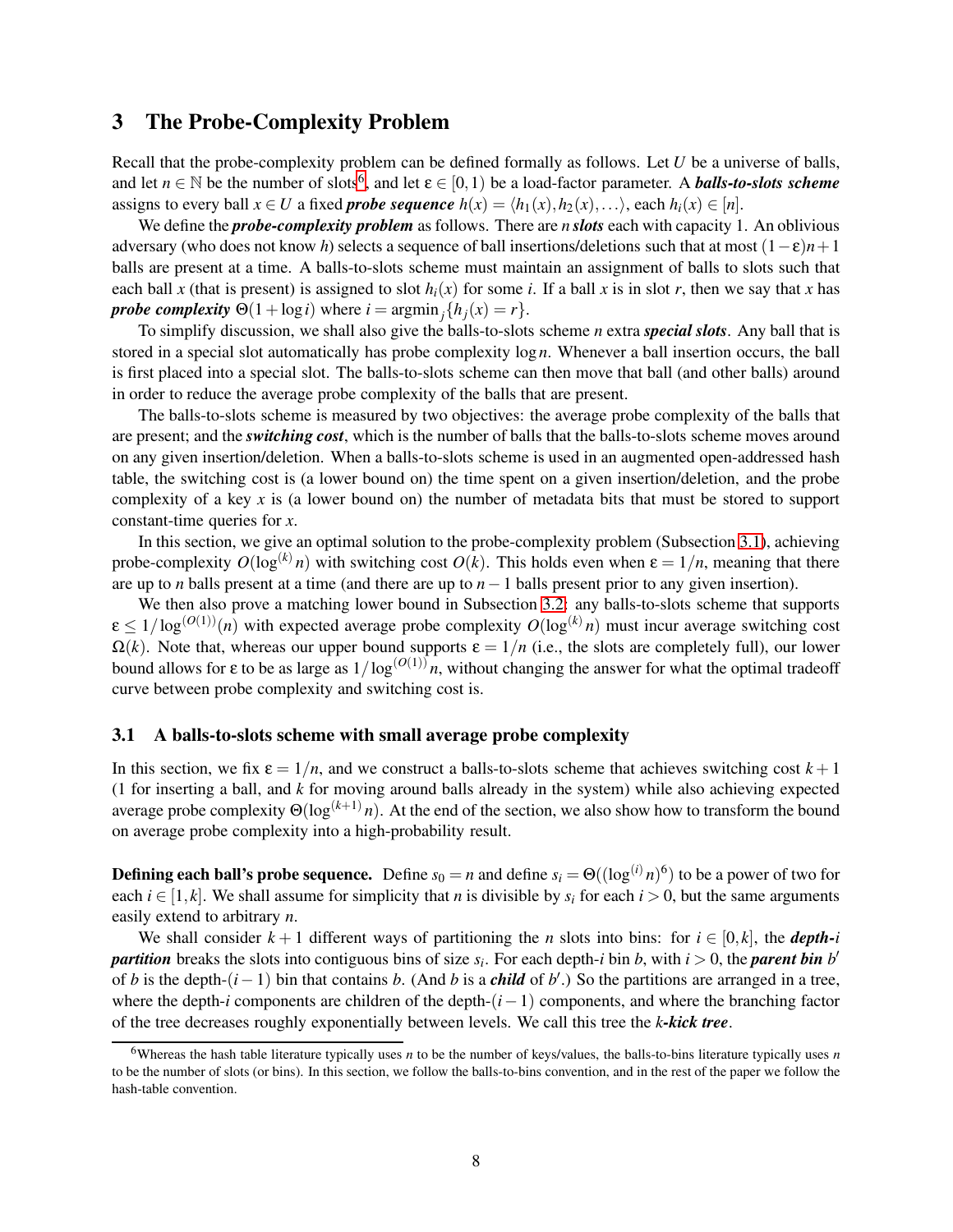Before defining *h*, we define an auxiliary function *g*. Each ball *x* randomly selects a leaf of the tree (i.e, some depth-*k* bin *b*) and defines  $g_i(x)$  to be the depth-*i* ancestor of *b*. In other words, each  $g_i(x)$  is a uniformly random depth-*i* bin, and the sequence  $g_0(x), g_1(x), \ldots, g_k(x)$  forms a root-to-leaf path through the kick tree.

The function  $h_i(x)$  first cycles through the slots of  $g_k(x)$ , then the slots of  $g_{k-1}(x)$ , then the slots of  $g_{k-2}(x)$ , etc. Formally, this means that for each depth *i* and for each  $j \in [s_i]$ ,  $h_{(k+1-i)s_i+j}(x)$  is the *j*-th position in bin  $g_i(x)$ . Since the bin  $g_0(x)$  contains *all* slots in [*n*], the sequence  $\{h_i(x)\}_{i\in[(k+1)n+1,(k+2)n]}$  hits every slot, so we do not need to define  $h_i$  for  $i > (k+2)n$ .

Whenever a ball x is inserted, it ends up at some depth *i*, and within that depth it is assigned to some position  $j \in [s_i]$  of bin  $g_i(x)$ . The ball's probe complexity is then

$$
O(1+\log(k+1-i)+\log s_i).
$$

Since  $k + 1 - i = O(\log^* s_i)$ , the probe complexity reduces to

 $O(\log s_i)$ .

Throughout the rest of the section, we will think of each ball x's position as being determined by a pair  $(i, j)$ , where *i* is a depth and *j* is a position in  $g_i(x)$ , rather than being determined directly by the probe sequence *h*. If a ball *x* is associated with depth *i*, we will treat it as having probe complexity  $\Theta(s_i)$ .

The structure of a ball insertion. Call a depth-*i* bin *saturated* if the bin contains no free slots and if all of the balls in the bin are associated with depths *i* or greater. Note that, when we are performing an insertion,  $g_0(x)$  cannot be saturated, but  $g_i(x)$  for  $i > 0$  may be.

Whenever a ball *x* is inserted, we select a depth *i* such that none of the bins  $g_0(x), g_1(x), \ldots, g_i(x)$  are saturated. (We will describe the process for selecting *i* later.) We assign *x* to bin  $g_i(x)$  with depth *i*. If there is a free slot in  $g_i(x)$ , then we use it; otherwise, since  $g_i(x)$  is not saturated, the bin must contain a ball  $x'$ associated with some depth  $i' < i$ . We assign x to the slot that  $x'$  is in, and we reassign  $x'$  to a new slot as follows. If there is a free slot in  $g_i(x')$ , then we use it; otherwise, since  $g_i(x') = g_i(x)$  is not saturated, the bin must contain a ball  $x''$  associated with some depth  $i'' < i'$ . We assign  $x'$  to the slot that  $x''$  is in, and we reassign  $x''$  to a new slot, etc., where  $x''$  may displace some ball  $x'''$  at a depth  $i''' < i''$ , and so on. In effect, we treat the depths as priorities, so that whenever a ball *y* is moved, it is permitted to displace any other ball *y* ′ that is of a lower priority.

Each insertion has switching cost at most  $k+1$ , since it places the ball that is being inserted and then rearranges at most one ball in each depth  $\{0,1,\ldots,k-1\}$ . Moreover, whenever a ball is moved, the depth that it is in stays the same, and thus the  $O(\log s_i)$ -bound on the probe complexity for that ball also stays the same. In order to achieve  $O(\log^{(k+1)} n)$  average probe complexity (in expectation), it therefore suffices to ensure that, whenever a ball is inserted, the expected probe complexity for the new ball is  $O(\log s_k)$  =  $O(\log^{(k+1)} n)$ .

Choosing which depth to use. The final piece of the algorithm that we must specify is how to choose the depth *i* that a given ball insertion will use.

The most natural approach is to be greedy: select the largest *i* such that none of bins  $g_0(x), g_1(x), \ldots, g_i(x)$  are saturated. This optimizes the probe complexity of the current insertion but comes with a downside. We are not doing anything to control which bins are saturated, so even though we are selecting *i* greedily, we cannot argue that *i* will actually be large for any given insertion (for example, what if  $g_1(x)$  is saturated?).

Our solution is to take an *almost* greedy approach. Each ball *x* is assigned an independent hash  $s(x) \in$ [0,*k*] satisfying

$$
Pr[s(x) < i] = 1/(\log^{(i)} n)^2
$$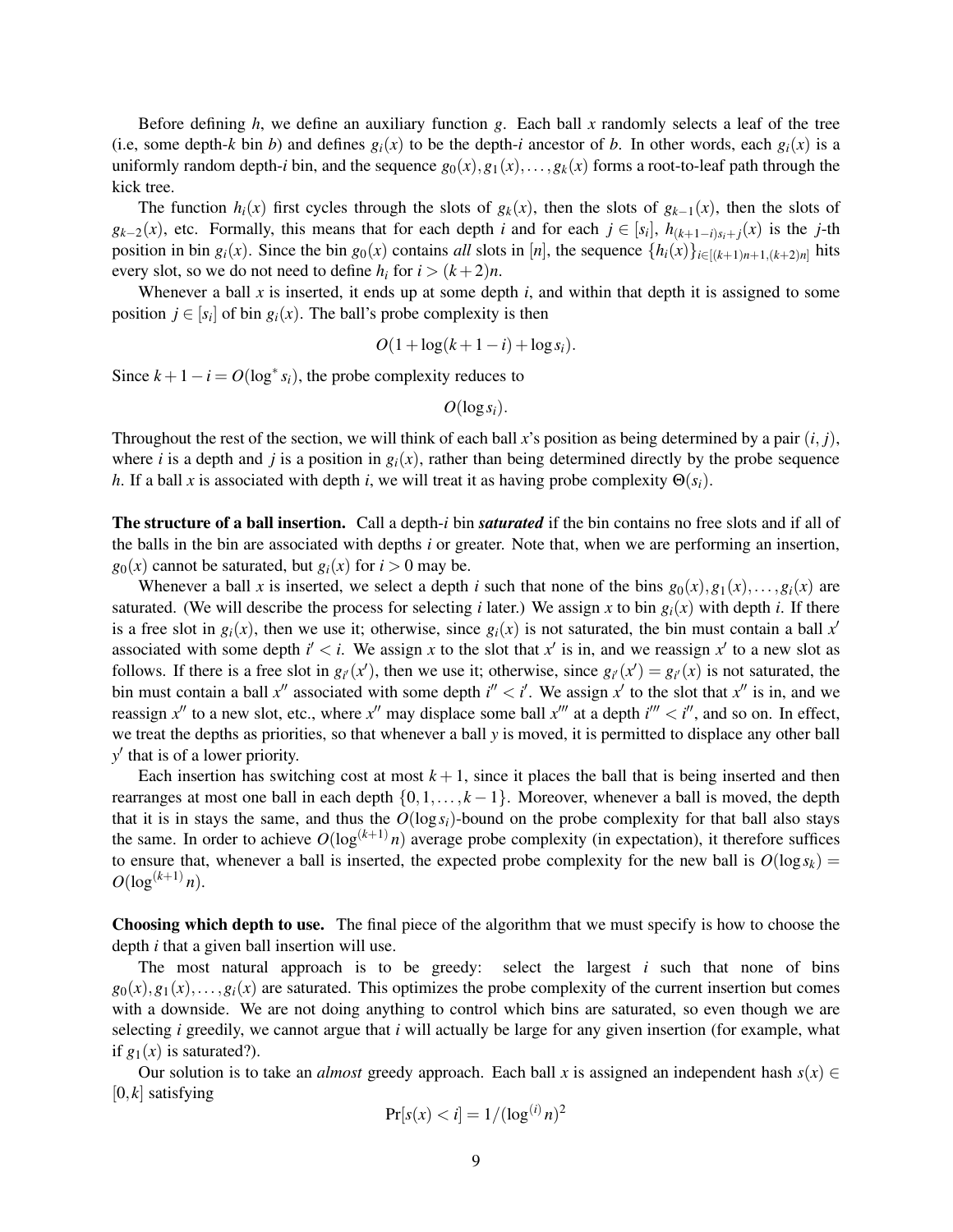for each  $i \in [1, k]$ . The hash  $s(x)$  dictates the *maximum possible depth* that ball x is permitted to be in. Each insertion *x* uses depth min(*j*,*s*(*x*)), where *j* is the largest value such that none of the bins  $g_0(x), g_1(x), \ldots, g_j(x)$ are saturated.

Analyzing a given insertion. We now analyze the expected probe complexity of a given ball.

<span id="page-10-1"></span>Lemma 1. Consider the insertion of some ball *x* into <sup>a</sup> *k*-kick tree with *n* slots. The expected probe complexity of *x* is  $O(\log^{(k+1)} n)$ .

*Proof.* Let *j* be the largest value such that none of the bins  $g_0(x), g_1(x), \ldots, g_i(x)$  are saturated. Then the probe complexity of *x*, after being inserted, is

$$
O(\log \max(s_{s(x)}, s_j)) = O(\log s_{s(x)}) + O(\log s_j).
$$

We can bound the expected value of the first quantity by

$$
\mathbb{E}[\log s_{s(x)}] = \log s_k + \sum_{i \in [0,k)} \Pr[s(x) = i] \cdot \log s_i
$$
  
\n
$$
\leq O(\log^{(k+1)} n) + \sum_{i \in [0,k)} \Pr[s(x) < i+1] \cdot \log s_i
$$
  
\n
$$
= O(\log^{(k+1)} n) + \sum_{i \in [0,k)} \frac{1}{(\log^{(i+1)} n)^2} \cdot \log s_i
$$
  
\n
$$
= O(\log^{(k+1)} n) + \sum_{i \in [0,k)} \frac{1}{(\log^{(i+1)} n)^2} \cdot \log(\log^{(i)} n)^6
$$
  
\n
$$
= O\left(\log^{(k+1)} n + \sum_{i \in [0,k)} \frac{1}{(\log^{(i+1)} n)^2} \cdot \log^{(i+1)} n\right)
$$
  
\n
$$
= O\left(\log^{(k+1)} n + \sum_{i \in [0,k)} \frac{1}{\log^{(i+1)} n}\right)
$$
  
\n
$$
= O(\log^{(k+1)} n).
$$

We can bound the expected value of the second quantity by

<span id="page-10-0"></span>
$$
\mathbb{E}[\log s_j] \le \log s_k + \sum_{i \in [0,k)} \Pr[g_{i+1}(x) \text{ saturated}] \cdot \log s_i. \tag{2}
$$

In order for  $g_{i+1}(x)$  to be saturated (prior to x's insertion), there must be  $s_{i+1}$  balls y present that satisfy  $g_{i+1}(y) = g_{i+1}(x)$  and  $s(y) \geq i+1$ . For a given  $y \neq x$ ,

$$
\Pr[g_{i+1}(y) = g_{i+1}(x) \text{ and } s(y) \ge i+1]
$$
  
= 
$$
\Pr[g_{i+1}(y) = g_{i+1}(x)] \cdot \Pr[s(y) \ge i+1]
$$
  
= 
$$
\frac{1}{n/s_{i+1}} \cdot (1 - \Pr[s(y) < i+1])
$$
  
= 
$$
\frac{1}{n/s_{i+1}} \cdot (1 - 1/(\log^{(i+1)} n)^2).
$$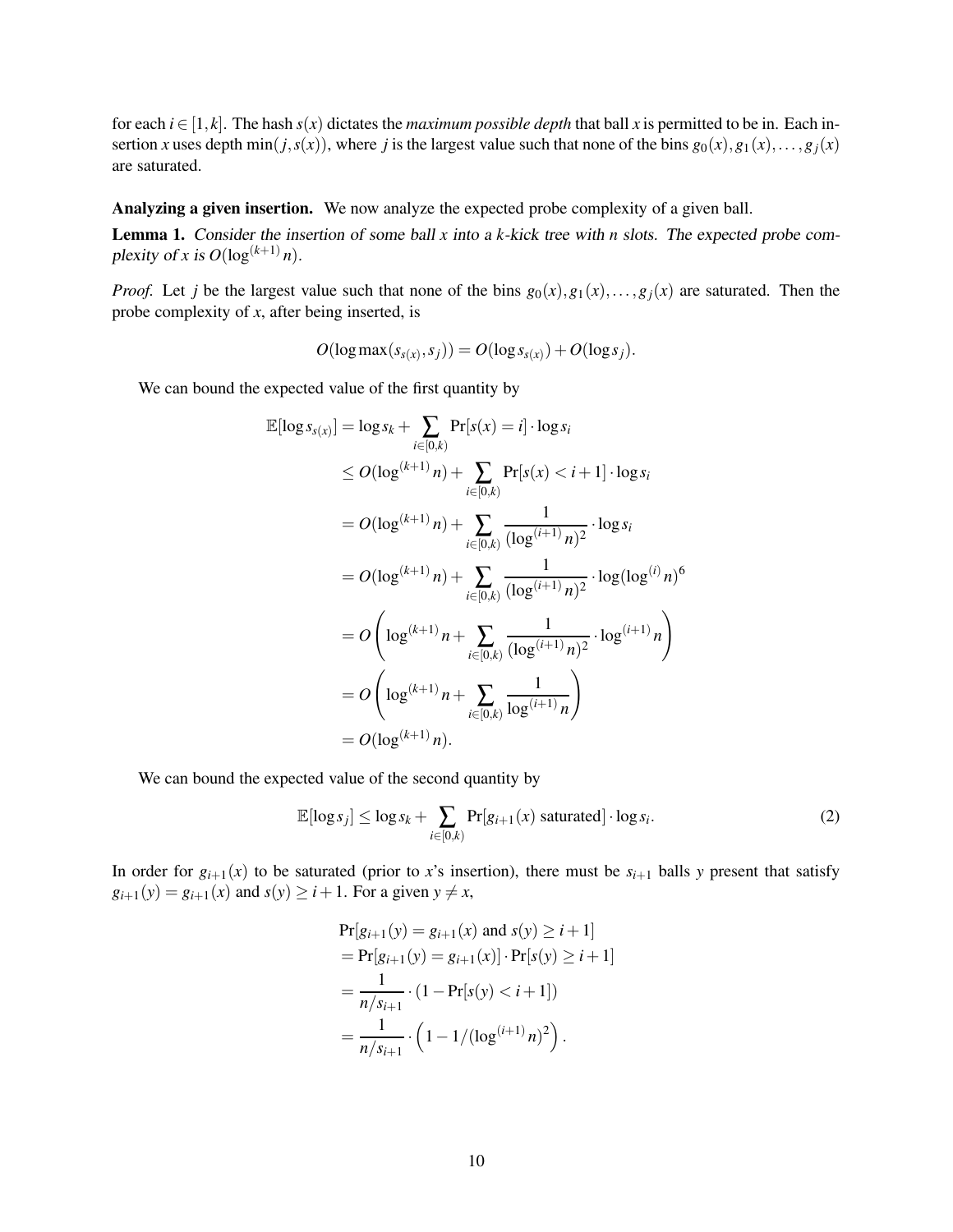The number *Y* of such *y* therefore satisfies

$$
\mathbb{E}[Y] \le n \cdot \frac{1}{n/s_{i+1}} \cdot \left(1 - 1/(\log^{(i+1)} n)^2\right)
$$
  
=  $s_{i+1} \cdot \left(1 - 1/(\log^{(i+1)} n)^2\right)$   
=  $(\log^{(i+1)} n)^6 - (\log^{(i+1)} n)^4$ .

Since *Y* is a sum of independent indicator random variables, we can apply a Chernoff bound to deduce that

$$
Pr[Y \ge (\log^{(i+1)} n)^6] \le e^{-\Omega(\log^{(i+1)} n)^2}
$$

$$
\le O\left(\frac{1}{(\log^{(i)} n)^2}\right)
$$

.

This is an upper bound on the probability that  $g_{(i+1)}(x)$  is saturated. Thus, by [\(2\)](#page-10-0),

$$
\mathbb{E}[\log s_j] \le \log s_k + \sum_{i \in [0,k)} \frac{1}{(\log^{(i)} n)^2} \cdot \log s_i
$$
  
=  $O\left(\log^{(k+1)} n + \sum_{i \in [0,k)} \frac{1}{(\log^{(i)} n)^2} \cdot \log^{(i+1)} n\right)$   
=  $O(\log^{(k+1)} n)$ .

This completes the proof of the lemma.

It's worth taking a moment to understand the bottlenecks in the Lemma [1.](#page-10-1) For convenience, let us focus on the setting where we are aiming for average probe complexity  $O(1)$ , so  $k = \Theta(\log^* n)$ ; and further assume that, if a ball is placed in a depth-*d* bin, then the ball has probe complexity Θ(log *sd*). Consider some bin *b* with depth  $i > 0$ , meaning that the bin has size  $s_i$ . If we want to ensure that the probability of *b* being saturated is  $o(1)$ , then we must ensure that the expected number of elements in *b* is  $s_i - \omega(\sqrt{s_i})$  (because the standard deviation of the number of elements in the bin is  $\Theta(\sqrt{s_i})$ ). This means that the hash function  $s(x)$ must satisfy

$$
\Pr[s(x) < i] = \omega(1/\sqrt{s_i}).
$$

However, whenever  $s(x) < i$ , the probe complexity of x is forced to be at least  $\log s_i$ <sub>-1</sub>. Thus the expected probe complexity of each ball *x* must be at least

$$
\omega\left(\frac{\log s_{i-1}}{\sqrt{s_i}}\right).
$$

Since we want average probe complexity  $O(1)$ , it follows that  $\frac{\log s_{i-1}}{\sqrt{s_i}} \leq 1$ , or equivalently,

$$
s_{i-1} \leq 2^{\sqrt{s_i}}.
$$

This is the inequality that fundamentally limits the rate at which the *si*'s can shrink and that forces us to have Ω(log∗ *n*) depths in order to achieve average probe complexity *O*(1). In fact, we'll see in Section [3.2](#page-12-0) that this relationship between probe complexity and switching cost is fundamental—no balls-to-slots scheme can do better than the *k*-kick tree does.

An immediate consequence of Lemma [1](#page-10-1) is:

 $\Box$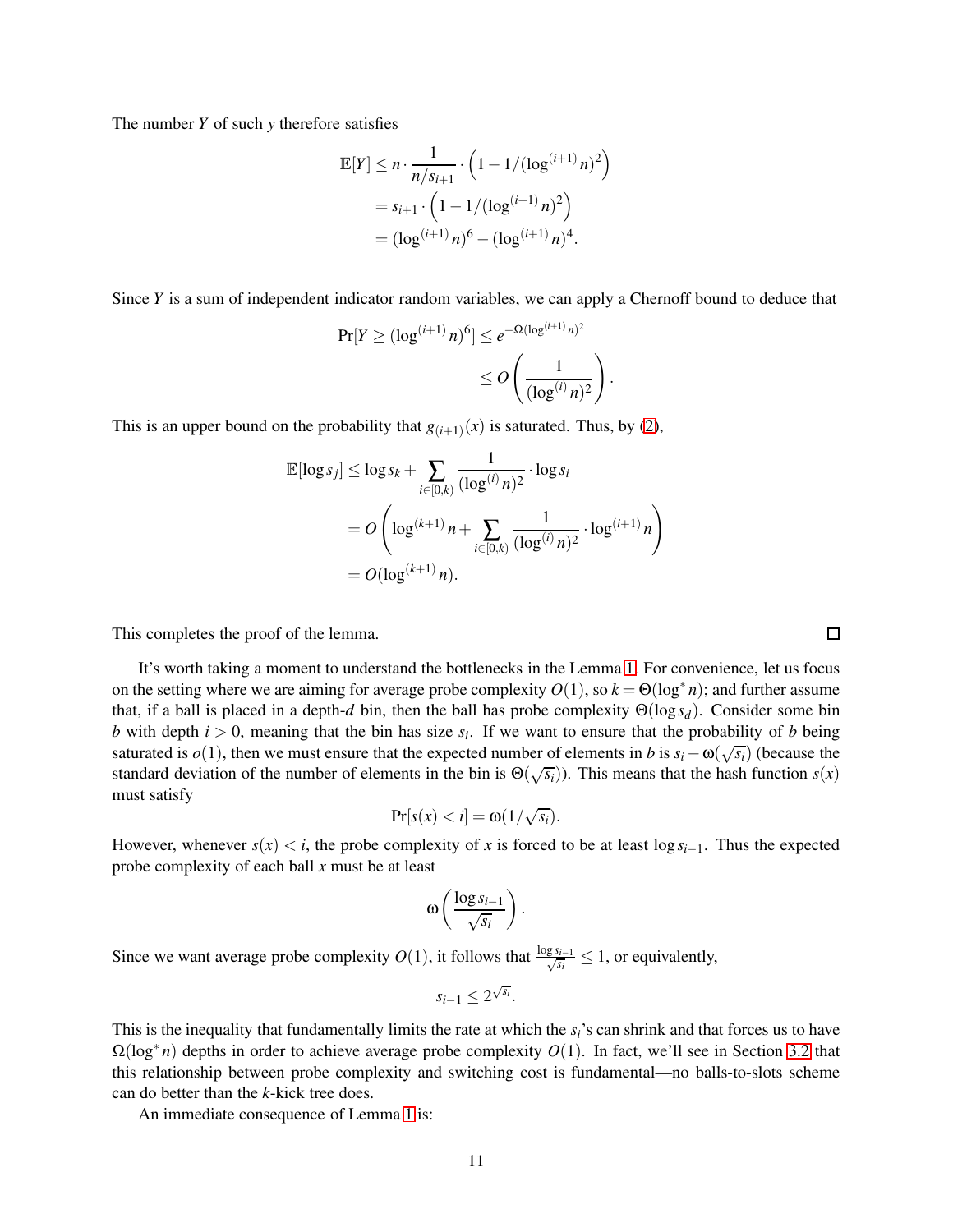<span id="page-12-2"></span>**Theorem 2.** For any  $k \in [\log^* n - 1]$ , the *k*-kick tree is a balls-to-slots scheme with  $\varepsilon = 1/n$  that achieves worst-case switching cost  $k+1$  and expected average probe complexity  $O(\log^{(k+1)} n)$ .

We conclude the section by transforming our bound unexpected average probe complexity into a highprobability bound.

<span id="page-12-4"></span>**Theorem 3.** For any  $k \in [\log^* n - 1]$ , there is a balls-to-slots scheme with  $\epsilon = 1/n$  that achieves worst-case switching cost  $k+1$  and average probe complexity  $O(\log^{(k+1)} n)$ , with probability  $1-1/2^{n^{\Omega(1)}}$  at any given moment.

*Proof.* Let  $\rho: U \to [\log n]$  be a fully independent and uniformly random hash function. Whenever a ball x is inserted, if  $\rho(x) = 1$ , then place *x* into a special slot.<sup>[7](#page-12-1)</sup> With probability  $1 - 1/2^{n/\log n}$ , the number of balls in special slots is  $O(n/\log n)$  at any given moment, meaning that they contribute  $O(1)$  to the average probe complexity.

We hash the remaining balls *x* (i.e., balls *x* satisfying  $\rho(x) > 1$ ) randomly to subarrays of size  $\sqrt{n}$ . The expected number of balls in a given sub-array is at most  $\sqrt{n}(1 - 1/\log n)$ , so with probability  $1 - 1/2^{n^{\Omega(1)}}$ each of the subarrays receives at most  $\sqrt{n}-1$  balls at any given moment. In the rare case that a sub-array overflows, we can simply put the ball *x* being inserted into a special slot.

Finally, we implement each subarray using a *k*-kick tree. By Theorem [2,](#page-12-2) each insertion incurs switching cost  $k+1$  and each subarray independently incurs expected average probe complexity  $O(\log^{(k+1)} n)$ .

If we define  $X_1, X_2, \ldots, X_{\sqrt{n}}$  to be the average probe complexities of the subarrays, then  $\{X_i\}$  are independent random variables satisfying  $X_i \leq O(\log n)$  and  $\mathbb{E}[X_i] = O(\log^{(k+1)} n)$ . By a Chernoff bound, we have with probability  $1 - 1/2^{n^{\Omega(1)}}$  that the average probe complexity across the entire balls-to-slots scheme is  $O(\log^{(k+1)} n)$ , as desired. 囗

#### <span id="page-12-0"></span>3.2 A lower-bound on the relationship between switching cost and probe complexity

In this section we will construct a sequence of insertions/deletions such that, in order for an online ballsto-slots scheme to achieve small average probe complexity, they must incur a large average switching cost. Since we are constructing a lower bound, we shall refer to the balls-to-slots scheme that we are analyzing as our *adversary*.

Let *U* be the universe of balls, let *h* be the function mapping each ball *x* to a probe sequence  $\{h_i(x)\}\$ , and let *n* be the number of slots. For  $i \in \mathbb{N}$ ,  $j \in [n]$ , define

$$
q(h, i, j) = n \Pr_{x \in U} [h_k(x) = j \text{ for some } k \leq i].
$$

Intuitively, if there are *n* random balls present, then  $q(h, i, j)$  represents the expected number of balls that are capable of residing in slot *j* with probe complexity at most  $1 + log*i*$ .

If the  $h_i(x)$ 's are selected uniformly and independently in [*n*], then we will have  $q(h, i, j) = \Theta(i)$  for each  $i \in [n]$ . Call *h nearly uniform* if  $q(h, i, j) <$  poly(*i*) for all *i*, *j*. As a minor technical convention, we will also allow for  $h_i(x)$  to be null, in which case it does not contribute to any  $q(h, i, j)$  (and  $h_i(x)$  cannot be used by any ball assignment).

We shall begin by proving a lower bound that holds assuming a nearly uniform *h*. We shall also initially assume that  $\varepsilon = 1/n$  and that the average probe complexity being achieved by the balls-to-slots scheme is *O*(1). We will then remove these assumptions at the end of the section.

<span id="page-12-3"></span>Theorem 4. Suppose the universe *U* has sufficiently large polynomial size. Consider any balls-to-slots scheme that uses nearly-uniform probe sequences, that achieves expected average probe complexity  $O(1)$ 

<span id="page-12-1"></span><sup>&</sup>lt;sup>7</sup>Alternatively we could place *x* into whatever slot *s* is free and then move *x* to a different free slot whenever that slot *s* needs to be used by a different ball. This would increase the switching cost by at most 1 per operation and avoid the use of special slots.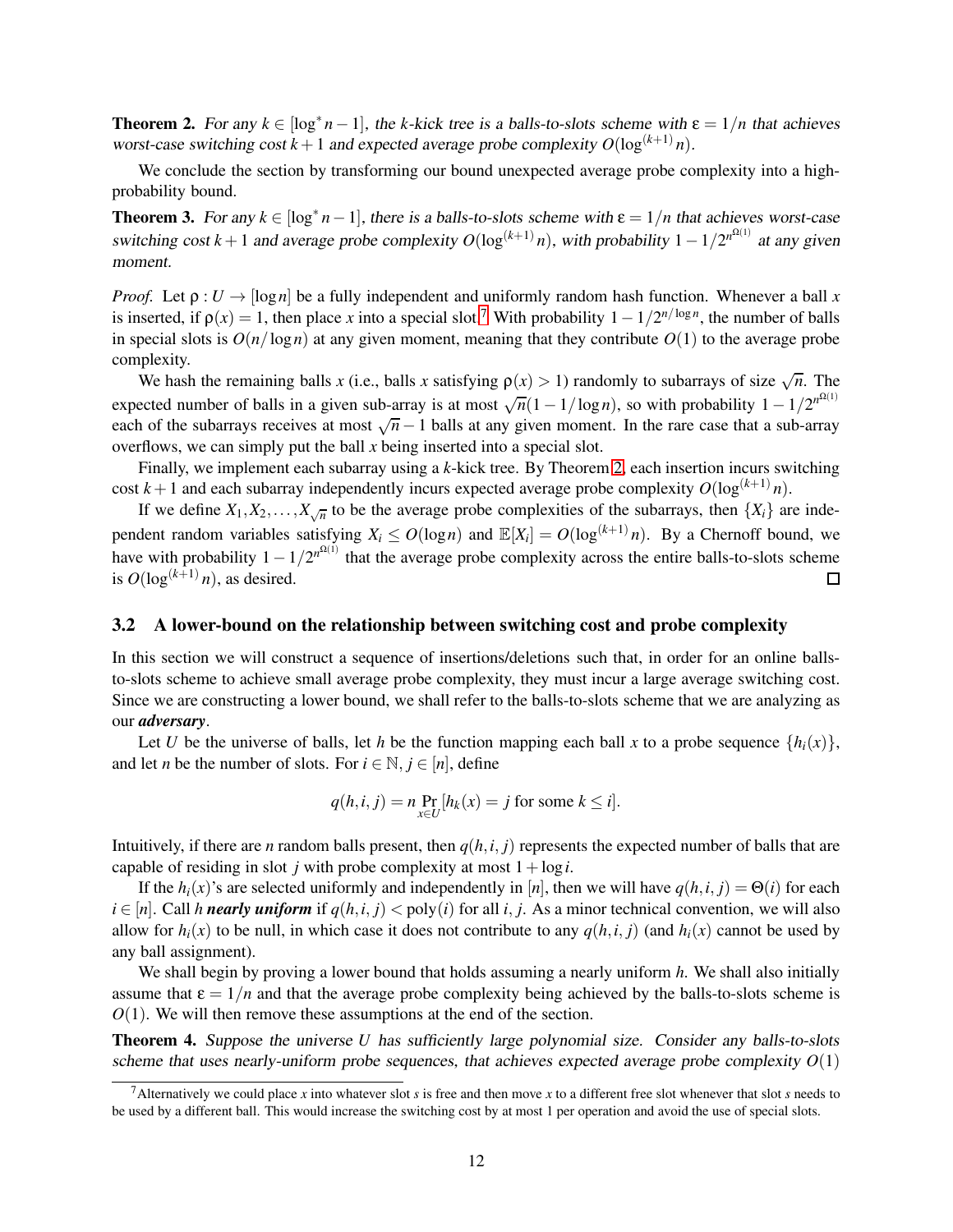(across all balls in the system at any given moment), and that supports  $\varepsilon = 1/n$ . The expected amortized switching cost per insertion/deletion must be Ω(log∗ *n*).

Throughout the rest of the section, we shall consider an input sequence that begins right after  $n-1$ random balls have just been inserted, and then proceeds to perform  $M = poly(n)$  insertions and the same number of deletions. The insertions and deletions alternate; each insertion inserts a random ball (which with probability 1− 1/poly(*n*) has never been inserted in the past); and each deletion deletes a random ball out of those present.

Define  $L = \lfloor (\log^* n)/2 \rfloor$ . Define tow $(0) = 1$  and tow $(i) = 2^{\text{tow}(i-1)}$  for all integer  $i > 0$ . Say that a ball *x* is in *level* 0 if it has been assigned to a slot  $h_i(x)$  for some  $i \leq \text{tow}(L)$ , and say that a ball *x* is in *level j* ∈ {1,2,...,*L*} if it has been assigned to a slot *h<sub>i</sub>*(*x*) for some *i* ∈ (tow(*L* + *j* −1),tow(*L* + *j*)]. If a ball is in a special slot, or if it has been assigned to a slot  $h_i(x)$  with  $i \geq n$ , then the ball is said to be in level *L*.

Say that a move by the adversary has *impact r* if it decreases the level of some ball by *r*. Positive impact means that the ball's level decreased, and negative impact means that the ball's level increased.

<span id="page-13-0"></span>**Lemma 5.** For  $i \in [M]$ , define  $\alpha_i$  to be the sum of the impacts of the moves that the adversary performs during the *i*-th insertion, and define β*<sup>i</sup>* to be the sum of the impacts of the moves that the adversary performs during the *i*-th deletion. Finally, define  $\psi = \sum_{i \in [M]} (\alpha_i + \beta_i)$  to be the total impact by the adversary across all insertions/deletions. Then

$$
\mathbb{E}[\psi] = \Theta(ML).
$$

*Proof.* Recall that *M* is the number of insertions (resp. deletions) performed, and that *L* is the number of levels. Define a dynamically-changing quantity *J* to be the sum of the levels of the balls in the system at any given moment.

Each insertion places a ball into a special slot, thereby increasing *J* by *L*. On the other hand, we claim that each deletion decreases *J* by  $O(1)$  in expectation. To see this, observe that the deletion decreases *J* by *s* where *s* is the level of the element being deleted. Since the adversary guarantees an expected average probe complexity of  $O(1)$ , we have that  $\mathbb{E}[s] = O(1)$ , which means that *J* decreases by  $O(1)$  in expectation.

By the definitions of  $\alpha_i$  and  $\beta_i$ , we have that during the *i*-th insertion (resp. *i*-th deletion), the adversary's moves decrease *J* by  $\alpha_i$  (resp.  $\beta_i$ ). Across all operations, the total effect of the adversary's moves on *J* is to decrease it by  $\psi$ . If  $J_0$  is the value of *J* prior to the first of the 2*M* operations and  $J_*$  is the value of *J* after the final operation, then

$$
\mathbb{E}[J_*] = \mathbb{E}[J_0] + LM - \Theta(M) - \mathbb{E}[\psi] = \mathbb{E}[J_0] + \Theta(LM) - \mathbb{E}[\psi],
$$

where the *LM* term accounts for insertions, the *M* term accounts for deletions, and the ψ term accounts for moves by the adversary. On the other hand,  $J_0$  and  $J_*$  are both deterministically in the range  $[0, O(n \log^* n)]$ , so we must have

$$
\Theta(LM) - \mathbb{E}[\psi] \leq O(n \log^* n).
$$

Since *M* is a large polynomial, it follows that  $\mathbb{E}[\psi] = \Theta(LM)$ , as desired.

The main technical ingredient to complete the proof of Theorem [4](#page-12-3) will be to construct a potential function φ with the following properties:

- **Property 1:** Each insertion/deletion increases  $\phi$  by at most  $O(1)$  in expectation.
- **Property 2:** If a move by the adversary has impact  $r \in \mathbb{Z}$ , it decreases  $\phi$  by  $r \pm O(1)$ .
- **Property 3:**  $\phi$  always satisfies  $0 \le \phi \le nL$ .

 $\Box$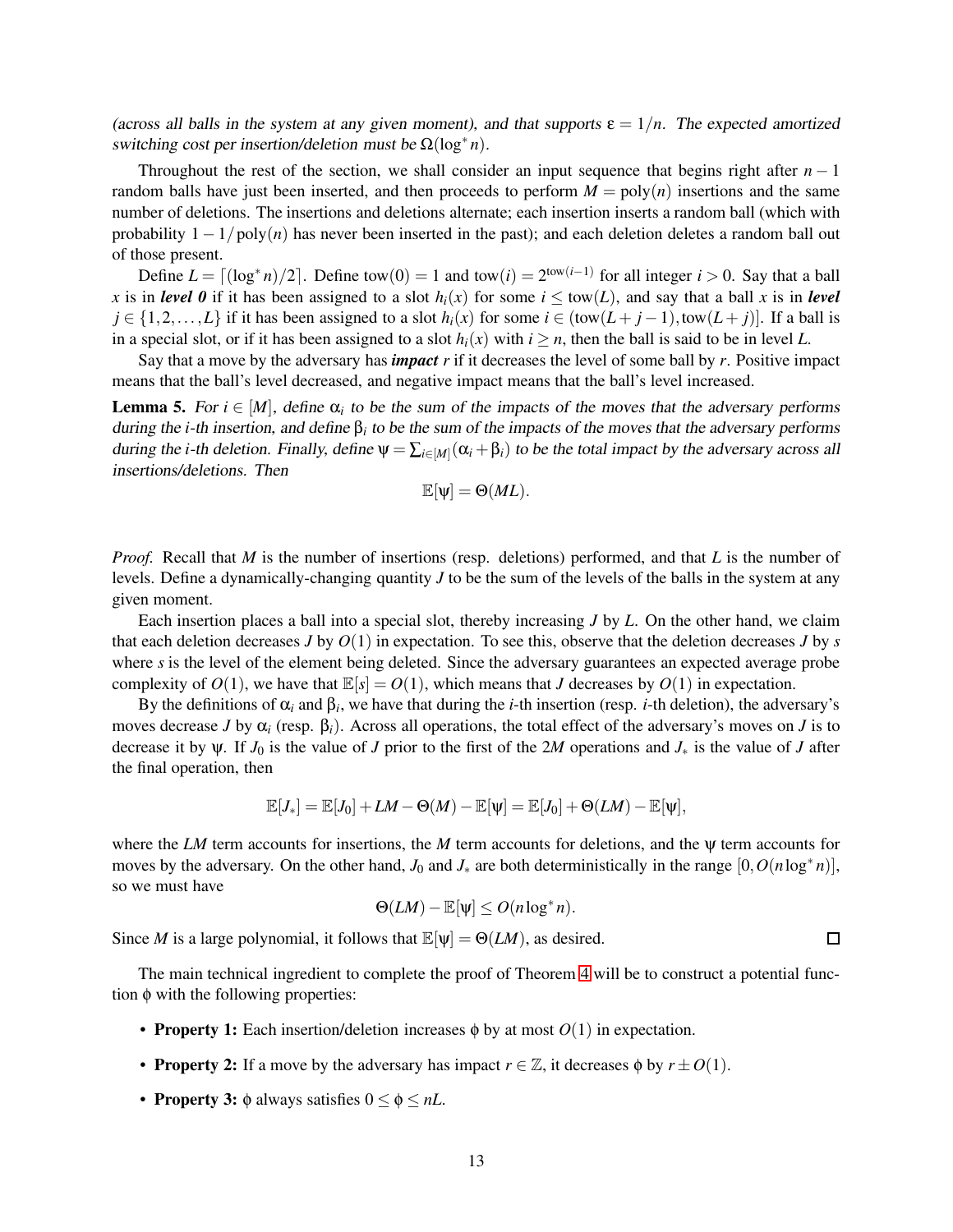Before we construct  $\phi$ , let us assume the existence of such a  $\phi$  and use it to complete the proof. At any given moment, define ψ to be the sum of the impacts of the moves that the adversary has made so far. We will examine how the quantity  $\psi + \phi$  evolves over time.

By Property 3, the quantity  $\psi + \phi$  is initially at most *nL*. By Property 1, each insertion/deletion increases  $\Psi + \phi$  by  $0 + O(1) = O(1)$  in expectation. By Property 2, each move by the adversary increases  $\Psi + \phi$  by at most  $r - (r - O(1)) = O(1)$  (deterministically). Thus, after *M* insertions/deletions have been performed, if *k* is the total number of moves that the adversary makes, then

$$
\mathbb{E}[\psi + \phi] \leq nL + O(M) + O(\mathbb{E}[k]) = O(M) + O(\mathbb{E}[k]).
$$

On the other hand, by Property 3,  $\mathbb{E}[\psi] \leq \mathbb{E}[\psi + \phi]$ , so

$$
\mathbb{E}[\psi] \leq O(M) + O(\mathbb{E}[k]).
$$

Lemma [5](#page-13-0) tells us that  $\mathbb{E}[\psi] = \Theta(ML)$ . Thus

$$
ML \le O(M) + O(\mathbb{E}[k]),
$$

which means that  $\mathbb{E}[k] = \Omega(ML) = \Omega(M \log^* n)$ , hence Theorem [4.](#page-12-3) The main challenge is therefore to construct a potential function φ with the three desired properties.

Constructing the potential function  $\phi$ . The basic idea behind  $\phi$  is that it should approximate the amount of impact that the adversary could hope to achieve with a small number of moves. One way to do this would be as follows. We could define *S* to be the set of all possible move sequences that the adversary could make; for each  $S \in S$ , we could define  $I(S)$  to be the total impact of *S* and  $|S|$  to be the number of moves in *S*; and we could define

$$
\varphi = \max_{S \in \mathcal{S}} \left( I(S) - c|S| \right)
$$

for some large positive constant *c*. This potential function would exactly capture the adversary's ability to achieve large impact with a small number of moves, but it comes with the drawback that it can behave somewhat erratically with respect to insertions, deletions, and adversary-moves.

A key idea in this section is to construct  $\phi$  in a more intricate way, still upper-bounding the amount of impact that the adversary can achieve cheaply, but while also intentionally designing φ to behave nicely. In order to give the technical definition of φ, we must first define the notion of an *i-stanza*, which intuitively corresponds to a sequence of moves in which the adversary is able to reduce the level of some ball *b* from  $\geq i$  to  $\leq i-3$  while preserving for every other ball *b*' how the level  $\ell'$  of *b*' compares to the quantities *i*−2,*i*−1,*i*.

Define the *level of a slot s* to be the level of the ball in the slot, if there is such a ball, and to be *L* otherwise. For  $i \in [L]$ , define an *i*-stanza to be a sequence of slots  $s_1, \ldots, s_j$  such that slots  $s_1$  and  $s_j$  have levels at least *i*; such that slots  $s_2, \ldots, s_{i-1}$  have levels at most  $i - 3$ ; such that each slot  $s_k, k \in [j-1]$ , contains a ball *x* that can be placed into  $s_{k+1}$  with a new level of at most  $i-3$ ; and such that  $s_2, \ldots, s_{j-1}$  are distinct. Note that, by design,  $s_2, \ldots, s_j$  cannot be special slots (since they must be capable of containing a ball with level  $\leq$  *i* − 3), but  $s_1$  can be.

Importantly, the final slot *s<sup>j</sup>* in a stanza does *not* have to be an empty slot in order for the stanza to be valid. With that said, if the final slot  $s_j$  were empty, then the stanza would have a very intuitive interpretation: one could think of the stanza is representing a possible chain of ball moves, where the first ball move (from slot  $s_1$  to slot  $s_2$ ) decreases the level of some ball from  $\geq i$  to  $\leq i-3$ , where each subsequent ball move (from slot  $s_k$  to slot  $s_{k+1}$  for some  $k > 0$ ) maintains the level of some ball to be at most  $i-3$ , and where the final move places a ball into an empty slot.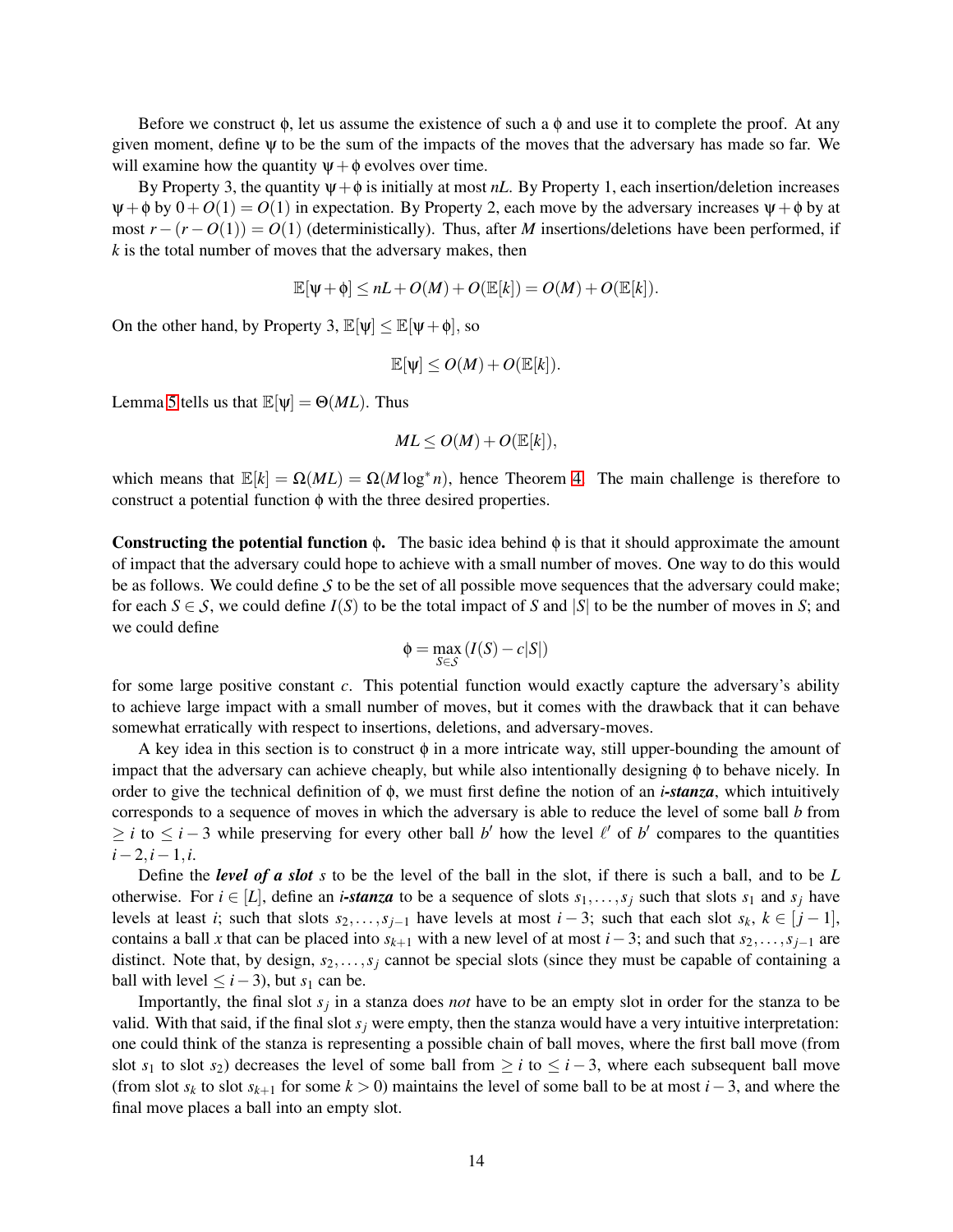We say that an *i*-stanza  $s_1, \ldots, s_j$  has *size j* and has *potential*  $1 - (j-1)/L$ . We refer to  $s_1$  as the *starting slot* of the stanza, to *s*2,...,*sj*−<sup>1</sup> as the *internal slots* of the stanza, and to *s<sup>j</sup>* as the *final slot* of the stanza. We say that a collection of *i*-stanzas are *disjoint* if each slot with level ≥ *i* is used at most once as a starting slot and at most once as a final slot, and if each slot with level ≤ *i*− 3 is used at most once as an internal slot. (The only overlap allowed is that the starting slot of one stanza may be the ending slot of another.) The *potential* of a disjoint collection of *i*-stanzas is the sum of the potentials of the individual stanzas.

For  $i \in [L]$ , define  $\phi_i$  to be the maximum potential of any disjoint collection of *i*-stanzas. Finally, define the potential function  $φ$  by

$$
\phi = \sum_{i=3}^L \phi_i.
$$

**The intuition behind φ.** Before analyzing  $\phi$ , let us give a bit more intuition for why  $\phi$  acts as a natural upper-bound for how much impact the adversary can achieve cheaply (i.e., with only a small number of moves relative to the impact being achieved).

Consider any sequence of moves that the adversary could perform, and define a *realized stanza* to be a sequence of slots  $s_1, \ldots, s_j$  such that  $s_j$  is an empty slot and, for each  $k \in [j-1]$ , the ball from slot  $s_k$  gets moved to the next slot  $s_{k+1}$  in the sequence. One can think of a realized stanza as a sequence of moves, where balls  $x_1, \ldots, x_{j-1}$  are in slots  $s_1, \ldots, s_{j-1}$  and are being moved to positions  $s_2, \ldots, s_j$ , respectively. Each ball  $x_k$  is moved from some initial level  $b_k$  to some potentially different level  $e_k$ . (As an edge case, since there is no ball initially in  $s_j$ , define  $b_j = L$ , and leave  $e_j$  undefined.)

For a given move, from some level  $b_k$  to some level  $e_k$ , there are three cases for the adversary. If  $e_k \in \{b_k - 2, b_k - 1\}$ , then we think of the move as having been neither good nor bad for the adversary—the move created  $\Theta(1)$  impact, but at the cost of 1 move. If  $e_k \leq b_k - 3$ , then we think of the move as being good for the adversary, and we say that the adversary has *stolen*  $b_k - e_k - 2$  levels  $b_k, b_k - 1, \ldots, e_k + 3$ . Finally, if  $e_k \geq b_k$ , then we think of the move as being bad for the adversary, and we say that the adversary has *paid* for  $e_k - b_k + 1$  levels  $b_k + 1, \ldots, e_k + 2$ . Whenever the adversary pays for a level *i*, that cancels out the previous time that the adversary stole that level *i*. In order for the adversary to steal a level *i* without subsequently paying for it, there must be a sequence  $(b_k, e_k), \ldots, (b_{k'}, e_{k'})$  such that  $b_k \ge i$ , such that  $e_k, b_{k+1}, e_{k+1}, b_{k+2}, \ldots, e_{k'-1} \leq i-3$ , and such that  $b_{k'} > i$ . This sequence of ball moves corresponds exactly to an *i*-stanza. In other words, each *i*-stanza represents a possible opportunity for the adversary to steal level *i* without subsequently paying for it.

In order for a realized stanza to be worthwhile to the adversary, however, the adversary must perform an average of  $\omega(1)$  steals per move. This means that, on average, each level of the *L* levels  $i > 0$  must be stolen ω(1) times for every *L* moves that are performed. In other words, whenever the adversary steals level *i*, but then fails to steal level *i* again for *L* moves, then that first steal wasn't actually worthwhile. The value of a given steal can be modeled as  $1-q/L$ , where *q* is the number of subsequent moves until the next steal of the same level. This is why we define the potential of an *i*-stanza in the way that we do: the longer that a *i*-stanza is, the less worthwhile of an opportunity that it represents for the adversary.

In summary, each *i*-stanza represents an opportunity for the adversary to steal level *i* without subsequently paying for it; and the *i*-stanza's potential upper-bounds how valuable that steal would be to the adversary. An important aspect of how we define φ is that we analyze each of the levels *i* separately, so that the *i*-stanzas do not have to care about ball moves  $(s_k, e_k)$  satisfying  $s_k, e_k \geq i+1$  or satisfying  $s_k, e_k \leq i-3$ . As we shall see, this decouples the analyses of the levels from one another in several critical ways.

Analyzing the properties of φ. At any given moment, let *A*<sup>1</sup> denote the set of balls that are present, and, for the sake of analysis, let *A*<sup>2</sup> denote a set of *n* random balls that are not present, one of which is the ball that will next be inserted. Define  $A = A_1 \cup A_2$ . Define  $B = [n]$  to be the set of all non-special slots.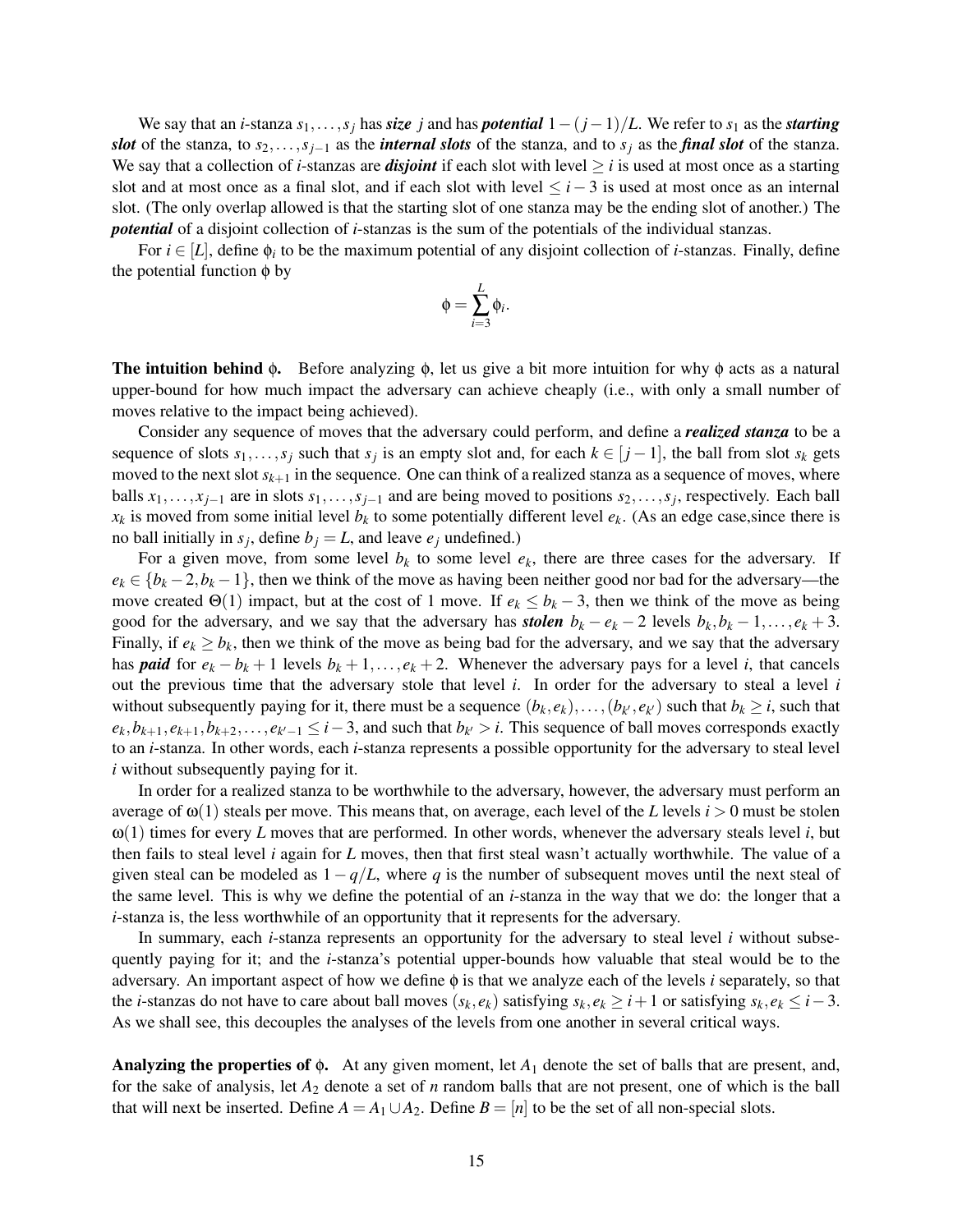Define a bipartite graph  $G_i = (A, B)$ , where for each  $a \in A$  and  $b \in B$  we draw an edge  $(a, b)$  if ball *a* is capable of residing in slot *b* with level at most *i*. That is, there is an edge from *a* to *b* if  $b \in \{h_1(a),...,h_{\text{tow}(L+i)}(a)\}$ . Note that balls  $a \in A$  all deterministically have degrees at most tow $(L+i)$ . For each slot b, let  $d_i(b)$  denote the degree of b in  $G_i$ , and call b **high-degree in**  $G_i$  if  $d_i(b) \geq (\text{tow}(L+i))^c$ for some sufficiently large constant *c*. We call all other nodes in  $G_i$  (including all  $a \in A$ ) *low-degree in*  $G_i$ .

We now argue that most nodes in  $G_i$  are far away from any high-degree nodes.

<span id="page-16-0"></span>**Lemma 6.** Let  $a_1$  be a random ball in  $A_1$  and let  $a_2$  be a random ball in  $A_2$ . With probability  $1 - 1/poly(L)$ , neither  $a_1$  nor  $a_2$  is within distance  $O(L)$  of any high-degree vertex in  $G_i$ .

*Proof.* Since the balls  $a \in A$  are independent and randomly selected, the degree  $d_i(b)$  is a sum of independent indicator random variables. Moreover, by the near-uniformity of *h*, we know that each  $b \in B$  satisfies

$$
\mathbb{E}[d_i(b)] = 2 \cdot n \Pr_{x \in U}[h_k(x) = b \text{ for some } k \le \text{tow}(L+i)]
$$
  
= 2 \cdot q(h, \text{tow}(L+i), b)  

$$
\le 2 \cdot \text{poly}(\text{tow}(L+i))
$$
  

$$
\le (\text{tow}(L+i))^c/2.
$$

Applying a Chernoff bound, it follows that for all  $D \ge (\text{tow}(L+i))^c$ , we have

$$
\Pr[d_i(b) \geq D] \leq \frac{1}{2^{\Omega(D)}}.
$$

Thus

$$
\mathbb{E}[d_i(b) \cdot \mathbb{I}_{d_i(b)\geq(\text{tow}(L+i))^c}] \leq \frac{1}{2^{\Omega((\text{tow}(L+i))^c)}} = \frac{1}{2^{\text{poly}(\text{tow}(L+i))}}.
$$

This means that the expected sum *S* of the degrees of the high-degree slots in  $G_i$  satisfies

$$
\mathbb{E}[S] \le n/2^{\text{poly}(\text{tow}(L+i))}.
$$

One can also think of  $S$  as an upper bound on the number of low-degree nodes in  $G_i$  that are adjacent to high-degree nodes in  $G_i$ . Every low-degree node in  $G_i$  has degree at most poly(tow( $L+i$ )). It follows that the number  $\lambda$  of nodes in  $G_i$  that are within distance  $O(L)$  of a high-degree node satisfies

$$
\mathbb{E}[\lambda] \le S \cdot \text{poly}(\text{tow}(L+i))^{O(L)},
$$

where the first factor *S* counts the number of nodes  $s$  in  $G_i$  that are within distance 1 of a high-degree node, and the second factor counts the number of  $O(L)$ -long paths starting at a such a node *s* and then using only low-degree nodes. Using our bound on *S*, we get that

$$
\mathbb{E}[\lambda] \leq \frac{n}{2^{\textnormal{poly}(\textnormal{tow}(L+i))}} \cdot \textnormal{poly}(\textnormal{tow}(L+i))^{O(L)}.
$$

The above quantity is dominated by its first factor, so

$$
\mathbb{E}[\lambda] \leq \frac{n}{2^{\text{poly}(\text{tow}(L+i))}}.
$$

Applying Markov's inequality, we have that with probability  $1 - 1/2^{poly(tow(L+i))} \geq 1 - 1/poly(L)$ ,

$$
\lambda \leq \frac{n}{2^{poly(tow(L+i))}}.
$$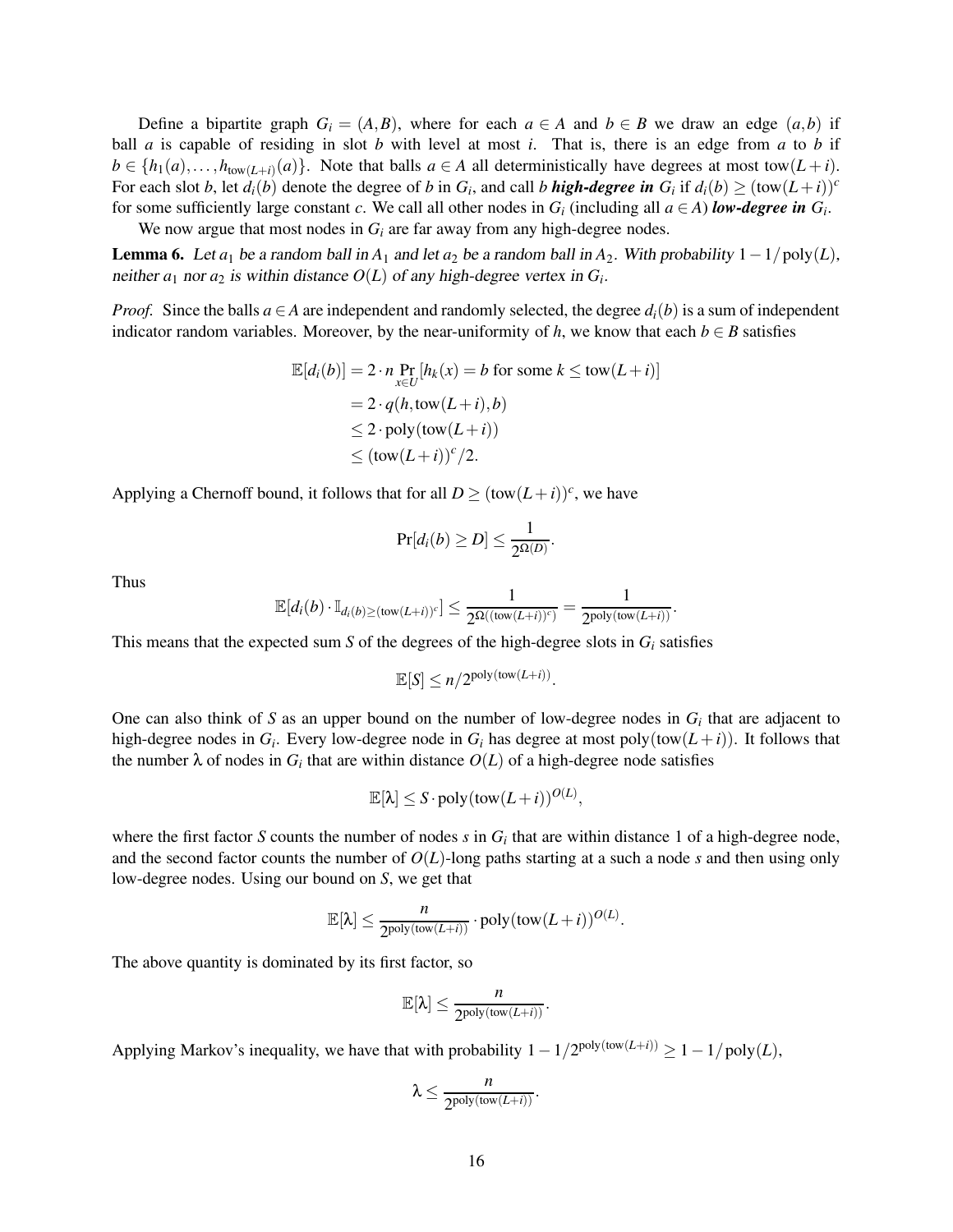Let  $a_1$  be a random ball in  $A_1$  and  $a_2$  be a random ball in  $A_2$ . The probability that either  $a_1$  or  $a_2$  is within distance  $O(L)$  of a high-degree vertex in  $G_i$  is at most

$$
\Pr\Big[\lambda > \frac{n}{2^{\textnormal{poly}( \mathrm{tow}(L+i))}}\Big] + \frac{\frac{n}{2^{\textnormal{poly}( \mathrm{tow}(L+i))}}}{\Theta(n)} = \frac{1}{\textnormal{poly}(L)} + \frac{1}{2^{\textnormal{poly}( \mathrm{tow}(L+i))}} \leq \frac{1}{\textnormal{poly}(L)}.
$$

This completes the proof of the lemma.

The next lemma argues that, if we remove the high-degree nodes from *G<sup>i</sup>* , then most of the remaining nodes are far away from any nodes with levels  $\geq i+3$ .

<span id="page-17-0"></span>**Lemma 7.** Define  $G_i'$  to be the graph  $G_i$ , but with all high-degree nodes removed. Let *X* be the set of balls and non-special empty slots that are currently at a level at least  $i + 3$ . For random balls  $a_1, a_2$  in  $A_1, A_2$ , respectively, the probability of either  $a_1$  or  $a_2$  being within distance  $O(L)$  of X in  $G'_i$  is at most  $1/\text{poly}(L)$ .

*Proof.* Note that *X* is determined by the balls-to-slots scheme, so we will think of *X* as being selected by an adversary who has full knowledge of  $A_1$  and  $A_2$  but who has no control over the contents of  $A_1$  and  $A_2$ . Since  $\varepsilon = 1/n$ , the number of slots in *X* is at most 1 greater than the number of balls in *X*, so to bound |*X*|, we can focus on the number of balls with levels  $\geq i+3$ .

Each ball  $x \in X$  has a level of  $i + 3$  or greater, so it has probe complexity at least  $\log \text{tow}(L + i + 2) =$  $tow(L+i+1)$ . This means that, at any given moment,

<span id="page-17-1"></span>
$$
\mathbb{E}[|X|] \le \frac{O(n)}{\text{tow}(L+i+1)},\tag{3}
$$

where the randomness here comes from the fact that the balls-to-slots scheme guarantees an *expected* average probe complexity of  $O(1)$  at any given moment. By Markov's inequality,

$$
|X| \le \frac{n \text{poly}(L)}{\text{tow}(L+i+1)}
$$

with probability  $1 - 1/poly(L)$ . The number of nodes *y* that are within distance  $O(L)$  of *X* in  $G'_{i}$  is therefore at most

<span id="page-17-2"></span>
$$
\frac{n \text{poly}(L)}{\text{tow}(L+i+1)} \text{tow}(L+i)^{O(L)} \ll \frac{n}{\text{poly}(L)}.\tag{4}
$$

It follows that, for random balls  $a_1, a_2$  in  $A_1, A_2$ , respectively, the probability of either  $a_1$  or  $a_2$  being within distance  $O(L)$  of *X* in  $G_i'$  is at most  $1/poly(L)$ . □

We can now argue that each insertion/deletion increases  $\phi$  by  $O(1)$  (actually  $o(1)$ ) in expectation. Intuitively, this means that insertions/deletions do not, on average, introduce opportunities for the adversary to cheaply achieve a large amount of impact.

**Lemma 8** (Establishing Property 1 for φ). Each insertion/deletion increases φ by at most  $1/\text{poly}(L)$  in expectation.

*Proof.* Consider an insertion of a random ball  $a \in A_2$ . Let us consider the effect of the insertion on  $\phi_{i+3}$  for some *i*. Notice that, when *a* is inserted (i.e., placed into a special slot),  $\phi_{i+3}$  either stays the same or increases by  $\leq 1$ , where the increase comes from the fact that *a* may be part of some  $(i+3)$ -stanza that has positive potential and did not exist before. On the other hand, the only way that *a* can be part of an (*i*+3)-stanza that has positive potential is if, in  $G_i$ , *a* is within distance *L* of some slot whose level is  $\geq i+3$ —the probability of this occurring is therefore an upperbound on the expected increase to  $\phi_{i+3}$  due to the insertion.

By Lemma [6,](#page-16-0) we have with probability  $1 - 1/poly(L)$  that the set of nodes  $y \in G_i$  that are within distance  $O(L)$  of *a* is the same as the set of nodes  $y \in G_i'$  that are within distance  $O(L)$  of *a*. By Lemma [7,](#page-17-0) we have that

 $\Box$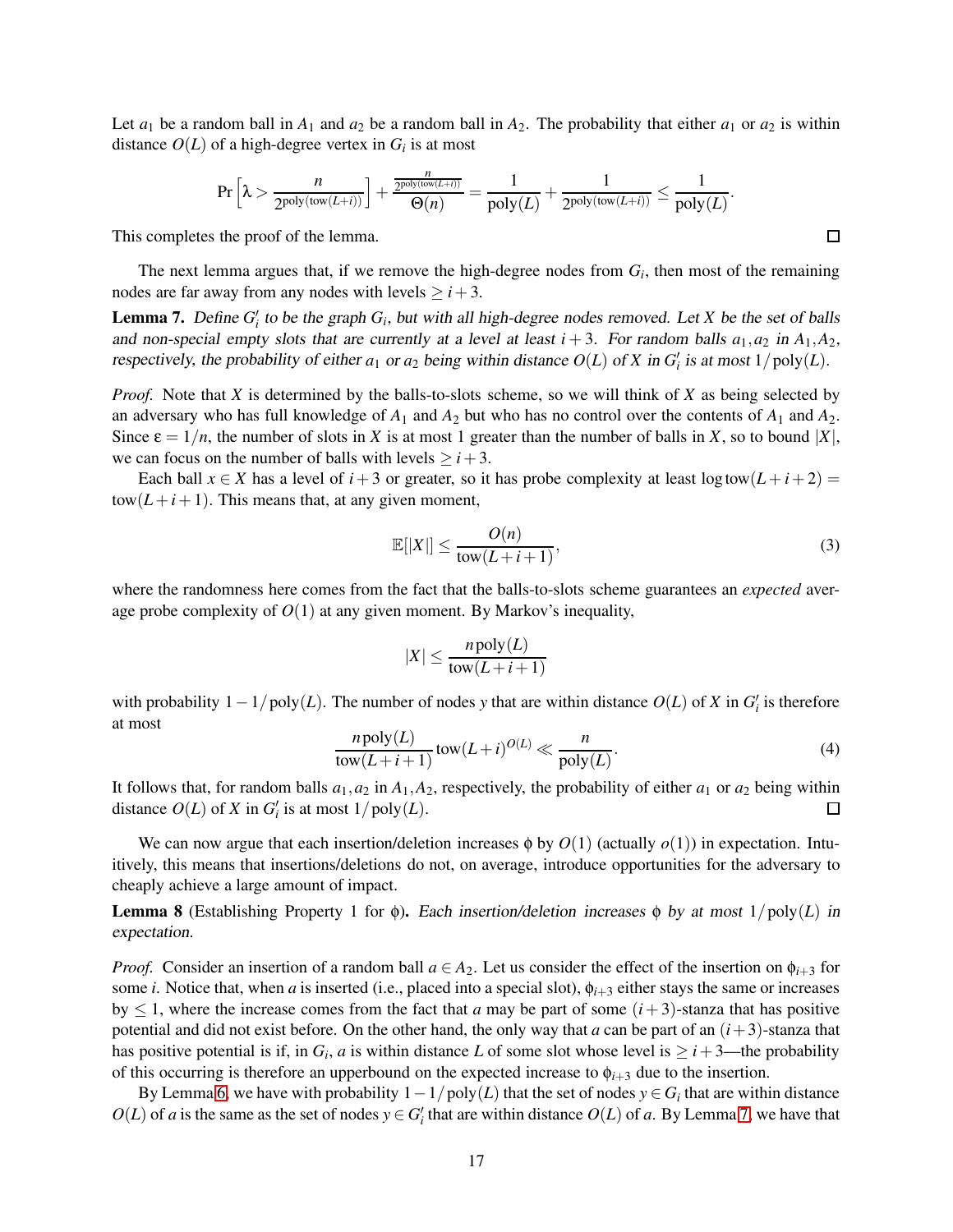with probability  $1 - 1/poly(L)$ , that within the graph  $G'_{i}$ , *a* is not within distance  $O(L)$  of any node with level  $\geq i+3$  (besides *a* itself). Thus, with probability  $1-1/poly(L)$ , we have that in  $G_i$ , *a* is not within distance  $O(L)$  of any node with level  $\geq i+3$  (besides *a* itself). This establishes that, with probability  $1-1/poly(L)$ , *a* is not the starting node for any  $(i+3)$ -stanza that has positive potential; and thus the expected increase to  $\phi_i$  due to the insertion is  $O(1/\text{poly}(L))$ .

Now consider the deletion of a random ball  $a \in A_1$ . By the same reasoning as in the preceding paragraph, with probability  $1 - 1/poly(L)$ , we have that in the graph  $G_i$ , *a* is not within distance  $O(L)$  of any node with level  $\geq i + 3$  (besides possibly *a* itself). Thus, once *a* is deleted, we have with probability  $1 - 1/poly(L)$ that the slot which contained *a* is not the final slot for any  $(i+3)$ -stanza that has positive potential. Hence the expected increase to  $\phi_i$  due to the deletion is  $1/poly(L)$ .

In either case, the expected increase to

$$
\phi = \sum_{i=3}^L \phi_i
$$

is at most  $\sum_{i=3}^{L} 1/poly(L) = 1/poly(L)$ . Thus the lemma is proven.

Next we analyze the effect that a given move by the adversary has on φ.

**Lemma 9** (Establishing Property 2 for φ). If a move by the adversary has impact *r*, it decreases φ by  $r \pm O(1)$ .

*Proof.* We can assume without loss of generality that the only moves that the adversary ever makes are either (a) to move a ball from a non-special slot into a special slot or (b) to move a ball from a special slot to a non-special slot. Indeed, any move that takes a ball from a non-special slot to another non-special slot can be replaced by a move of type (a) followed by a move of type (b). Also recall that, when a ball is inserted, it initially resides in a special slot, and the adversary can then move it to a non-special slot if desired.

Since moves of type (a) are the reverse of moves of type (b), it suffices to analyze only moves of type (b), and to show that  $\phi$  decreases by  $r \pm O(1)$ .

Suppose the adversary moves ball x from a special slot  $s_1$  to a non-special slot  $s_2$ , where it has level *j*. Let  $\Sigma$  denote the state of the system before the move, and  $\Sigma'$  denote the state of the system after the move. Let  $\phi$  be the potential of  $\Sigma$  and  $\phi'$  be the potential of  $\Sigma'$ .

To complete the proof, we will argue that for each  $i \in [L]$ :

- If  $i \leq j$ , then  $\phi'_i = \phi_i$ .
- If  $i \in \{j+1, j+2\}$ , then  $\phi_i 2 \le \phi'_i \le \phi_i$ .
- If  $i \ge j+3$ , then  $\phi_i 1 \le \phi'_i \le \phi_i 1 + 1/L$ .

**Case 1:** The first case is immediate, since changes to the positions/levels of balls with levels  $\geq i$  do not affect which sequences of ball moves correspond to valid *i*-stanzas.

**Case 2:** Any valid *i*-stanza in  $\Sigma'$  is also a valid stanza in  $\Sigma$  (hence  $\phi'_i \leq \phi_i$ ), but there may be some *i*-stanzas in Σ that are not valid in Σ ′ (specifically, any *i*-stanza in Σ that makes use of either ball *x* to start a stanza, or slot *s*<sup>2</sup> to finish a stanza). For any set of disjoint *i*-stanzas in Σ, up to two of those *i*-stanzas might be invalid in  $\Sigma'$  (but no more than two!). Thus  $\phi'_i \ge \phi_i - 2$ .

**Case 3:** In the rest of the proof, we focus on the third case, where  $i \geq j+3$ . Let C be a set of disjoint *i*-stanzas in  $\Sigma$  that maximizes the sum of the potentials of the *i*-stanzas. Let  $s_1 \circ c_1$  (where  $s_1$  is the slot defined earlier in the proof and  $c_1$  is a sequence of slots) be the *i*-stanza in C that uses x as its first ball (if such a stanza exists), and let  $c_2 \circ s_2$  (where  $c_2$  is a sequence of slots and  $s_2$  is the slot defined earlier in the proof) be the *i*-stanza in *C* that uses slot *s*<sup>2</sup> as its final slot (if such a stanza exists).

 $\Box$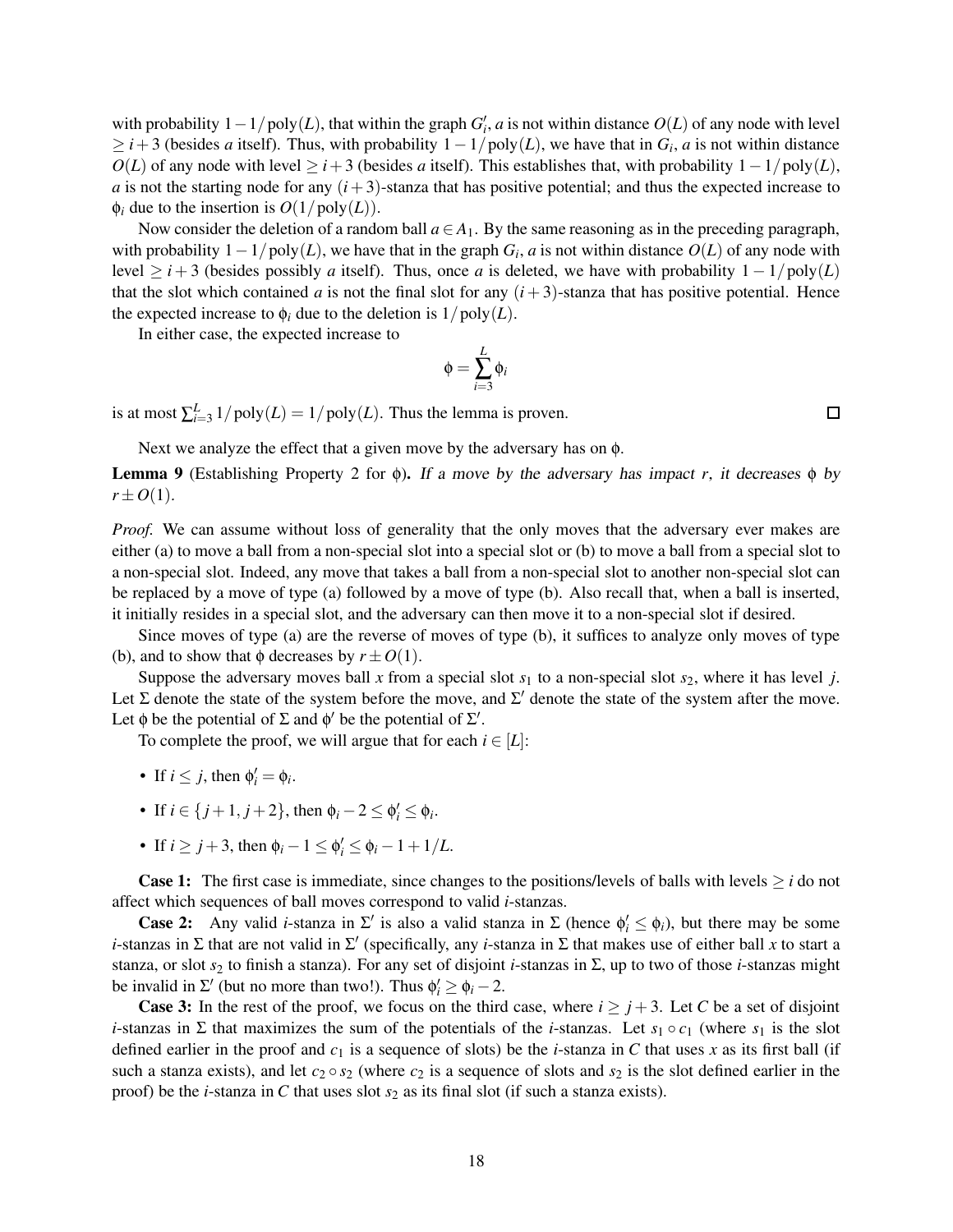We begin by claiming that  $c_1$  and  $c_2$  exist without loss of generality. If  $c_1$  does not exist, then we can modify *C* by removing any stanza that uses slot  $s_2$ , and inserting the stanza  $\langle s_1, s_2 \rangle$  instead (this replacement either keeps the total potential of *C* the same or increases it). So  $c_1$  exists without loss of generality. If  $c_2$ does not exist, then we can modify *C* by removing any stanza that uses  $s_1$ , and inserting the stanza  $\langle s_1, s_2 \rangle$ instead (again, this cannot decrease the total potential of  $C$ ). Thus  $c_2$  also exists without loss of generality. We can further observe that, if  $s_1 \circ c_1$  and  $c_2 \circ s_2$  happen to be the *same* stanzas as one another, then that stanza is simply  $\langle s_1, s_2 \rangle$  (indeed, if that stanza were not  $\langle s_1, s_2 \rangle$ , then we could replace it with  $\langle s_1, s_2 \rangle$  in order to increase the potential of *C*, which would be a contradiction).

We will now argue that  $\phi' \ge \phi - 1$ . If *C* contains the stanza  $\langle s_1, s_2 \rangle$ , then  $C \setminus {\langle s_1, s_2 \rangle}$  is a set of disjoint *i*-stanzas in  $\Sigma'$  with potential exactly  $1 - 1/L$  smaller than that of *C*; thus  $\phi' \ge \phi - (1 - 1/L) \ge \phi - 1$ . On the other hand, if *C* does not contain the stanza  $\langle s_1, s_2 \rangle$ , then the stanzas  $s_1 \circ c_1$  and  $c_2 \circ s_2$  must be distinct. In this case, we claim that  $c_3 = c_2 \circ s_2 \circ c_1$  is a valid *i*-stanza in  $\Sigma'$ . Indeed, slot  $s_2$  in  $\Sigma'$  contains ball *x* at level *j* ≤ *i*−3, so slot *s*<sup>2</sup> is allowed to be an internal slot in an *i*-stanza; and since, in Σ, the *i*-stanzas *s*<sup>1</sup> · *c*<sup>1</sup> (which begins with the slot containing ball *x*) and  $c_2 \circ s_2$  (which ends in slot  $s_2$ ) are valid, it follows that, in  $\Sigma'$ , the *i*-stanza  $c_3 = c_2 \circ s_2 \circ c_1$  is valid. Since  $c_3$  is a valid *i*-stanza in  $\Sigma'$ , we have that  $C' = C \setminus \{s_1 \circ c_1, c_2 \circ s_2\} \cup \{c_3\}$ is a set of disjoint *i*-stanzas in  $\Sigma'$ . The potential of *C'* is exactly 1 smaller than that of *C*. So  $\phi' \ge \phi - 1$ .

To complete the proof, we must also establish that  $\phi \geq \phi' + 1 - 1/L$ . Let  $\overline{C}'$  be a set of disjoint *i*-stanzas in  $\Sigma'$  that maximizes the sum of the potentials of the *i*-stanzas. If there is no stanza in  $\overline{C}'$  that makes use of slot  $s_2$ , then  $\overline{C} \cup \{\langle s_1, s_2 \rangle\}$  is a valid set of disjoint *i*-stanzas in  $\Sigma$ , which would mean that  $\phi \ge \phi' + 1 - 1/L$ . Suppose, on the other hand that there is some *i*-stanza of the form  $c_1 \circ s_2 \circ c_2$  in  $\overline{C}'$ . Then the stanzas  $c_1 \circ s_2$ and  $s_1 \circ c_2$  are valid in  $\Sigma$ , and thus  $\overline{C}' \setminus \{c_1 \circ s_2 \circ c_2\} \cup \{c_1 \circ s_2, s_1 \circ c_2\}$  is a valid set of disjoint *i*-stanzas in  $\Sigma$ . This means that  $\phi \geq \phi' + 1 \geq \phi' + 1 - 1/L$ , completing the proof.

The previous two lemmas establish Properties 1 and 2 for φ. Finally, the third property, which states that  $0 \le \phi \le Ln$  is trivially true, since  $\phi_i \in [0, n]$  for all  $i \in [L]$ . Thus Theorem [4](#page-12-3) is proven.

Generalizing to other values of load factor and of probe complexity. So far we have assumed for simplicity that  $\epsilon = 1/n$  and that the balls-to-slots scheme being analyzed achieves expected average probe complexity  $O(1)$ . We now generalize our lower bound to consider  $\varepsilon \geq 1/n$  and probe complexity  $\omega(1)$ .

<span id="page-19-1"></span>**Theorem 10.** Let  $L = \lfloor (\log^* n)/2 \rfloor$ . Consider a universe *U* of sufficiently large polynomial size. Consider any balls-to-slots scheme that uses nearly uniform probe sequences, that achieves expected average probe complexity  $O(tow(a))$  (across all balls in the system at any given moment), and that supports some  $\varepsilon =$  $1/\log^{(b)} n$  where  $b \leq (\log^* n)/4$ .<sup>[8](#page-19-0)</sup> The expected amortized switching cost per insertion/deletion must be at least

$$
\Omega(\log^* n - a - b).
$$

Note that, when  $a = O(1)$  and  $b = 0$ , Theorem [10](#page-19-1) becomes Theorem [4,](#page-12-3) which we have already proven. And as we shall now see, the proof of Theorem [10](#page-19-1) requires only a slight modification to the proof of Theorem [4.](#page-12-3)

*Proof.* Let us begin by considering  $a > 0$  and  $b = 0$ , so average probe complexity may be  $\omega(1)$  but  $\varepsilon = 1/n$ .

The only substantive modification to the proof is that, if *a*−*L* ≥ 0, then we redefine any balls in levels less than *a*−*L* to now be in level *a*−*L* (so we eliminate levels 0,1,...,*a*−*L*−1). Intuitively, this is because, since the balls-to-slots scheme is allowed to have average probe complexity  $O(tow(a))$ , it is without loss of generality the case that every ball is in level  $a - L$  or above.

<span id="page-19-0"></span><sup>&</sup>lt;sup>8</sup>In this notation, if  $b = 0$ , then  $\varepsilon = 1/n$ .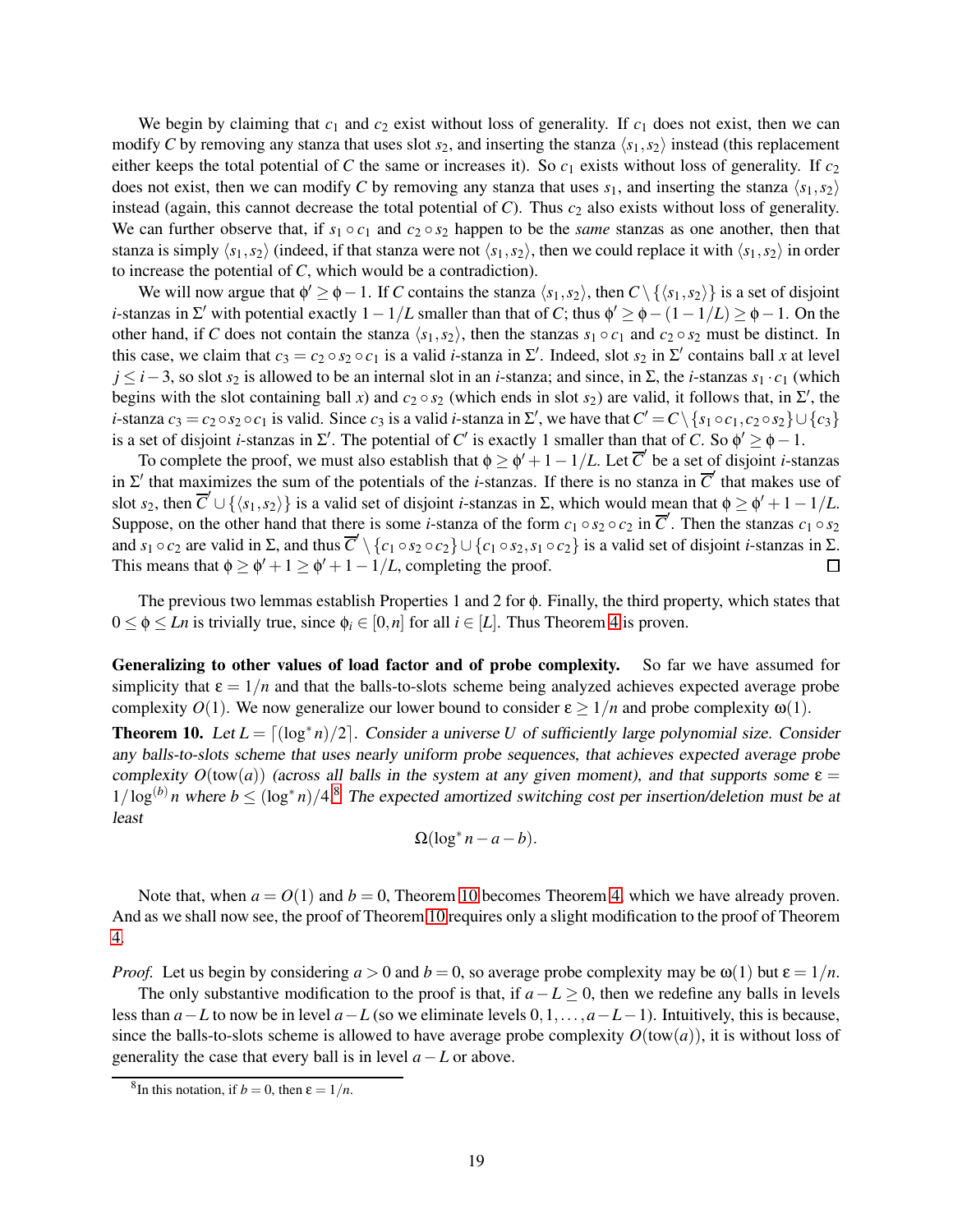Formally, the reason that we need to restrict to levels  $i \ge a - L$  is to preserve Lemma [7.](#page-17-0) The bound [\(3\)](#page-17-1) on the expected number of balls with probe complexity at least tow $(L+i+1)$  now becomes

<span id="page-20-0"></span>
$$
O\left(\frac{n \operatorname{tow}(a)}{\operatorname{tow}(L+i+1)}\right),\tag{5}
$$

instead of  $O(n/\text{tow}(L+i+1))$ . In order for the tow(*a*) term not to become significant in the proof of Lemma [7,](#page-17-0) we need tow( $a$ )  $\leq$  tow( $L+i$ ) (that way, in [\(4\)](#page-17-2), the newly introduced tow( $a$ ) term can be absorbed into the  $\frac{1}{2}$  term). Since we restrict ourselves to levels *i* satisfying *i* ≥ *a*−*L*, Lemma [7](#page-17-0) continues to be correct for every valid level *i*.

We must also modify Lemma [5](#page-13-0) to accommodate the fact that each deletion now removes a ball with expected level max $(0, a - L) + o(1)$  (rather than expected level  $O(1)$ ). This changes our final lower bound on expected average switching cost to  $\Omega(L - (a - L)) = \Omega(\log^* n - a)$ .

Now suppose we also allow  $b > 0$ . To handle this, we again modify how we define the levels: we define  $\ell_* = L - b - 1$ , and we declare any ball or slot (including special slots) that was previously in some level  $\ell' > \ell_*$  to now be in level  $\ell_*$ . The intuition for why we do this is that, once we get to level  $\ell_*$ , many of the slots that are in that level or above are actually empty slots, so it makes sense to treat that as the top level.

Formally, the reason that we need to restrict to levels  $i \leq \ell_*$  is to again preserve [\(3\)](#page-17-1) in Lemma [7.](#page-17-0) In particular, [\(3\)](#page-17-1) must count not just the balls that have probe complexity tow( $L + i + 1$ ) but also any (nonspecial) *empty slots* (since such slots represent maximum-level nodes in  $G_i'$  and therefore contribute to |X|). There may be up to  $O(n/\log^{(b)} n)$  such slots (in expectation), each of which is in the top level; to preserve [\(3\)](#page-17-1), we therefore need that

$$
O(n/\log^{(b)} n) \le \frac{O(n \operatorname{tow}(a))}{\operatorname{tow}(L+i+1)}.\tag{6}
$$

Recall, however, that we have limited ourselves to levels *i* satisfying  $i \leq l_*$ , which implies  $i \leq (\log^* n)/2$ *b* − 1, and thus that  $L + i + 1 \le log^* n - b$ , and therefore that

$$
\log^{(b)} n = \text{tow}(\log^* n - b) \ge \text{tow}(L + i + 1).
$$

Hence, as long as *i* is a valid level, then [\(5\)](#page-20-0) still holds, which preserves the correctness of Lemma [7.](#page-17-0)

Since we restrict ourselves to  $L - b - 1$  levels, we must also modify Lemma [5](#page-13-0) to accommodate the fact that each insertion now increases the sum of the levels of the balls *J* by only  $L - b - 1$  (instead of by *L*). In the case where  $\max(0, a - L) \leq L$ , this reduces the final lower-bound that we achieve on expected average switching cost to  $\Omega(L - b - 1) = \Omega(L)$  (here we are using that  $b \leq (\log^* n)/4$ ), and in the case where  $\max(0, a - L) > L$ , this reduces the final lower bound to  $\Omega(\log^* n - a - b)$ . Both lower bounds are equivalent to  $\Omega(\log^* n - a - b)$ .

We remark that the restriction  $b \leq (\log^* n)/4$  can easily be reduced by defining *L* to be much smaller than (log∗ *n*)/2. Such values of *b* are not relevant to hash-table design, however, since any augmented openaddressing hash table with load factor of at least, say, 1− 1/*O*(loglog *n*) must use a balls-to-slots scheme that supports  $b \leq 2$ .

Non-nearly-uniform probe sequences. Finally, we extend our lower bound to non-nearly-uniform probe sequences. To do this, we formally reduce the non-nearly-uniform case to the nearly-uniform case.

For any assignment *A* mapping some set of up to *n* balls to slots, and for any function *h* determining the probe sequences  $h_1(x), h_2(x), \ldots$  for each ball, define  $c(A, h)$  to be the total probe complexity needed to implement assignment *A* using *h*.

Lemma 11. Consider any universe *U* and consider any function *h* assigning <sup>a</sup> probe sequence to each ball  $x \in U$ . Then there exists a nearly uniform *h*<sup> $\prime$ </sup> that has the following guarantee. For any assignment *A* of  $\Theta(n)$ balls to slots,  $c(A, h') \le O(c(A, h) + n)$ .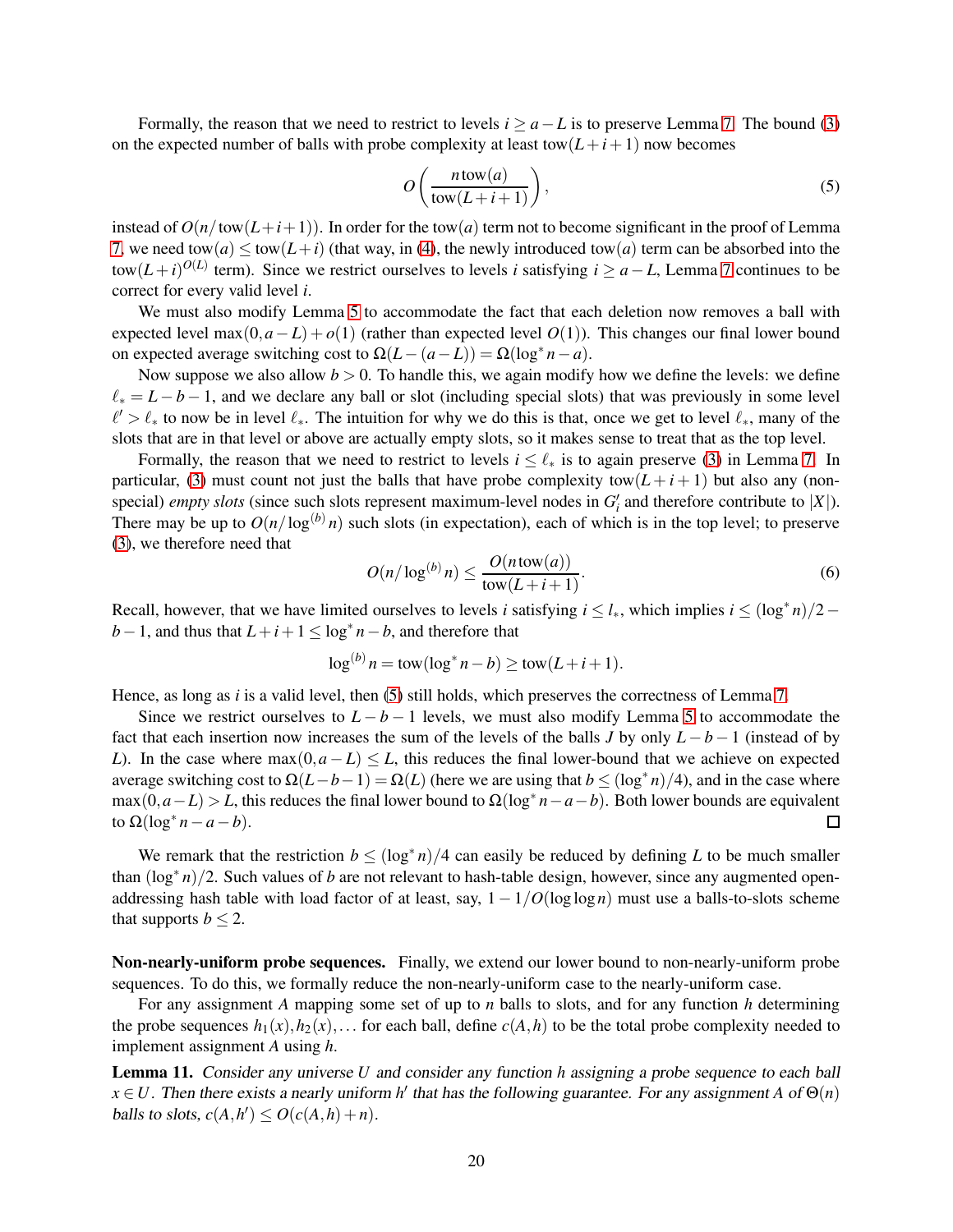*Proof.* For each ball  $x \in U$  and each  $j \in [n]$ , let  $s(x, j) = \operatorname{argmin}_k \{ h_k(x) = j \}$  and let  $s'(x, j) =$  $\operatorname{argmin}_k \{ h'_k(x) = j \}$  (we can assume without loss of generality that these quantities exist).

We now describe how to construct *h'*. Rather than specifying  $h'_i(x)$  for all *i,x*, it suffices to specify  $s'(x, j)$  for all *x*, *j*. Note that, in order for  $s'(x, j)$  to be well defined, the only restriction is that the quantities  $s(x,1), s(x,2), \ldots, s(x,n)$  must be *distinct* natural numbers.

Define  $t : \mathbb{N} \times \mathbb{N} \to \mathbb{N}$  to be an injective function satisfying  $\log t(a,b) \leq O(1 + \log a + \log b)$  for all  $(a,b) \in \mathbb{N} \times \mathbb{N}$  and satisfying  $t(a,b) \ge \max(a,b)$  for all  $(a,b) \in \mathbb{N}$ . Recall that, for a probe sequence function *h*<sup> $\prime$ </sup>, if we have *n* random balls, then  $q(h', i, j)$  is the expected number of balls *x* that are capable of residing in position *j* using one of the first *i* probe values  $h'_1(x), \ldots, h'_i(x)$ . We set

$$
s'(x, j) = t(s(x, j), [q(h, s(x, j), j)]).
$$
\n(7)

We claim that  $s'(x, j)$  is well defined. Indeed, if  $s'(x, j_1) = s'(x, j_2)$  for some  $j_1 \neq j_2$ , then we must also have that  $s(x, j_1) = s(x, j_2)$ , which would be a contradiction. We also observe that *h*<sup>'</sup> (constructed using *s* ′ ) has strictly larger probe complexities than does *h*—if a ball *x* is in a position *j*, then its probe complexity using *h* would be  $\Theta(1 + \log s(x, j))$  but its probe complexity using *h*' would be  $\Theta(1 + \log s(x, j) +$  $log[q(h, s(x, j), j)]$ . It may seem strange that we are defining *h*<sup> $\prime$ </sup> to be worse than *h*, but as we shall now prove, this allows for us to guarantee that *h'* is nearly uniform. Once we establish this, then our only remaining task will be to bound how much worse  $h'$  is than  $h$ , in the worst case.

We now argue that *h'* is nearly uniform, meaning that  $q(h', i, j) \leq \text{poly}(i)$  for all *i*. Observe that

$$
q(h',i,j) = n \cdot \Pr_{x \in U} [h'_k(x) = j \text{ for some } k \le i]
$$
  

$$
\le \frac{n \cdot |\{x \in U \mid s(x,j) \le i \text{ and } q(h,s(x,j),j) \le i\}|}{|U|},
$$

since in order to have  $h'_k(x) = j$  for some  $k \le i$ , we must have that  $t(s(x, j), [q(h, s(x, j), j)]) \le i$  and thus that  $s(x, j) \leq i$  and  $q(h, s(x, j), j) \leq i$ . By expanding out the definition of  $q(h, s(x, j), j)$ , we get

$$
q(h',i,j) \leq \frac{n \cdot |\{x \in U \mid s(x,j) \leq i \text{ and } Pr_{y \in U}[h_r(y) = j \text{ for some } r \leq s(x,j)] \leq i/n\}|}{|U|}
$$
  
\n
$$
\leq \frac{n \cdot |\{x \in U \mid s(x,j) \leq i \text{ and } Pr_{y \in U}[h_{s(x,j)}(y) = j] \leq i/n\}|}{|U|}
$$
  
\n
$$
\leq \frac{n \cdot |\{x \in U \mid \exists s \in [i] \text{ s.t. } h_s(x) = j \text{ and } Pr_{y \in U}[h_s(y) = j] \leq i/n\}|}{|U|}
$$
  
\n
$$
\leq \frac{n}{|U|} \sum_{s \in [i] \text{ such that } Pr_{y \in U}[h_s(y) = j] \leq i/n} |\{x \in U \mid h_s(x) = j\}|
$$
  
\n
$$
= \frac{n}{|U|} \sum_{s \in [i] \text{ such that } Pr_{y \in U}[h_s(y) = j] \leq i/n} |U| \Pr_{y \in U}[h_s(y) = j]
$$
  
\n
$$
\leq \frac{n}{|U|} \sum_{s \in [i] \text{ such that } Pr_{y \in U}[h_s(y) = j] \leq i/n} \frac{i|U|}{n}
$$
  
\n
$$
= \frac{n}{|U|} \cdot \sum_{s \in [i]} \frac{i|U|}{n}
$$
  
\n
$$
= i^2.
$$

This establishes the near-uniformity of *h* ′ .

To complete the proof, we must argue that  $c(A, h') \le O(c(A, h) + n)$ . Consider a ball *x* that *A* assigns to some position *j*. The probe complexity of *x* using *h* is  $1 + \log s(x, j)$ , and the probe complexity of *x* using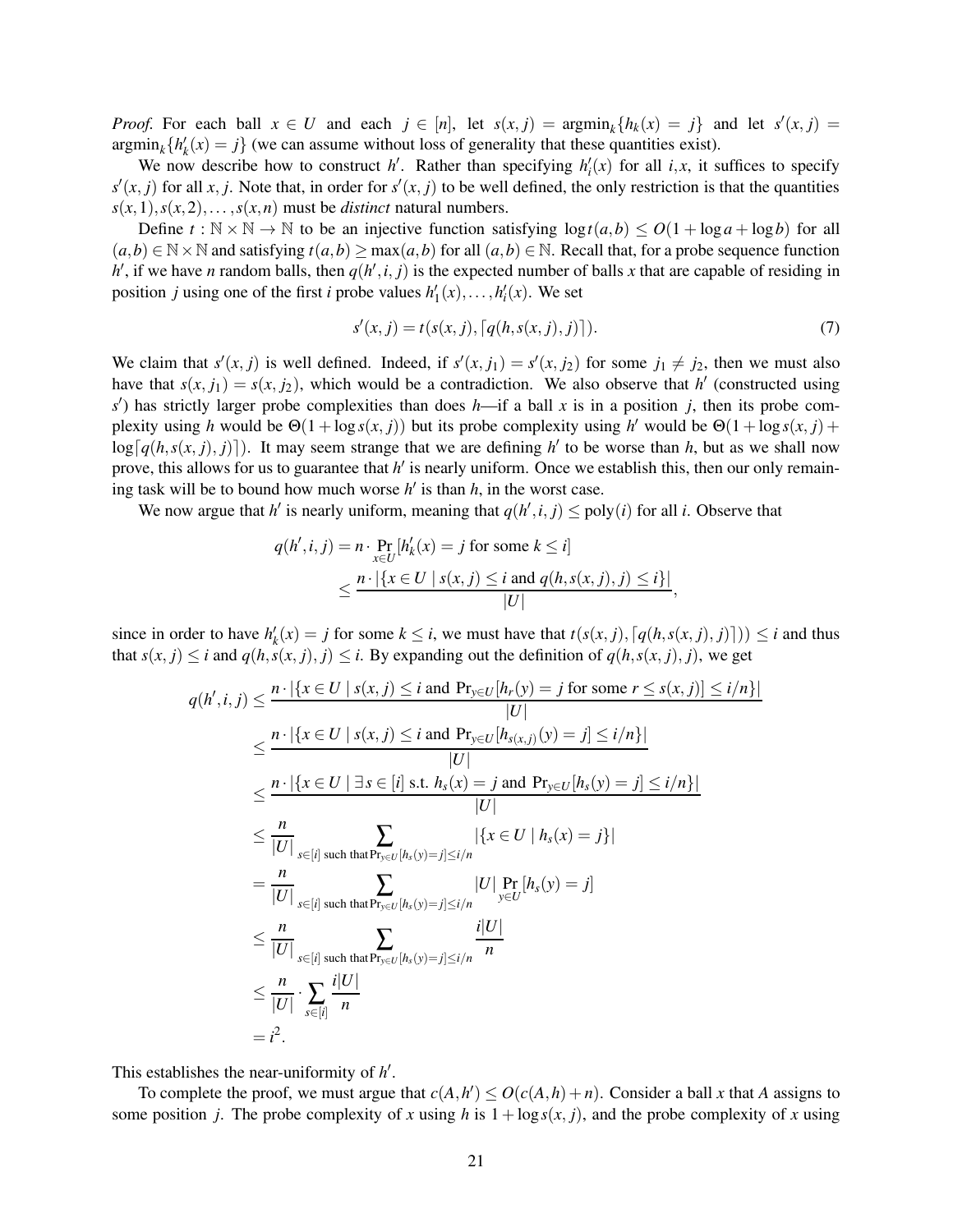h' is  $O(1 + \log s(x, j) + \log q(h, s(x, j), j))$ . Thus, if A assigns addresses  $j_1, j_2, \ldots, j_m$  to balls  $x_1, x_2, \ldots, x_m$ , respectively, for some  $m = \Theta(n)$ , then our goal is to show that

$$
\sum_{i=1}^m \log q(h, s(x_i, j_i), j_i) \leq O\left(n + \sum_{i=1}^m \log s(x_i, j_i)\right).
$$

The cases where  $q(h, s(x_i, j_i), j_i) \leq \text{poly}(s(x_i, j_i))$  trivially satisfy  $\log q(h, s(x_i, j_i), j_i) \leq O(\log s(x_i, j_i))$ , so it suffices to show

$$
\sum_{i=1}^m \mathbb{I}_{q(h,s(x_i,j_i),j_i) > \text{poly}(s(x_i,j_i))} \log q(h,s(x_i,j_i),j_i) \leq O(n).
$$

Each  $j \in [n]$  appears as a  $j_i$  at most once in the above sum. Thus

$$
\sum_{i=1}^m \mathbb{I}_{q(h,s(x_i,j_i),j_i) > \text{poly}(s(x_i,j_i))} \log q(h,s(x_i,j_i),j_i) \le \sum_{s=1}^{\infty} \sum_{j=1}^n \mathbb{I}_{q(h,s,j) > \text{poly}(s)} \log q(h,s,j).
$$

We can therefore complete the proof by showing that

$$
\sum_{s=1}^{\infty}\sum_{j=1}^{n}\mathbb{I}_{q(h,s,j)>poly(s)}\log q(h,s,j)\leq O(n).
$$

Let  $Q_s$  be the set of *j* for which  $q(h, s, j) > poly(s)$ . Then,

$$
\sum_{s=1}^{\infty}\sum_{j=1}^{n}\mathbb{I}_{q(h,s,j)>poly(s)}\log q(h,s,j)=\sum_{s=1}^{\infty}\sum_{j\in Q_s}\log q(h,s,j).
$$

For any fixed *s*, we have that

$$
\sum_{j=1}^{n} q(h, s, j) = \sum_{i=1}^{s} \sum_{j=1}^{n} n \Pr_{x \in U} [h_i(x) = j]
$$
  
=  $n \sum_{i=1}^{s} \sum_{j=1}^{n} \Pr_{x \in U} [h_i(x) = j]$   
=  $n \sum_{i=1}^{s} \Pr_{x \in U} [h_i(x) = j \text{ for some } j \in [n]]$   
 $\leq ns.$ 

Thus  $\sum_{j\in Q_s} q(h, s, j)$  is also at most *sn* and has at most *sn*/poly(*s*) = *n*/poly(*s*) terms. By Jensen's inequality, this implies that

$$
\sum_{j\in Q_s} \log q(h,s,j) \leq \frac{n}{\text{poly}(s)} \log \frac{sn}{n/\text{poly}(s)} = \frac{n}{\text{poly}(s)}.
$$

Summing over all *s*,

$$
\sum_{s=1}^{\infty} \sum_{j \in Q_s} \log q(h, s, j) \leq \sum_{s=1}^{\infty} \frac{n}{\text{poly}(s)} = O(n).
$$

This completes the proof.

By the preceding lemma, the assumption in Theorem [10](#page-19-1) that *h* is nearly uniform is true without loss of generality, since we can substitute any non-nearly-uniform *h* with a nearly-uniform *h* ′ while having an asymptotically negligible effect on the probe complexity of any balls-to-slots assignment. Thus we arrive at the main theorem of the section:

 $\Box$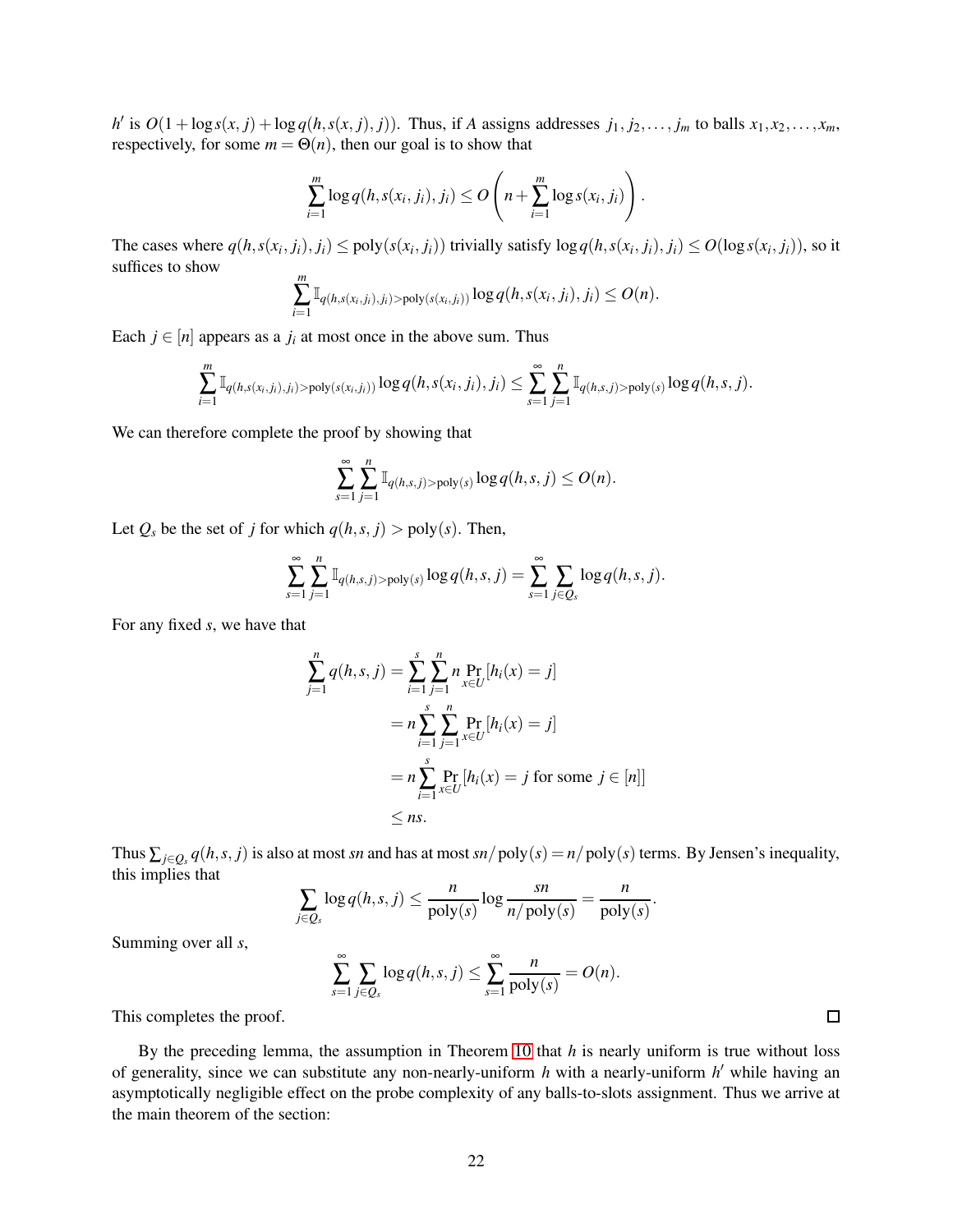<span id="page-23-1"></span>**Theorem 12.** Let  $L = \lfloor (\log^* n)/2 \rfloor$ . Suppose the universe *U* has sufficiently large polynomial size. Consider any balls-to-slots scheme that achieves expected average probe complexity *O*(tow(*a*)) (across all balls in the system at any given moment) and supports some  $\varepsilon = 1/\log^b n$  where  $b \le (\log^* n)/4$ . The expected amortized switching cost per insertion/deletion must be at least

$$
\Omega(\log^* n - a - b).
$$

Corollary 13. Suppose the universe *U* has sufficiently large polynomial size. Consider any balls-to-slots scheme that achieves expected average probe complexity  $O(1)$  (across all balls in the system at any given moment) and supports  $\varepsilon = 1/n$ . The expected amortized switching cost per insertion/deletion must be Ω(log∗ *n*).

To conclude the section, we reinterpret our result as a lower bound on augmented open-addressing.

<span id="page-23-2"></span>**Corollary 14.** Any augmented open-addressed hash table that stores quotiented  $(1 + \Theta(1))\log n$ -bit elements in an array and incurs  $O(\log^{(k)} n)$  expected wasted bits per key must have average insertion/deletion time  $\Omega(k)$ .

*Proof.* We can assume without loss of generality that  $k \ge 2$ . In order for the wasted bits per key to have expected value  $O(\log^{(k)} n) \leq O(\log \log n)$ , the load factor 1 –  $\varepsilon$  of the array must satisfy 1 –  $\varepsilon \geq 1 - \frac{\log \log n}{\log n}$ log*n* . That is, the balls-to-slots scheme used by the hash table must support  $\varepsilon \le \frac{\log \log n}{\log n}$  $\frac{\text{g}\log n}{\log n}$ . In the language of Theorem [12,](#page-23-1) this means that  $b < 2$ .

The bound of  $O(\log^{(k)} n)$  wasted bits per key also implies that the (expected) average probe complexity of the balls-to-slots scheme is  $O(\log^{(k)} n)$ . In the language of Theorem [12,](#page-23-1) this means that  $a \ge (\log^* n) - k$ .

Applying Theorem [12,](#page-23-1) we get that the average switching cost of the balls-to-slots scheme is at least  $\Omega(\log^* n - a - b) = \Omega(k)$ . Thus the average insertion/deletion time of the hash table is  $\Omega(k)$ .  $\Box$ 

## <span id="page-23-0"></span>4 Encoding Metadata in an Augmented Open-Addressed Hash Table

So far, we have computed tight bounds on the probe complexity of any balls-to-slots scheme. If the ballsto-slots scheme used by an augmented open-addressing hash table has total probe complexity  $\ell$ , then the hash table must store at least  $\Omega(\ell)$  bits of metadata. In this section, we present general machinery for how to implement the metadata of the hash table to use exactly  $O(\ell)$  bits, while also allowing for constant-time modifications to the metadata. The key difficulties here are that  $\ell$  may differ for between elements (i.e., it is nonuniform) and that  $\ell$  may be, on average, very small, meaning that we cannot afford a high space overhead per element.

To address these issues, we develop two fundamental building blocks: the first is a data structure that we call the *mini-array*, which compactly stores a polylog *n*-element dynamic array of items that are between 1 and  $O(\log n)$  bits each so that array entries can be queried and modified in constant time; the second is a data structure that we call the *local query router*, which compactly stores routing information (i.e., information about where some element x can be found in the hash table) for up to  $O((\log n)/\log \log n)$  elements at a time, while supporting queries/updates to the routing information in constant time.

As foreshadowing, and to give some additional context, let us comment on how these building blocks will be used later. Ultimately, our approach to storing metadata in a hash table will be the following: we will hash keys to buckets of some expected size  $K = \text{polylog } n$ ; then, within each bucket, we will hash keys to *K* smaller buckets of expected size  $O(1)$ ; for each of these smaller buckets, we will use a local query router to store the metadata for the elements in that bucket; and for each of the larger buckets, we will use a mini-array to store the *K* local query routers for its *K* smaller buckets. In this section, however, our goal is simply to construct mini-arrays and local query routers.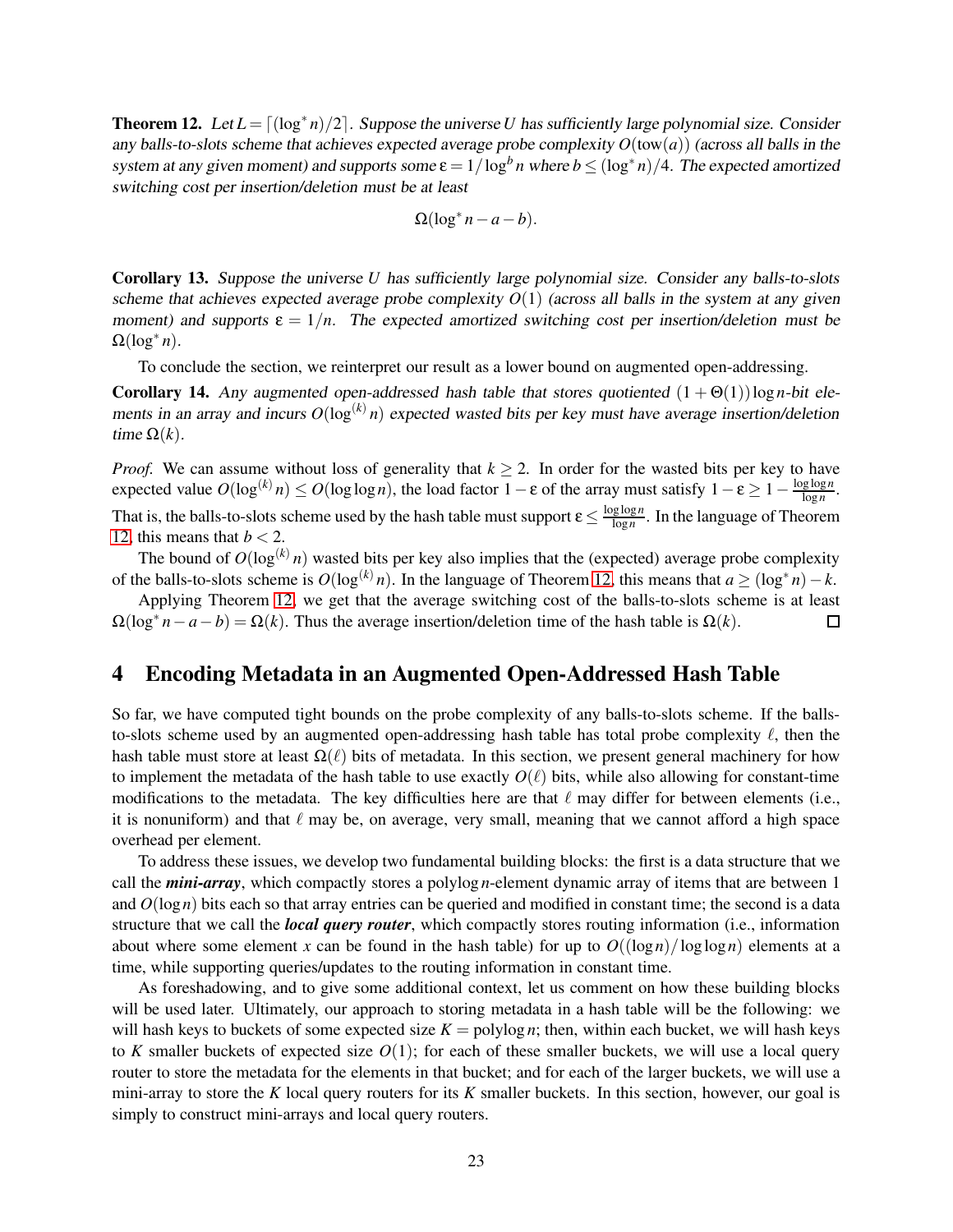#### 4.1 Preliminaries: Implementing machine-word operations with lookup tables

Several of the data structures in this section will make use of the *lookup-table technique* (sometimes also called the Method of Four Russians). This allows for us to implement potentially complicated operations on  $(\log n)/2$ -bit inputs in constant time.

More formally, call such a function  $f(x_1,...,x_j)$  *lookup-table-compatible* if: the input tuple  $(x_1,...,x_j)$ takes less than  $(\log n)/2$  bits; the output takes  $O(\log n)$  bits; and  $f$  can be evaluated in time  $O(n^{1/4})$ .

If *f* is lookup-table-compatible, then, when we initialize a hash table of size *n*, we can pre-construct a lookup table *L* of size  $\sqrt{n}$  such that  $L[x_1,\ldots,x_j] = f(x_1,\ldots,x_j)$  for each of the up to  $\sqrt{n}$  input tuples  $(x_1, \ldots, x_i)$ . The lookup table allows for us to evaluate f in constant time during hash-table operations. The lookup table *L* consumes at most  $\tilde{O}(\sqrt{n})$  bits of space and can be constructed in time at most  $O(n^{3/4})$ .

We can also rebuild the lookup table (in a deamortized fashion) whenever the parameter *n* changes by more than a constant factor, so the restriction that each input tuple  $(x_1,...,x_j)$  takes less than  $(\log n)/2$  bits is always a function of the current *n*.

Finally, suppose that we have a function *f* for which the input tuple  $(x_1,...,x_j)$  takes  $\Theta(\log n)$  bits, rather than  $(\log n)/2$  bits. We say that *f* is *lookup-table-friendly* if for some positive constant *c*, there exist lookup-table-compatible functions  $f_1, \ldots, f_c$  such that: the input tuple  $(x_1, \ldots, x_j)$  can be decomposed into  $(\log n)/2$ -bit (or smaller) pieces  $P_1, \ldots, P_c$ , and  $f(x_1, \ldots, x_j)$  can be computed in constant time given  $f_1(P_1), \ldots, f_c(P_c)$ . To implement *f* in constant time, we can implement each  $f_i$  using the lookup-table technique. So lookup-table-friendly functions can be evaluated in constant time without loss of generality.

#### 4.2 Storing a mini-array of variable-size values

Consider the following basic data-structural problem, which we call the *mini-array problem*. Let *c* be a sufficiently large positive constant, and let  $K = \log^c n$ . We wish to store a *K*-element *mini-array*  $A[1], \ldots, A[K]$ , where each element *A*[*i*] has some size  $s_i \in [0, O(\log n)]$  bits. We wish to support queries (i.e., tell me *A*[*i*]) and updates (i.e., set *A*[*i*] to a new value) in constant time, and we wish to use space  $O(K + \sum_i s_i)$  bits. In our setting, we will have a large collection of mini-arrays, each a part of a larger data structure whose total size is  $\Omega(n)$ . So we will allow for our solution to use lookup tables that are shared among all of the mini-arrays.

How should we implement a mini-array? The problem is that the sizes  $s_i$  of the elements in the array are non-uniform and change over time. So we cannot implement *A* as a standard array. Instead, we take inspiration from the external-memory model [\[40\]](#page-48-11), and we implement *A* as a B-tree [\[3\]](#page-46-11) *T*. The basic idea is that, since we can implement (most) operations on  $\Theta(\log n)$ -bit machine words in constant time using the lookup-table approach, we can think of machine words as representing data blocks in the external-memory model.

The tree *T* consists of polylog *n* nodes, each of which is  $\Theta(\log n)$  bits (the only exception is the root node, which may contain fewer bits). Because the tree consists of only polylog *n* nodes, pointers within the tree need only be Θ(loglog*n*) bits each.[9](#page-24-0)

Each internal node of *T* stores  $\Theta(\log n / \log \log n)$  pointers to children (although, again, the root may contain fewer), and for each child the node stores two pivots  $p_1, p_2 \in [K]$  indicating the range of indices that the child covers. Each leaf of *T* stores  $\Theta(\log n)$  bits of array entries (i.e.,  $A[i], \ldots, A[i]$  for some *i*, *j* such that

<span id="page-24-0"></span><sup>9</sup>For the applications in this paper, the amount of memory needed to implement *T* will always be known (up to constant factors) up front, so we can preallocate the memory in a single contiguous array. Even if the size of *T* is not known up front, however, it is still possible to implement pointers within the tree using Θ(loglog*n*) bits per pointer. Indeed, we can assign the nodes distinct Θ(loglog*n*)-bit identifiers, and then we can maintain a dynamic fusion tree [\[37\]](#page-48-12) mapping identifiers to true Θ(log*n*)-bit pointers the fusion tree allows us to perform address translation in order to go from an identifier to the corresponding actual node. Note that the fusion tree introduces only a constant-factor space overhead overall, and introduces only on additive constant time overhead for each operation; so we can feel free to ignore the fusion tree, and treat pointers as each using Θ(loglog*n*) bits.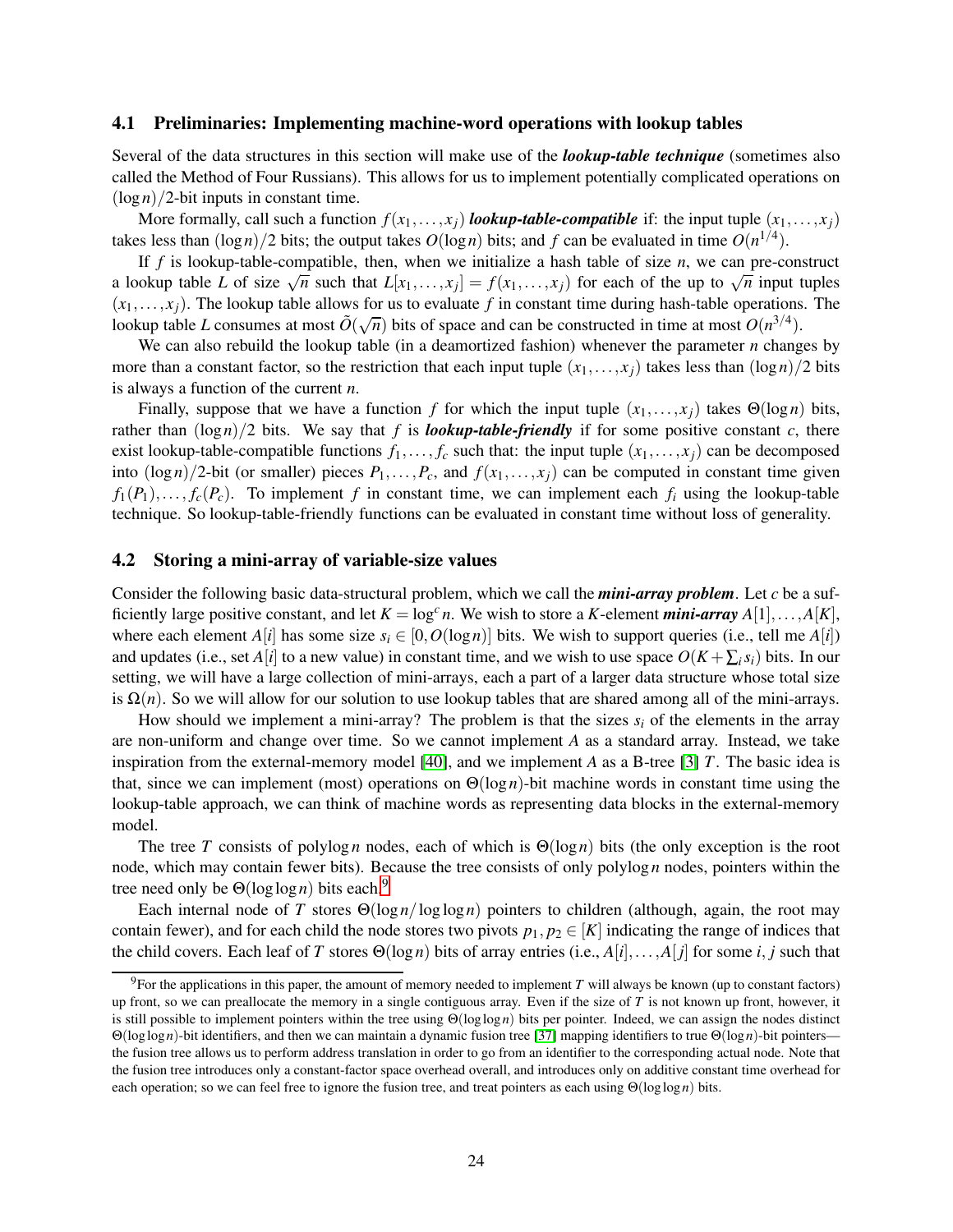∑ *j*  $\mathcal{L}_{\ell=i}(s_{\ell}+1)=\Theta(\log n)$ ). We call these the *array bits*. Each leaf also stores a  $\Theta(\log n)$ -bit bitmap indicating where each  $A[\ell]$  begins within the array bits.

Nodes are merged and split as in a standard B-tree: there is some positive constant *d* such that, whenever a node exceeds  $d \log n$  bits, the node is split into two nodes, and whenever a node's size falls below  $d(\log n)/2$ bits, the node is merged with one of its neighbors (and then the new merged node may also need to be split). The only way that the height of the tree can increase is if the root splits into two nodes *a* and *b* (in which case a new root is created with *a* and *b* as children), and the only way that the height of the tree can decrease is if the root has only a single child, in which case the root is eliminated. Every node except the root has the property that it always uses  $\Theta(\log n)$  bits, but the root may be smaller (since it has no neighbors that it can merge with). Since the tree has fanout Θ((log *n*)/loglog*n*) (for all internal nodes except for the root), and since the tree consists of  $O(K) \leq \text{polylog } n$  nodes, the depth is  $O(1)$ .

Using the lookup-table approach, we can implement both queries and updates in constant time. In particular, the tasks of navigating down the tree, finding where a given *A*[*i*] resides in some leaf, modifying some  $A_i$  in some leaf, and modifying internal nodes are all directly implementable using lookup-tablefriendly functions.

This concludes the description of how to implement a mini-array. Each operation is deterministically constant time. And, up to constant factors, the space-usage of the tree is dominated by the leaves, which in aggregate use  $O(K + \sum_i s_i)$  space, as desired. The lookup tables used to implement the mini-array take a total of  $O(\sqrt{n})$  space, but since these lookup tables can be shared across all instances of mini-arrays, that space is negligible.

#### **4.3** Storing routing metadata for collections of  $O((\log n)/\log \log n)$  elements

We now describe a second data-structural problem, which we call the *query-router problem*. To understand the query-router problem, it is helpful to understand how we will use local query routers in our hash tables. We will hash  $\Theta(n)$  keys to  $\Theta(n)$  different local query routers, and each local query router will be responsible for storing the probe-indices corresponding to those keys—that is, if a local query router stores a key *x* that resides in slots  $h_i(x)$  of the hash table, a query searching for key x must be able to recover the value *i* from the local query router. The way in which the local query router is used results in several interesting properties that we will make exploit in its construction: with high probability in *n*, each local query router will be storing information for at most  $O(\log n / \log \log n)$  keys; additionally, if a local query router wishes to access one of the keys *x* for which it is storing information, it can do so in constant time (without having to actually store *x*).

With these properties in mind, we now formally define the query-routing problem: Consider a set *S* of distinct keys, and a function  $f : S \to \mathbb{N}$  that maps keys to distinct values. We wish to support modifications to *S* and *f* (i.e., delete *s* from *S*, or insert *s* into *S* with  $f(s) := u$ ) and *f*-evaluation queries (i.e., what is  $f(s)$ ) for some specific  $s \in S$ ?) in constant time (with high probability in *n*). We are guaranteed that |*S*| never exceeds  $O((\log n)/\log \log n)$  and that  $f(s)$  always takes  $O(\log \log n)$  bits. Setting  $r = |S| + \sum_{s \in S} \log f(s)$  to be the sum of the sizes of the  $f(s)$ 's, we wish to have a data structure of *expected size*  $O(r)$  bits, at any given moment, and of *worst-case size O*(log*n*) bits, at any given moment with high probability in *n*. Our data structure also has access to a constant-time oracle for the function  $g = f^{-1}$ . That is, if  $f(s) = u$  for some *s*, then the oracle function satisfies  $g(u) = s$ . (If  $f(s) \neq u$  for all  $s \in S$ , then  $g(u)$  is not defined, and could return an arbitrary value.) The oracle makes it so that our data structure does not have to store keys—it can recover each key based on the corresponding *f*-value.

We now describe a data structure, which we call a *local query router*, that solves the above problem. Although the precise specifications are slightly different, the design for the local query router is very similar to the querying mechanism used in past work on adaptive filters [\[5\]](#page-46-6) (as well as by other subsequent work on succinct filters [\[24\]](#page-47-4)).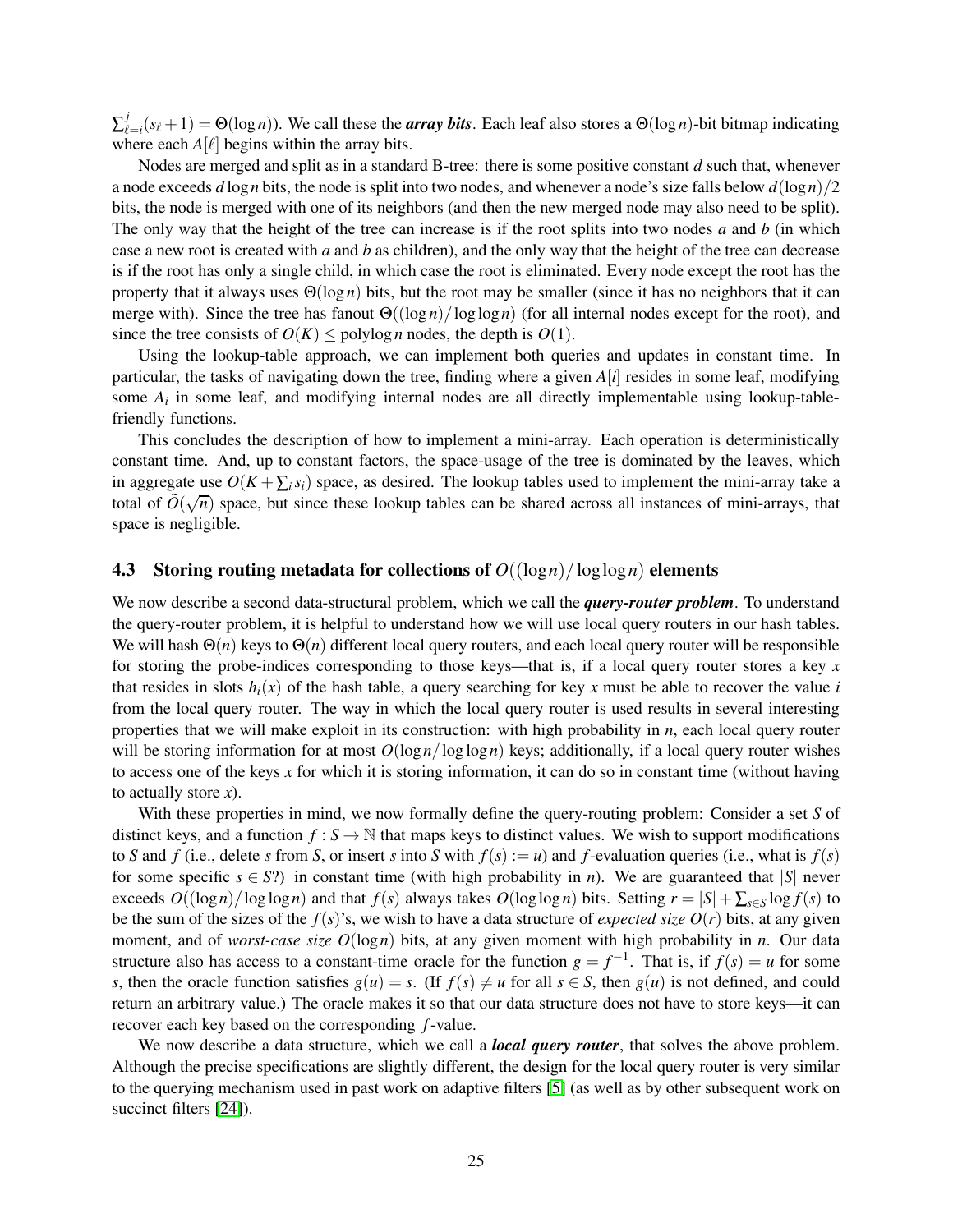Before we continue, let us make some simplifications to the requirements of a local query router, and argue that these simplifications are without loss of generality. First, we may assume that the local query router has a lifespan of only  $O(\log n / \log \log n)$  operations, since we can rebuild the local query router from scratch once every  $O(\log n / \log \log n)$  operations (and in a deamortized fashion). Second, it suffices to construct a local query router with failure probability  $1-1/n^{\epsilon}$  on any given insertion/deletion, since we can amplify this failure probability to  $1/poly(n)$  by storing  $O(1)$  independent local query routers, and keeping track of which one(s) haven't yet failed—in any sequence of  $O(\log n / \log \log n)$  operations, the probability of all *O*(1) local query routers failing is 1− 1/poly(*n*). We call a local query router that makes the above simplifications a *simplified local query router*.

To construct a simplified local query router, we will need the following basic lemma about binary tries.

<span id="page-26-0"></span>**Lemma 15.** Let  $k = O(\log n / \log \log n)$  and let  $r_1, \ldots, r_k$  be random binary strings. Let *T* be the binary trie storing the smallest unique prefix of each  $r_i$  (i.e., if the smallest unique prefix of  $r_1$  is 01101, then there is a path corresponding to 01101 in the trie). Then *T* has expected size  $O(k)$ , and for any constant  $c > 1$  there exists a constant  $\varepsilon > 0$  such that with probability  $1 - 1/n^{\varepsilon}$ , *T* has size that most  $\log n/c$  bits.

*Proof.* Imagine constructing *T* by inserting each of  $r_1, \ldots, r_k$  into the trie one after another. Inserting a new element into *T* corresponds to performing a random walk down the tree *T* to some leaf  $\ell$ , and then appending a path of some length *X* below that leaf, and then adding two new leaves at the end of that path. Note that the random variable *X* is independent between insertions and satisfies

$$
\Pr[X \geq i] = 1/2^i.
$$

Thus, once all of the *k* insertions are performed, the size of *T* is simply a sum of independent geometric random variables. By a Chernoff bound for sums of independent geometric random variables, the lemma follows.  $\Box$ 

We can now construct a simplified local query router. We hash of the elements of *S* to random binary strings, and we place those binary strings in a trie *T*. For each leaf of *T* corresponding to some  $s \in S$ , we also store the value  $f(s)$  at that leaf.

In more detail, we can encode the tree, along with the *f*-value for each of the leaves as follows. Perform a depth-first traversal through the tree, and write down the sequence of moves that the traversal performs (i.e., moves of the form "go to left child", "go to right child", "go up"); call this portion of the encoding *E*1, and observe that  $|E_1|$  is  $\Theta(|T|)$  bits. Then write down the *f*-values for the leaves in the same order that they appear in the depth-first traversal of the tree (it is straightforward to encode the value in such a way that it can easily be determined where one value begins and another finishes); call this portion of the encoding *E*2, and observe that  $|E_2|$  is  $\Theta(|S| + \sum_{s \in S} \log f(s))$  bits.

The total number of bits in the encoding is  $|E_1| + |E_2| = O(|T| + |S| \sum_{s \in S} \log f(s))$  which, by Lemma [15,](#page-26-0) has expected value  $O(|S| + \sum_{s \in S} \log f(s))$ . Lemma [15](#page-26-0) further tells us that, for any positive constant *c*, there exists a positive constant  $\varepsilon$  such that  $|E_1| \leq (\log n)/c$  with probability  $1 - 1/n^{\varepsilon}$ . Since, by assumption, we have that  $|E_2| = O(\log n)$ , it follows that the total encoding takes  $O(\log n)$  bits. Finally, since  $|E_1| \leq (\log n)/c$ , and since  $E_2$  can be broken into  $O(1)$  lists of f-values that are  $(\log n)/c$  bits each, we can implement insertions/deletions/queries on the encoding in constant time using lookup-table-friendly functions. Thus we have constructed a constant-time simplified local query router, and since the reduction from a full local query router to a simplified local query router is without loss of generality, we have also completed the construction and analysis for the full local query router.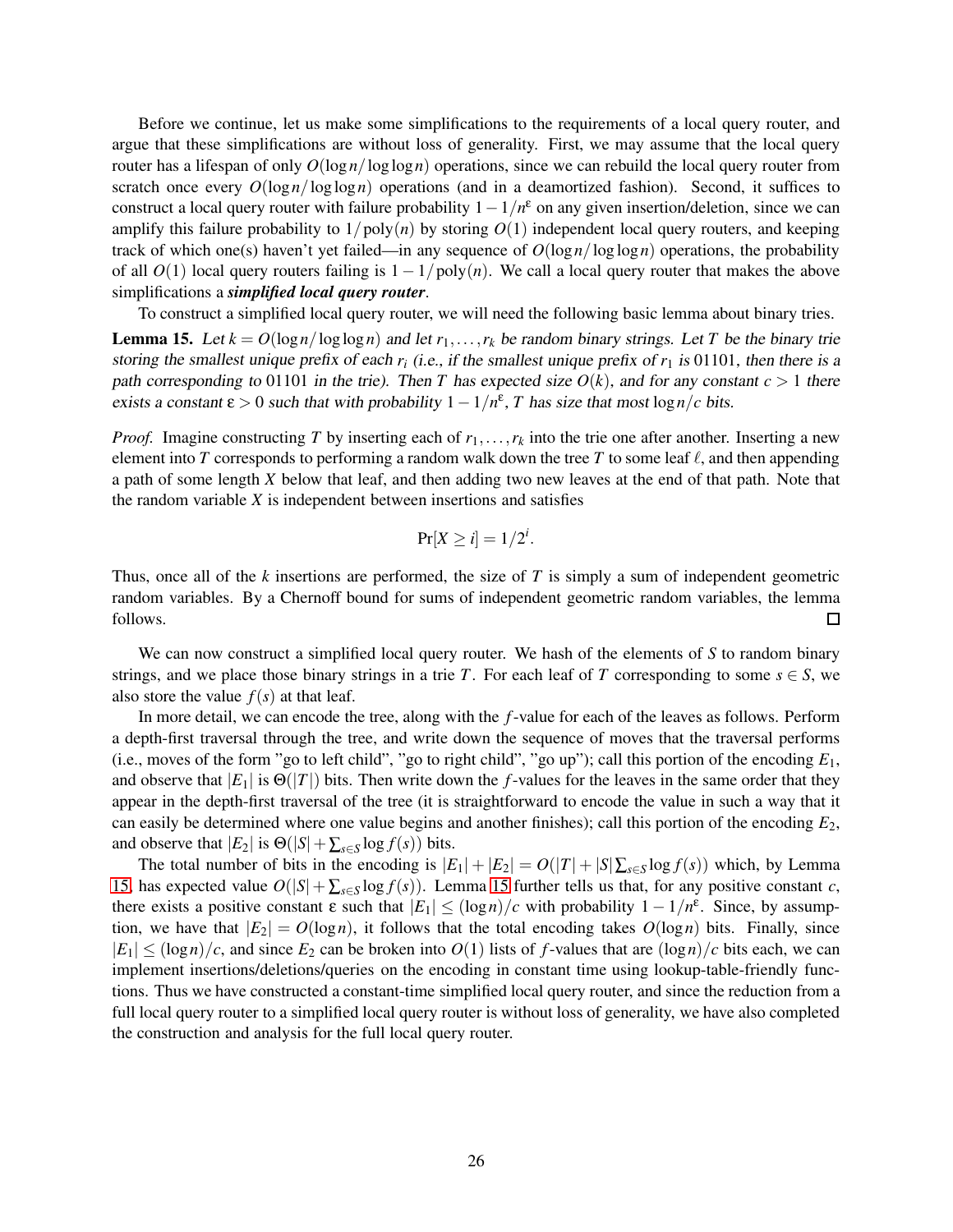## 5 An Optimal Augmented Open-Addressed Hash Table

Using the techniques developed in the previous sections, we can now construct a dynamically-resized augmented open-addressed hash table that stores Θ(log*n*)-bit key-value pairs, that supports insertions/deletions in time  $O(k)$ , that supports queries in time  $O(1)$ , and that achieves  $O(\log^{(k)} n)$  wasted bits per key. (The running-time and space guarantees are with high probability in *n*). By Corollary [14,](#page-23-2) our data structure achieves the best possible tradeoff curve between time and space that any augmented open-addressed hash table can achieve.

We break the section into three parts:

- Subsection [5.1](#page-27-0) constructs a fixed-capacity hash table that uses  $nw + O(n \log^{(k)} n)$  bits of space to store *n w*-bit keys-value pairs.
- Subsection [5.2](#page-30-0) shows how to make the hash table dynamically-resizable.
- And Subsection [5.3](#page-33-0) reduces the space consumption to be within  $O(n \log^{(k)} n)$  bits of the informationtheoretic optimum.

#### <span id="page-27-0"></span>5.1 Turning the *k*-kick tree into a hash table

In this section, we construct a fixed-capacity hash table that uses  $nw + O(n \log^{(k)} n)$  bits of space to store *n w*-bit keys-value pairs.

**The layout.** Let  $K = \text{polylog } n$  be a parameter. We hash keys to  $(1 + 1/K^{1/3})(n/K)$  bins, each of which we refer to as a *cubby*. With high probability in *n*, each cubby receives at most *K* keys at any particular time.

Each cubby maintains a *storage array* capable of storing up to *K* keys/values. Keys are assigned a position in the storage array using the *k*-kick tree from Theorem [2](#page-12-2) for some parameter *k*. (We will discuss how to do this time-efficiently later.) The parameter *k* will determine the tradeoff between time and space efficiency in our data structure.

Recall that the  $k$ -kick tree associates each key  $x$  with a random sequence of hash functions  $g_0(x), \ldots, g_k(x)$ , where each  $g_{i+1}(x)$  is a child bin of  $g_i(x)$ . Of course,  $g_k(x)$  determines all of  $g_1, \ldots, g_{k-1}(x)$ , and one way to pick  $g_k(x)$  is to select a random  $g(x) \in [K]$ , and set  $g_k(x)$  to be the depth-*k* bin that contains position  $g(x)$ . We will refer to  $g(x)$  as x's **preferred slot** (within the cubby).

For each cubby, and for each  $i \in [K]$ , we maintain a local query router that stores metadata for the keys who have preferred slot  $g(x) = i$ . For each such key *x*, the local query router stores the index *j* such that *x* is in position  $h_i(x)$  of the cubby—if *x* is stored at depth *i* by the *k*-kick tree, then we can store *j* using  $O(\log^{(i+1)} K) = O(\log^{(i+2)} n)$  bits. As a slight abuse of notation, to simplify discussion throughout the rest of the paper, we shall redefine the probe complexity of *x* to be exactly  $\Theta(\log^{(i+1)} K)$ , even though technically the true probe complexity may be smaller.

We store the *K* local query routers in a mini-array *A*. The result is that any key *x* in the data structure can be recovered by (a) hashing to the appropriate cubby; (b) finding the  $g(x)$ -th local query router in the mini-array; and (c) using that local query router to determine which slot of the storage array the key resides in. Note that the array *A* is local to each individual cubby.

Implementing insertions/deletions/queries in constant time. We have already seen how to implement queries in constant time using the mini-array *A* of local query routers. Deletions can also be implemented in constant time by simply removing the key/value pair.

Insertions are slightly more tricky, however. Recall that the balls-to-slots scheme has  $k + 1$  classes of bin sizes, where the sizes are denoted  $s_0, \ldots, s_k$ . Note that, in this setting,  $s_0 = K = \text{polylog } n$  and  $s_i =$  $poly(log^{(i+1)} n)$  for each  $i \in [k]$ .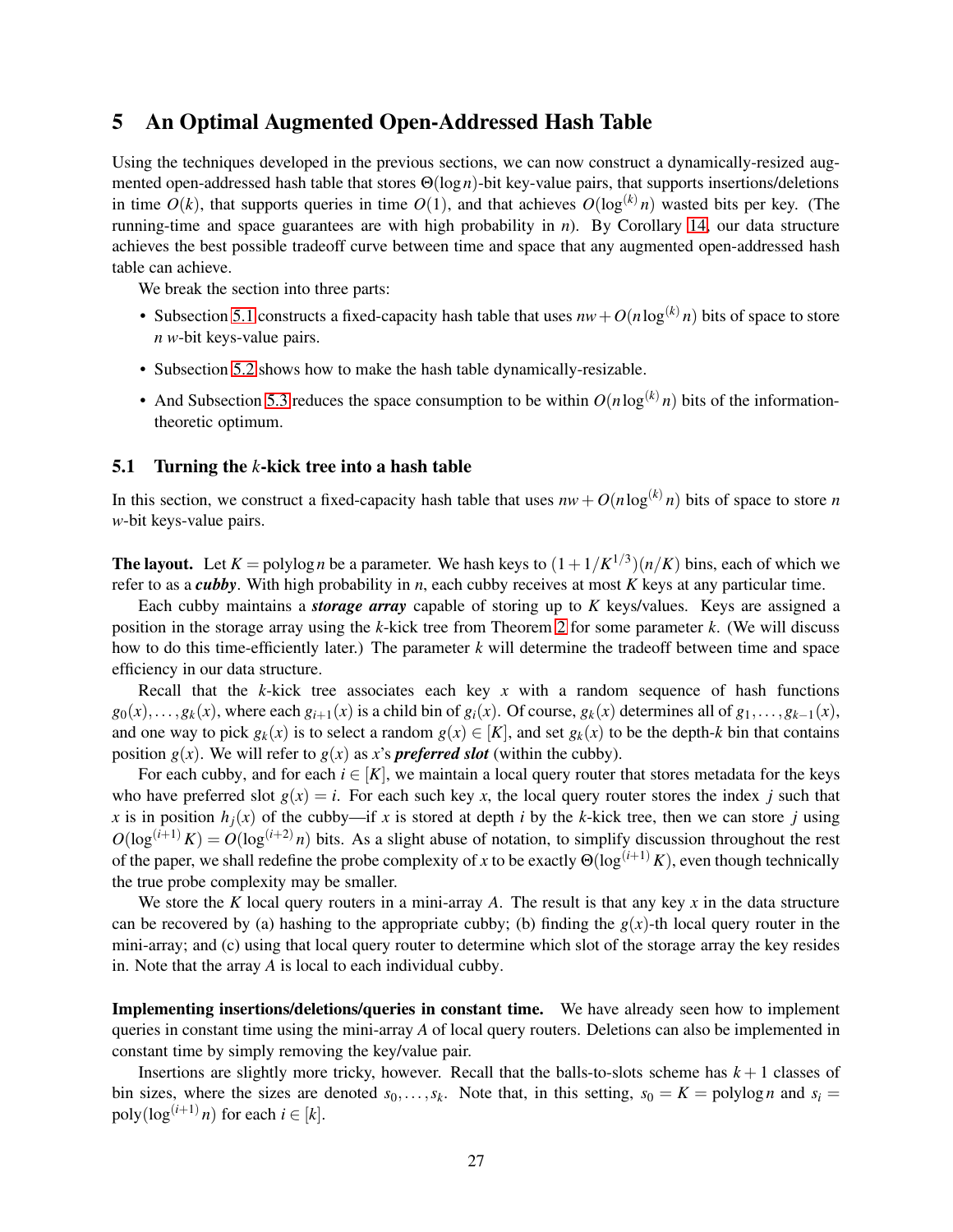Let us start by ignoring depth 0 and discuss how to implement depths 1,...,*k*. We maintain a second mini-array *M* storing metadata for each of the  $K/s<sub>1</sub>$  depth-1 bins. For each such bin, the metadata that we store is the information of which slots are free in that bin, and for each slot that is not free in that bin, what the depth is for the element in that slot. In aggregate, this information comprises poly(loglog*n*) bits. Using this metadata, along with the mini-array *A*, we can use lookup-table-friendly functions to implement the portions of an insertion that occur in depths  $1, \ldots, k$  in time  $O(k)$  (i.e., we can perform the entire insertion, except possibly the final step in which we must find a free slot to place some depth-0 element in).

The only task that remains is to locate a free slot in depth-0 (i.e., in the entire cubby). For this, we can simply maintain a  $\log_{\log n} K = O(1)$ -depth tree with uniform fanout  $\log n$ , in which each internal node stores a log*n*-bit bitmap indicating which of its children contain at least one free slot, and each leaf stores a log*n*-bit bitmap indicating which of the log*n* slots corresponding to that leaf are free. We refer to this as the *free-slot tree*. The free-slot tree supports constant-time modifications and queries (where a query finds a free slot).

**Proving correctness.** We now establish the correctness of our data structure.

Lemma 16. The above data structure correctly implements insertions/deletions/queries, ensures that insertions/deletions take time  $O(k)$  with high probability in *n*, and ensures that queries take time  $O(1)$  deterministically.

*Proof.* By a Chernoff bound, each cubby has at most *K* keys at any specific time, so each insertion has a high probability of hashing to a cubby that has room for it. This means that the *k*-kick tree can operate correctly without overflowing.

We next verify that each of the local query routers operates correctly: each local query router requires that it store metadata for at most  $O(\log/\log \log n)$  keys, and that each key has at most  $O(\log \log n)$  bits of metadata. The first requirement follows by a Chernoff bound on the number of keys that hash to a given cubby and have a given value of  $g(x)$ . (The number of such keys has expected value 1, and is at most  $O(log n / log log n)$  with high probability in *n*.) The second requirement follows from the fact that each key has probe complexity  $O(\log K) = O(\log \log n)$  bits in the balls-to-slots scheme.

Next we verify that each mini-array operates correctly: each mini-array requires that its entries are each  $O(log n)$  bits. This is immediate for *M*, and for *A* it follows from the fact that each local query router takes  $O(\log n)$  bits (with high probability).

Since the requirements for correctness have been met for each mini-array and query-router, all of them will support constant-time operations with high probability in *n*. It follows that insertions and deletions are correct and take  $O(k)$  time (with high probability)<sup>[10](#page-28-0)</sup>, and that queries are correct and take  $O(1)$  time deterministically. П

Finally, we analyze the space consumed by our data structure. We shall assume that the number *w* of bits taken by each key/value pair satisfies  $w = \Theta(\log n)$ .

<span id="page-28-1"></span>**Lemma 17.** With high probability in *n*, the size of the data structure is  $nw + O(n \log^{(k)} n)$  bits.

*Proof.* We start by bounding the space consumed by storage arrays. There are  $(1 + 1/K^{1/3})n/K$  cubbies each of which has a storage array of size *Kw* bits. This reduces to

$$
(1 + 1/K^{1/3})nw = nw + o(n)
$$

bits.

<span id="page-28-0"></span> $10$ In the low-probability event that an insertion fails to be implementable, either because a cubby overflows, or because a queryrouter overflows, we simply rebuild the entire data structure from scratch.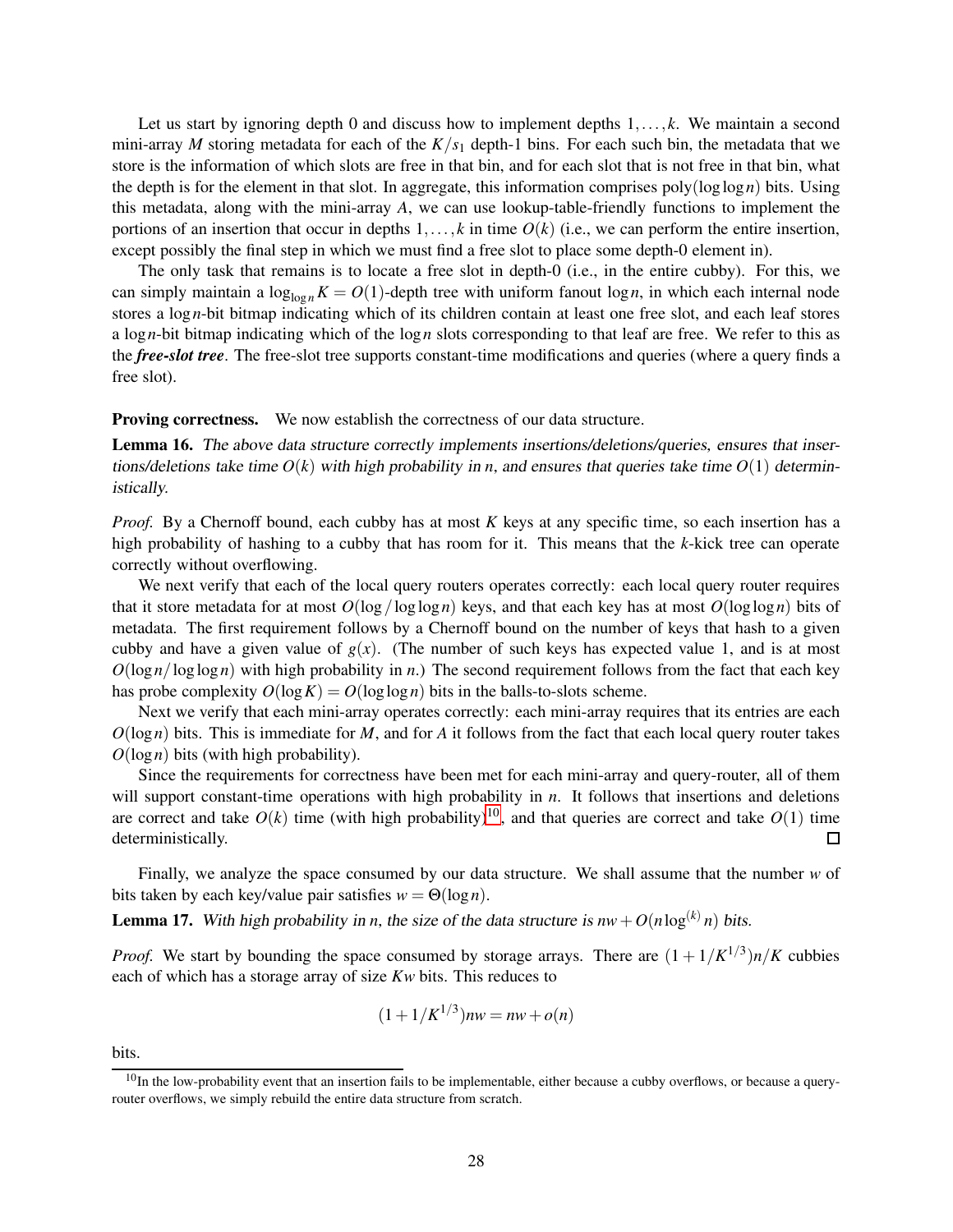Next we bound the expected space consumed by the mini-arrays *A* and *M* in a cubby. If a cubby has  $j \leq K$  keys and their probe complexities are  $a_1, \ldots, a_j$ , then the expected space consumed by *A* and *M* is  $O(K + \sum_i a_i)$  bits (this is expected rather than worst-case because the local query routers may add more bits in the worst case). On the other hand, by Theorem [2,](#page-12-2)

$$
\mathbb{E}\left[K+\sum_{i}a_i\right] = O(K\log^{(k+2)} n) = O(K\log^{(k)} n).
$$

Thus the expected amount of space used by the mini-arrays in a given cubby is  $O(K \log^{(k)} n)$ . Summing over the cubbies, the total amount of space used by mini-arrays in the data structure is

$$
O(n\log^{(k)} n)
$$

bits in expectation.

We can turn this into a high-probability bound as follows. Define  $r_1, \ldots, r_{(1+1/K^{1/3})n/K}$  so that  $r_i$  is the number of bits consumed by the mini-arrays in the *i*-th cubby. Note that each *r<sup>i</sup>* is deterministically at most  $O(K \log n)$ , since the data structure is rebuilt whenever either (1) more than K elements simultaneously hash to some cubby, or (2)  $\omega(\log n)$  bits are needed for some local query router in some cubby. Moreover, regardless of the outcomes of  $\{r_j \mid j \neq i\}$ , we have that  $\mathbb{E}[r_i] = O(K \log^{(k)} n)$ . Thus we can apply a Chernoff bound to deduce that  $\sum_i r_i$  is tightly concentrated around its mean, so the total space used by mini-arrays is  $O(n \log^{(k)} n)$  bits with high probability in *n*.  $\Box$ 

Putting the pieces together, we have the following theorem:

**Theorem 18.** Let  $w = \Theta(\log n)$  and  $k \in [\log^* n]$ . One can construct a dictionary that stores up to *n* w-bit key/value pairs, while supporting insertions/deletions in time *O*(*k*), supporting queries in time *O*(1), and using total space  $wn + O(n \log^{(k)} n)$  bits, with high probability in *n*.

The preceding theorem has several limitations that we will remove in the coming sections. The first limitation is that our hash table does not yet support dynamic resizing (i.e., it has a fixed capacity). The second limitation is that our hash table stores each key/value pair in its entirety, even though informationtheoretically, only  $w - \log n + O(1)$  bits are needed per key/value pair. Each of the next two sections will remove one of these constraints.

We conclude the section by proving a simple technical lemma about cubbies that will be useful later. The lemma says that, even though modifying a cubby takes time  $O(k)$ , we can build a cubby from scratch in linear time  $O(K)$ .

<span id="page-29-0"></span>**Lemma 19.** Let *S* be a set of at most *K* key/value pairs. We can construct a cubby storing *S* in time  $O(K)$ with high probability in *n*

*Proof.* Recall that keys are stored in one of  $k + 1$  depths. Inserting a key into depth *i* takes up to  $O(i)$  time, since we may have to relocate one key in each of depths *i*−1,...,0. To get around this issue, we build the cubby as follows: we first try to place each key into depth *k*, and if a key cannot be placed in depth *k* (either because there is no room, or because the key has hash  $s(x) < k$ , then we do not insert the key); we then try to place the remaining keys into depth *k* − 1, and again if a key cannot be placed into depth *k* − 1, then we do not insert the key; we continue like this for each of depths *k*−2,*k*−3,...,0 one after another.

For each key *x*, define  $j_x$  so that  $k - j_x + 1$  is the depth at which *x* ends up being inserted. The total time to build the cubby is  $O(\sum_{x} j_x)$ . Define  $r_x$  to be the probe complexity of *x*. Then  $j_x \leq O(1) + r_x / \log^{(k)} n$ . Thus the total time to build the cubby is

$$
O(K) + O(\sum_x r_x/\log^{(k)} n).
$$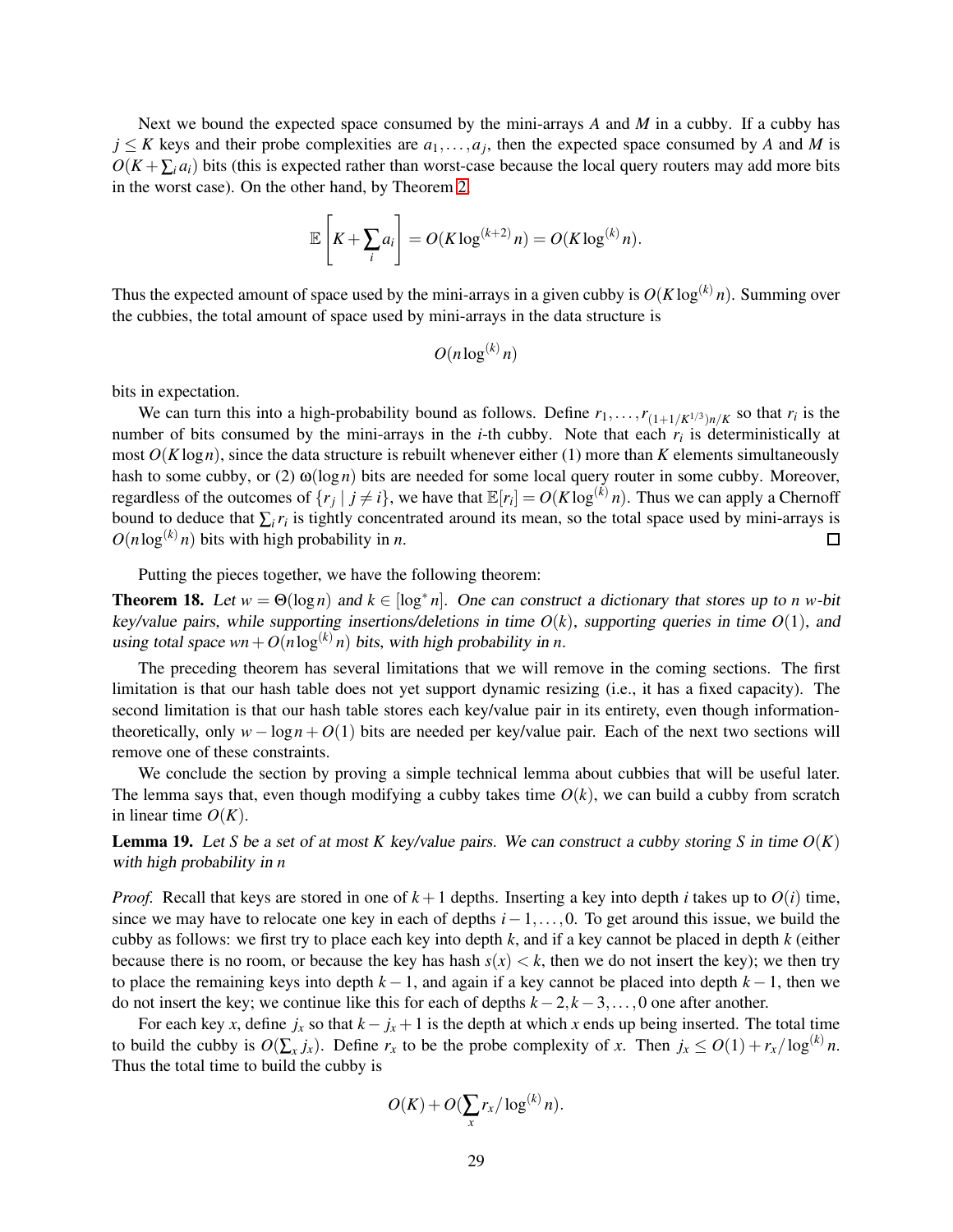We know from the analysis in Theorem [2](#page-12-2) that  $\mathbb{E}[\sum_{x} r_x] \leq O(K \log^{(k)} n)$ , so the expected time to build the cubby is  $O(K)$ .

To turn this into a high-probability bound, we must obtain a high-probability bound on  $\sum_x j_x$ . For this, we can perform a similar analysis as in Theorem [3.](#page-12-4) Break the cubby into  $\sqrt{K}$  parts. Since there are at most  $K =$ polylog *n* elements total, the number of elements that hash to any given part is at most  $\sqrt{K}(1+1/\text{polylog } n)$ with high probability in *n*. If a part receives more than  $\sqrt{K}$  keys, then call the remaining  $K$ /polylog *n* keys that it receives *extra keys*. Modify the construction of the cubby so that we first find places for all of the non-extra keys, and then we insert the extra keys—since there are so few extra keys, they add a negligible total amount to the running time. Define  $J_1, \ldots, J_{\sqrt{K}}$  so that  $J_i$  is the sum of the depths of the up to *K* nonextra keys that map to the *i*-th part. By the same analysis as above, we have that  $\mathbb{E}[J_i] = O(\sqrt{K})$  for each *i*, regardless of the outcomes of the outcomes of  $\{J_r | r \neq i\}$ . We also have that  $J_i \leq O(k\sqrt{K})$  deterministically. Thus we can apply a Chernoff bound to  $J = \sum_{i=1}^{N}$  $\sum_{i=1}^{N} J_i$  to determine that  $J = O(K)$  with high probability in *n*. This implies that the total construction time for the cubby is  $O(K)$ , as desired.  $\Box$ 

#### <span id="page-30-0"></span>5.2 Supporting dynamic resizing

In this section, we adapt the hash table from the previous section in order to support dynamic resizing: the amount of space that the hash table consumes will now be a function of the current number *n* of elements in the table, rather than some maximum capacity *n*.

To begin, we will focus on supporting *n* in a fixed range [*N*,2*N*], and we shall assume that the size of a key-value pair is  $w = \Theta(\log N)$  bits. At the end of the section, we will generalize to allow for *n* to vary over a polynomial range (i.e., it is subject only to the constraint that  $log n = \Theta(w)$ ). (And, in fact, later in Section [6.1,](#page-36-0) we will show how fully generalize for arbitrary values of *n*.)

The basic layout. Let  $K = \text{polylog } N$  and let  $k \in [\log^* K]$  be a parameter. Our hash table will consist of  $N/K$  *facilities*, where each facility contains  $\Theta(K)$  elements. When an element is inserted, it is hashed to a random facility.

Each facility is composed of many cubbies (implemented as in the previous section) of different sizes. More specifically, at any given moment, we will always maintain a *distribution invariant*, which guarantees that for each facility there are:

- $\Theta((\log^{(k)} n)^2)$  cubbies of capacity  $K/(\log^{(k)} n)^2$ ; • and  $\Theta\left(\frac{(\log^{(j)} n)^2}{(1 - \epsilon (j + 1))}\right)$
- $\frac{(\log^{(j)} n)^2}{(\log^{(j+1)} n)^2}$  cubbies of size *K*/(log<sup>(*j*)</sup> *n*)<sup>2</sup>, for each *j* ∈ [*k* − 1].

We say that an cubby is *j*-tiered if its size is  $K/(\log^{(j)} n)^2$ . The way to think about the distribution of cubby sizes is that, for each *j* < *k*, the *total size* of the *j*-tiered cubbies is asymptotically equal to the size of a *single*  $j+1$ -tiered cubby. That is, for  $j < k$ , there are at most  $O(K/(\log^{(j+1)} n)^2)$  elements in *j*-tiered cubbies at a time.

At any given moment, one of the 1-tiered cubbies is designated as the *tail*. The second invariant that we will maintain is that, at any given moment, *all* of the cubbies except for the tail are completely full. We call this the *saturation invariant*.

We will describe how to efficiently maintain the distribution and saturation invariants shortly, but first we finish describing the layout of a facility. Each facility must always store the following: (a) pointers to all of the cubbies stored in the facility; and (b) metadata allowing for queries to determine which cubby the key they are looking for is in. Since each cubby has size polylog *n*, the pointers to cubbies take negligible space. The metadata for queries can be stored as follows: we maintain a mini-array *D* with *K* entries; we hash each key *x* to one of the entries of the mini-array, and each entry stores a local query router that maps each key *x*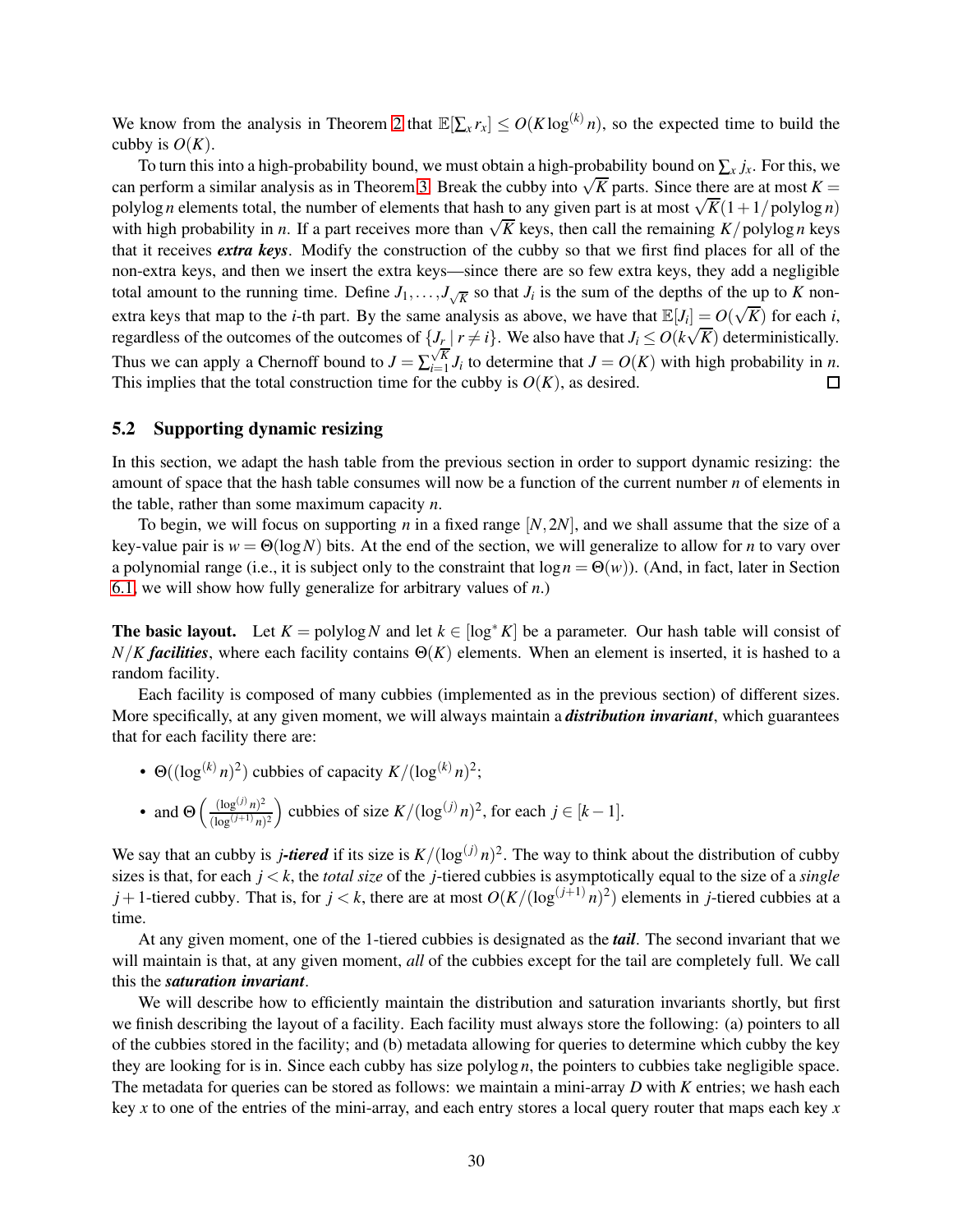to the appropriate cubby. Note that, if a key *x* is in a *k*-tiered cubby, then we can can indicate which *k*-tiered cubby it is in using

$$
O(\log(\log^{(k)} n)^2) = O(\log^{(k+1)} n)
$$

bits; and if a key x is in a *j*-tiered cubby for some  $j < k$ , then we can indicate which cubby x is in using

$$
O\left(\log(k-j) + \log \frac{(\log^{(j)} n)^2}{(\log^{(j+1)} n)^2}\right) = O\left(\log(k-j) + \log^{(j+1)} n\right)
$$

bits. Since  $k - j \le \log^* N - j = \Theta(\log^* \log^{(j)} n) = O(\log^{(j+1)} n)$ , the number of bits needed to indicate which cubby  $x$  is in can be upper-bounded by

$$
O(\log^{(j+1)} n).
$$

In general, keys that are in lower-tiered cubbies require more bits of metadata than those that are in higher tiers; but since there aren't very many low-tier keys, the total amount of metadata will remain small. (We'll see the full analysis of space consumption later in the section.)

Enforcing the invariants. We enforce the saturation invariant as follows. Whenever a deletion occurs in some non-tail cubby *s*, we move one of the elements from the tail to that cubby *s*. Whenever an insertion occurs in the facility, we place the new element into the tail. Whenever the tail fills up, we create a new tail, and whenever the tail empties out, we eliminate that cubby, and declare another one of the 1-tiered cubbies to be the new tail.

For each  $j \in [k-1]$ , define  $t_j = \frac{(\log^{(j)} n)^2}{(\log^{(j+1)} n)}$  $\frac{\log^{(y)} n}{(\log^{(j+1)} n)^2}$  to be the target number of *j*-tiered cubbies. This means that  $t_j$  is also the number of *j*-tiered cubbies whose aggregate size equals one  $j + 1$ -tiered cubby. Let  $r_j = K/(\log^{(j)} n)^2$  be the size of a *j*-tiered cubby.

To enforce the distribution invariant, we must accommodate for the fact that new 1-tiered cubbies are being added and removed over time. In general, for each  $j \in [k-1]$ , whenever the number of *j*-tiered cubbies falls below  $t_i/2$ , we take one of the  $j + 1$ -tiered cubbies and rebuild it as  $t_i$  cubbies with tier  $j$  (this is a *j-creation rebuild*). And whenever the number of *j*-tiered cubbies rises above 3*t<sup>j</sup>* , we take *t<sup>j</sup>* cubbies with tier *j* and rebuild them as a single  $j+1$ -tiered cubby (this is a *j*-destruction rebuild).

We will describe how to deamortize these rebuilds (without compromising time or space efficiency) shortly. For now, let us simply observe that we only need to perform at most one *j*-creation rebuild for every Θ(*rj*+1) insertions that occur and we only need to perform at most one *j*-destruction rebuild for every Θ(*rj*+1) deletions that occur. By Lemma [19,](#page-29-0) each *j*-creation rebuild and each *j*-destruction rebuild can be performed in time  $\Theta(r_{j+1})$ , with high probability in *n*. It follows that, for each *j*, the amortized time cost of the *j*-rebuilds is  $O(1)$  per insertion/deletion. Since there are *k* levels, the amortized time cost of all rebuilds is  $O(k)$  per operation.

When enforcing the saturation and distribution invariants, there is one technical subtlety that we must be careful about. Whenever we move an element from the tail cubby to another cubby, we should always choose that element at random<sup>[11](#page-31-0)</sup>; and whenever we perform a *j*-destruction rebuild, we should partition the elements in the  $j+1$ -tiered cubby randomly across the  $t_j$  new *j*-tiered cubbies being created. Call the random bits used to perform these choices *the non-hash randomness*. Importantly, our use of non-hash randomness ensures that that for any given key *x*, the choice of which cubby it is currently in (within the facility that

<span id="page-31-0"></span><sup>&</sup>lt;sup>11</sup>Note the it takes constant time to choose a random key in the tail cubby, since the tail cubby consists of only a  $O(1/\log n)$ fraction of the keys in the facility, so we can afford to use an extra log*n* bits per key in the tail in order to maintain an auxiliary random-choice data structure that lets us select random keys. In fact, at any given moment, we should maintain a random-choice data structure for both the tail and  $\Theta(1)$  other cubbies in the same tier; this ensures that when one tail gets eliminated, another is ready to use. The constructions of the random-choice data structures are straightforward to deamortize to take  $O(1)$  time per insertion/deletion.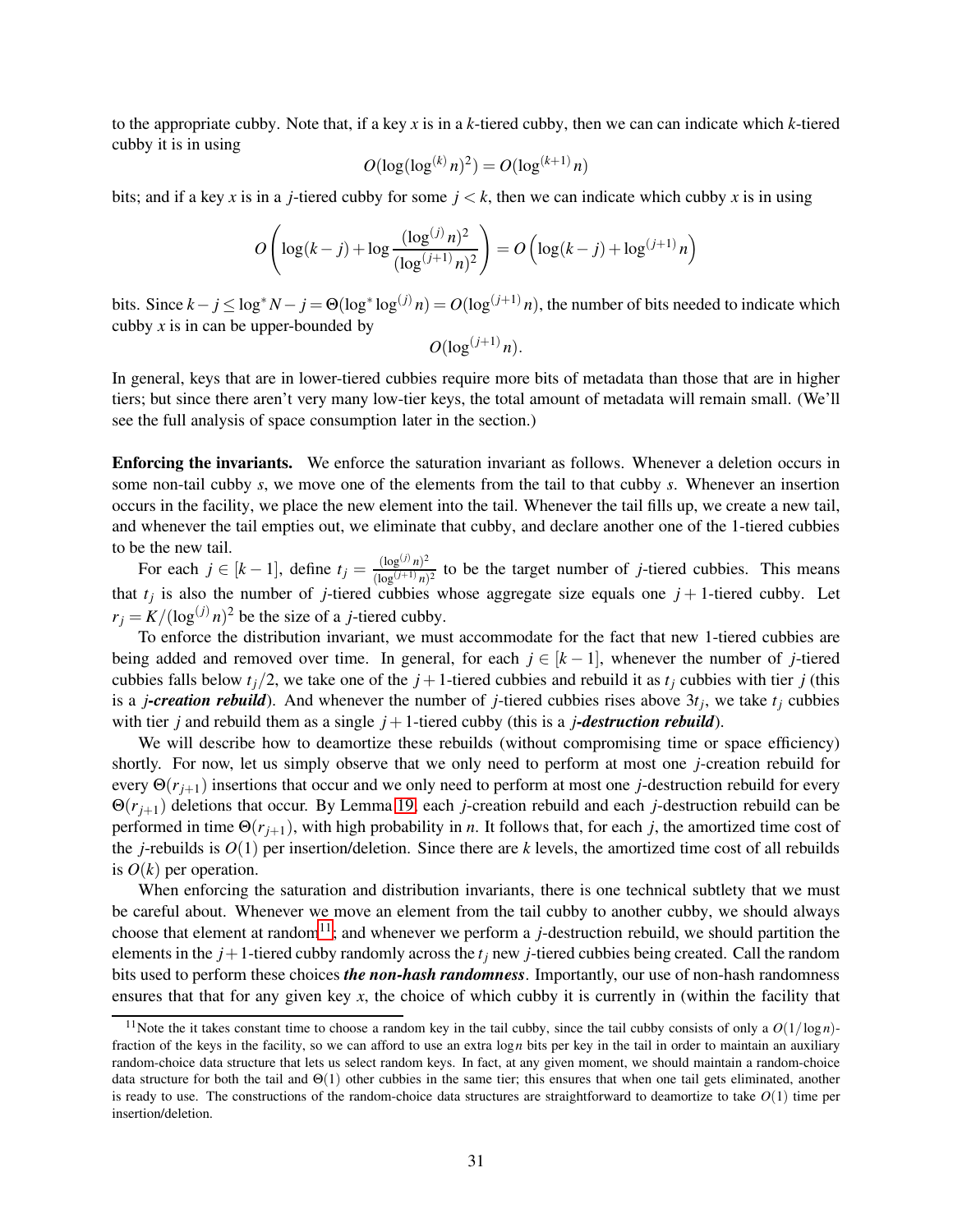it hashes to) is always a function exclusively of the sequence of operations that has been performed and of non-hash randomness, and it is *not* a function of the hash functions used to perform insertions/deletions in cubbies.

Finally, we must describe how to deamortize the *j*-creation and *j*-destruction rebuilds for all  $j \in [k-1]$ . A critical observation here is that all of the facilities have almost exactly the same sizes as each other at any given moment. Indeed, assuming that *K* is sufficiently large in polylog *n*, then a Chernoff bound tells us that all of the facilities have the same number of elements as each other up to a factor of  $1 \pm 1/polylog n$ . Thus, we can synchronize the rebuilds for the facilities, so that whenever we perform a *j*-creation or *j*destruction rebuild, we are actually performing a rebuild on all of the facilities at once over the course of  $\Theta(r_{i+1}N/K)$  operations. When this happens, we perform the rebuild on one facility at a time (so it doesn't matter whether we perform the rebuild space efficiently); when we are performing a rebuild on a facility, some insertions/deletions on that facility may occur concurrently, but with high probability in *n* those operations will affect a total of  $O(1)$  distinct keys, and thus can easily be incorporated into the rebuild. Each *j*-creation and *j*-destruction takes total time  $\Theta(r_{j+1}N/K)$  across all facilities, and we only have to perform such a *j*-creation or *j*-destruction once every  $\Theta(r_{i+1}N/K)$  insertion/deletions on the hash table. Thus, for each *j*, we can spread out the work of performing *j*-creations/destructions to be *O*(1) time per insertion/deletion. Summing over  $j \in [k-1]$ , this amounts to  $O(k)$  work per insertion/deletion.

This concludes the discussion of how to correctly enforce the two invariants without affecting space efficiency, and with only  $O(k)$  extra time being spent per insertion/deletion.

Analyzing space efficiency. We first analyze the total space consumed by cubbies, and then we analyze the total space consumed by the mini-arrays *D* in each facility.

Within a given facility, all of the cubbies are completely full except for the tail. The tail cubby takes total space at most  $O(K/\log n)$  machine words, which equals  $O(K)$  bits; thus the total space consumed by tails adds only *O*(1) bits per key in the hash table. The cubbies that are full can be analyzed exactly as in Lemma [17,](#page-28-1) allowing us to conclude that their total space consumption is  $nw + O(n \log^{(k)} n)$  bits.

Now let us analyze the space consumption of the mini-array *D* within a given facility. For each key *x* we store which cubby it is in. As discussed earlier in the section, if the key is in a *j*-tiered cubby for some *j*, then it takes only  $\Theta(\log^{(j+1)} n)$  bits to encode which cubby the key is in (note that this is always at most (loglog*n*) bits, which means that it can be encoded as an *f*-value in a local query router). On the other hand, for each  $j \in [k-1]$ , the fraction of keys that are in a *j*-tiered cubby is  $O(1/(\log^{(j+1)} n)^2)$ . Thus the average size of the metadata in *D* that we are storing for each key *x* is

$$
O(\log^{(k+1)} n) + \sum_{j < k} O\left(\frac{\log^{(j+1)} n}{(\log^{(j+1)} n)^2}\right)
$$
  
=  $O(\log^{(k+1)} n) + O(1)$   
=  $O(\log^{(k)} n)$ 

bits. By the same argument as in Lemma [17](#page-28-1) (for bounding the total amount of space used by local query routers in cubbies), we can deduce that, across the entire data structure, the total space used by mini-arrays *D* is  $O(n \log^{(k)} n)$  bits, with high probability in *n*.

Thus, across the entire data structure, the total space consumption is

$$
nw + O(n \log^{(k)} n)
$$

bits, as desired.

Supporting large changes in size. So far we have focused exclusively on the case where the average size of each cubby stays within the range  $[K, 2K]$ .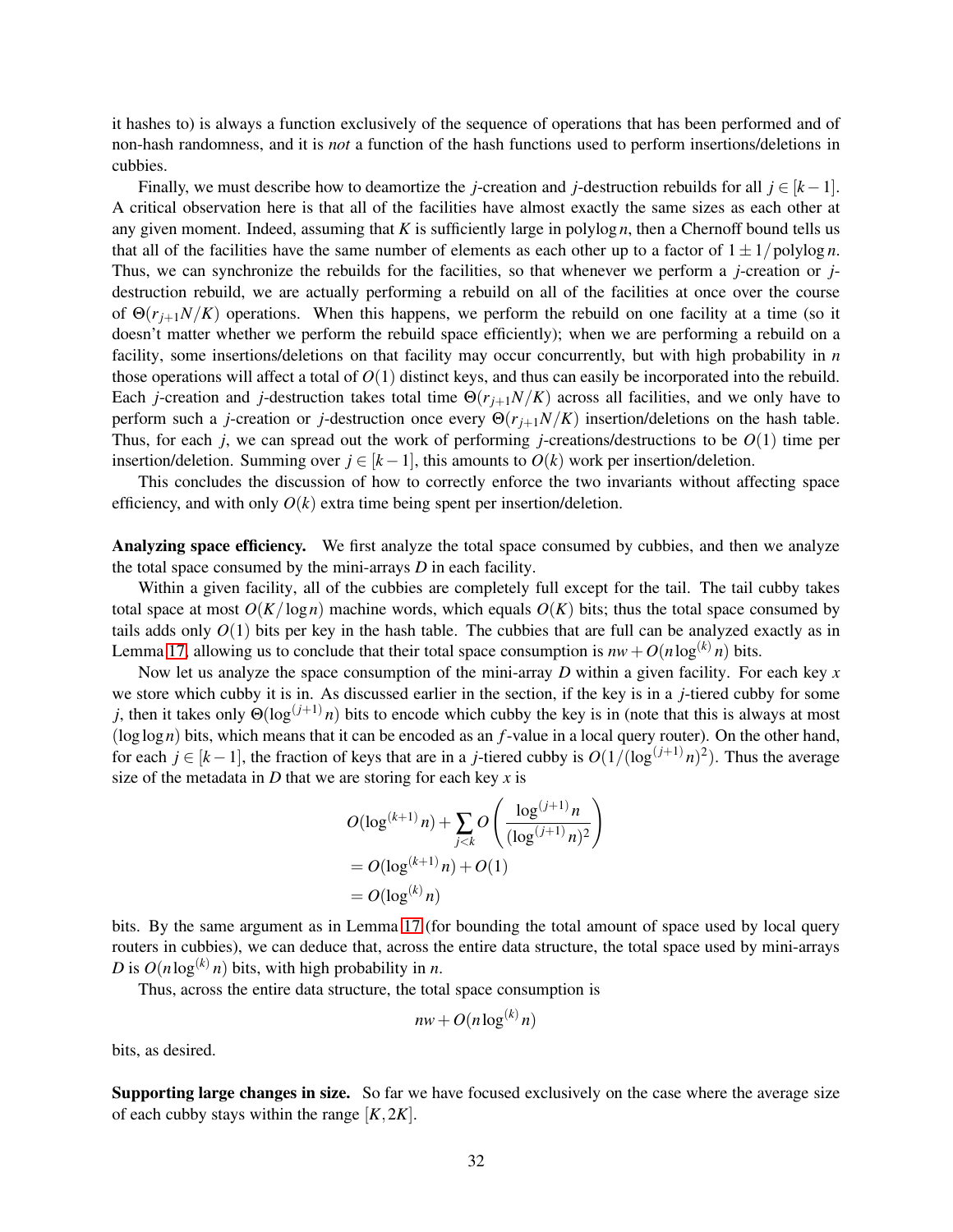We can generalize this to support a larger range of sizes with the following approach. Every time that the hash table's size changes by a constant factor, we move all of the elements from the current hash table *H*<sup>1</sup> into a new hash table  $H_2$  whose capacity is twice as large (resp. small) as that of  $H_1$ . This means that each facility (resp. pair of adjacent facilities) in  $H_1$  becomes a pair of adjacent facilities (resp. single facility) in *H*<sub>2</sub>. The transformation from *H*<sub>1</sub> to *H*<sub>2</sub> takes  $O(nk)$  time, and can be spread across  $\Theta(n)$  insertions/deletions to take  $O(k)$  time each. The transformation can also be performed space efficiently, by transforming one facility (resp. one pair of facilities) at a time, so that each key/value pair only takes up space in one of the two hash tables.

Putting the pieces together, we arrive at the following theorem:

Theorem 20. One can construct <sup>a</sup> dictionary storing *w*-bit key/value pairs so that if *n* is the current number of keys and  $k \in [\log^* n]$ , insertions/deletions take time  $O(k)$ , queries take time  $O(1)$ , and, if  $\log n = \Theta(w)$ , the total space consumption is  $wn + O(n \log^{(k)} n)$  bits. The running-time and space guarantees are with high probability in *n*.

#### <span id="page-33-0"></span>5.3 Succinctness through quotienting

In this section, we modify our hash table so that it can store *n* keys from a polynomial-size universe *U* in total space |*U*|

$$
\log \binom{|U|}{n} + \Theta \left( n \log^{(k)} n \right) = n \log \binom{|U|}{n} + \Theta \left( n \log^{(k)} n \right)
$$

bits, where  $\log {|\mathcal{U}| \choose n}$  is the information-theoretical lower bound on the number of bits needed to store *n* elements from a universe of size |*U*|. If we are also storing  $\lambda$ -bit values for some  $\lambda = O(\log n)$ , then our total space consumption becomes

$$
n \log { |U| \choose n} + n \lambda + \Theta \left( n \log^{(k)} \right)
$$

bits.

A recap: the current structure of our hash table. Before we begin, let us briefly recap the structure of our hash table, and give names to the components and hash functions that are used. At any given moment, use *N* to denote the power-of-two range  $[N, 2N]$  that the current table-size *n* is in.

The layout of our hash table is as follows: for some parameter  $K = \text{polylog } N$ , there are  $N/K$  facilities, each of which contains a metadata mini-array *D* of size *K*. Call the metadata array in the *i*-th facility *D<sup>i</sup>* , and think of the *Di*s as partitioning a larger array *D* ∗ with *N* entries. Each key *x* hashes to a random facility *i*, and then to a random slot in that facility's array *Di*—equivalently, this means that each key *x* hashes to a random slot  $g^*(x)$  in the array  $D^*$ .

Once a key *x* selects a facility, the key *x* is then assigned to one of the cubbies in the *i*-th facility (and the local query router  $D^*[g^*(x)]$  stores which cubby *x* is assigned to).

Each cubby *I*, capable of storing |*I*| keys, has the following layout. The cubby maintains two metadata mini-arrays  $A_I$  and  $M_I$  and a storage array  $S_I$  of size  $|I|$ ; the mini-array  $A_I$  stores local query routers, the mini-array  $M_I$  stores metadata used to implement insertions/deletions in constant time, and the array  $S_I$ stores the actual key/value pairs. Each key *x* stored in the cubby hashes to some target position  $g_I(x) \in ||I||$ , and this target position is used both to determine (a) which query-router in  $A_I$  handles key  $x$ , and (b) what *x*'s target position is in the *k*-kick tree used to determine where keys go in *S<sup>I</sup>* .

It turns out that, in this section, it will be important that the hash function  $g<sub>I</sub>$  reuses the random bits from  $g^*$ , so  $g_I(x)$  is the lowest-order  $\log|I|$  bits of  $g^*(x)$ . As a convention, when discussing the bits of a number *a*, we will use  $a[i, j]$  to refer to bits ranging from the *i*-th least significant bit to the *j* least significant bit, for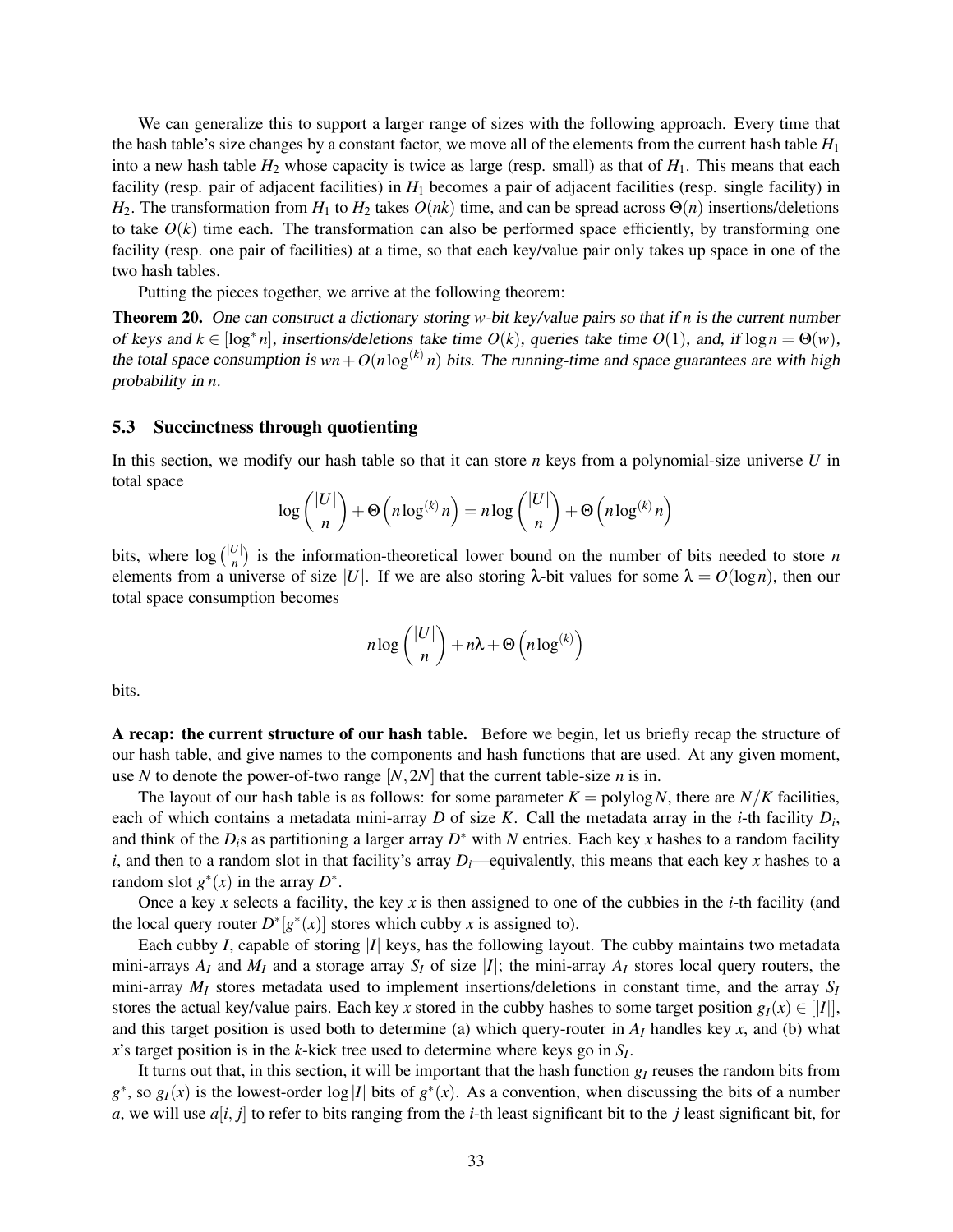$i \leq j$ . Thus  $g_I(x) = g^*(x)[1, \log |I|]$ . Also, using the same notation, if *r* is the facility that a key *x* is in, then  $r = g^*(x) [\log K + 1, \log N].$ 

Modifying the data structure to use quotienting. We can make our data structure more space efficient by using the *quotienting* technique [\[23\]](#page-47-0). Let  $\pi$  be a random permutation hash function on the universe  $U$ .<sup>[12](#page-34-0)</sup> By applying  $\pi$  to each key that we are storing, we can assume that the keys being stored form a random subset of *U*.

Since the keys *x* are random, we can define  $g^*(x)$  to simply be the first log *N* bits of *x*, that is,  $g^*(x) =$  $x[1, \log N]$ . We then make two modifications to our data structure: first, we modify each cubby so that its storage array stores only the final  $\log U - \log N$  bits  $x[\log N + 1, \log |U|]$  of each key x (as well as the  $\lambda$ -bit value stored with the key); second we add additional metadata (which we will describe in a moment) so that, for each key *x*, we can recover the first log*N* bits of *x* despite the fact that we are not explicitly storing them.

The metadata that we add is the following. For each cubby *I*, we add a new mini-array  $B_I$  of size |*I*|. If  $S_I[i]$  is empty (there is no key stored there), then  $B_I[i]$  stores nothing. Otherwise, if *x* is the key being stored in *S*<sub>*I*</sub>(*i*], then *B*[*i*] stores the following two quantities: (a) the difference  $g_I(x) - i$  and (b) the log( $K/|I|$ ) bits  $x[\log |I|+1, \log K]$  of  $g^*(x)$ . The first quantity can be added to *i* to reconstruct  $g_I(x) = x[1, \log |I|]$ . The second quantity can be appended to  $g_I(x)$  to obtain  $g(x)[1, \log K] = x[1, \log K]$ . And finally, the facility number can be used to recover the final  $\log N - \log K$  bits of  $g^*(x)$  (i.e., if we are in facility *r* then  $x[\log K + 1, \log N] =$  $g^*(x)[\log K + 1, \log N] = r$ ). This means that we can reconstruct the entire quantity  $g^*(x) = x[1, \log N]$ , which are the bits of *x* that we do not explicitly store.

To analyze our new data structure, there are two tasks that we must complete. The first is to analyze the amount of space used by the  $B_I$ 's. The second is to handle the fact that the hash function  $g^*(x)$  is no longer a fully independent hash function, and instead contains small negative correlations between keys (by virtue of being a permutation hash function).

Analyzing space consumption. Let *R* be the total number of bits used to store the metadata mini-arrays  $B_I$ for each cubby *I*. Then the total space consumed by our data structure is

$$
n(\log N - \log U + \lambda) + O(R + n \log^{(k)} n) = n \log \binom{|U|}{n} + n\lambda + O(R + n \log^{(k)} n).
$$

Thus, we wish to show that  $R \leq O(n \log^{(k)} n)$ . To prove this, we will show that the metadata stored by the  $B_I$ 's takes at most as much total space as the metadata stored in other mini-arrays in the data structure. Since we have already bounded the space consumption of those other mini-arrays by  $O(n \log^{(k)} n)$  bits (with high probability), it follows that the same bound applies to the *BI*'s.

For each key *x* in some position *i*,  $B_I$  stores the quantity  $g_I(x) - i$ . Notice, however, that the number of bits needed to store this quantity is simply the probe complexity of  $x$  in the cubby. The same number of bits are already stored in  $A_I$  in order to route queries.

The second quantity that  $B_I$  stores for *x* is  $\log(K/|I|)$  bits of  $g^*(x)$ . If |*I*| has size  $K/\log^{(j)} n$ , then this quantity is  $\Theta(\log^{(j+1)} n)$  bits. But that's the same number of bits that are already being stored for *x* in the metadata mini-array *D* ∗ .

Thus the total space consumed by our hash table is

$$
n \log {|\mathcal{U}| \choose n} + n\lambda + O\left(n \log^{(k)} n\right)
$$

bits.

<span id="page-34-0"></span><sup>&</sup>lt;sup>12</sup>Recall that in Section [2.4,](#page-7-1) we discussed how to simulate permutation hash functions that are poly $(n)$ -independent.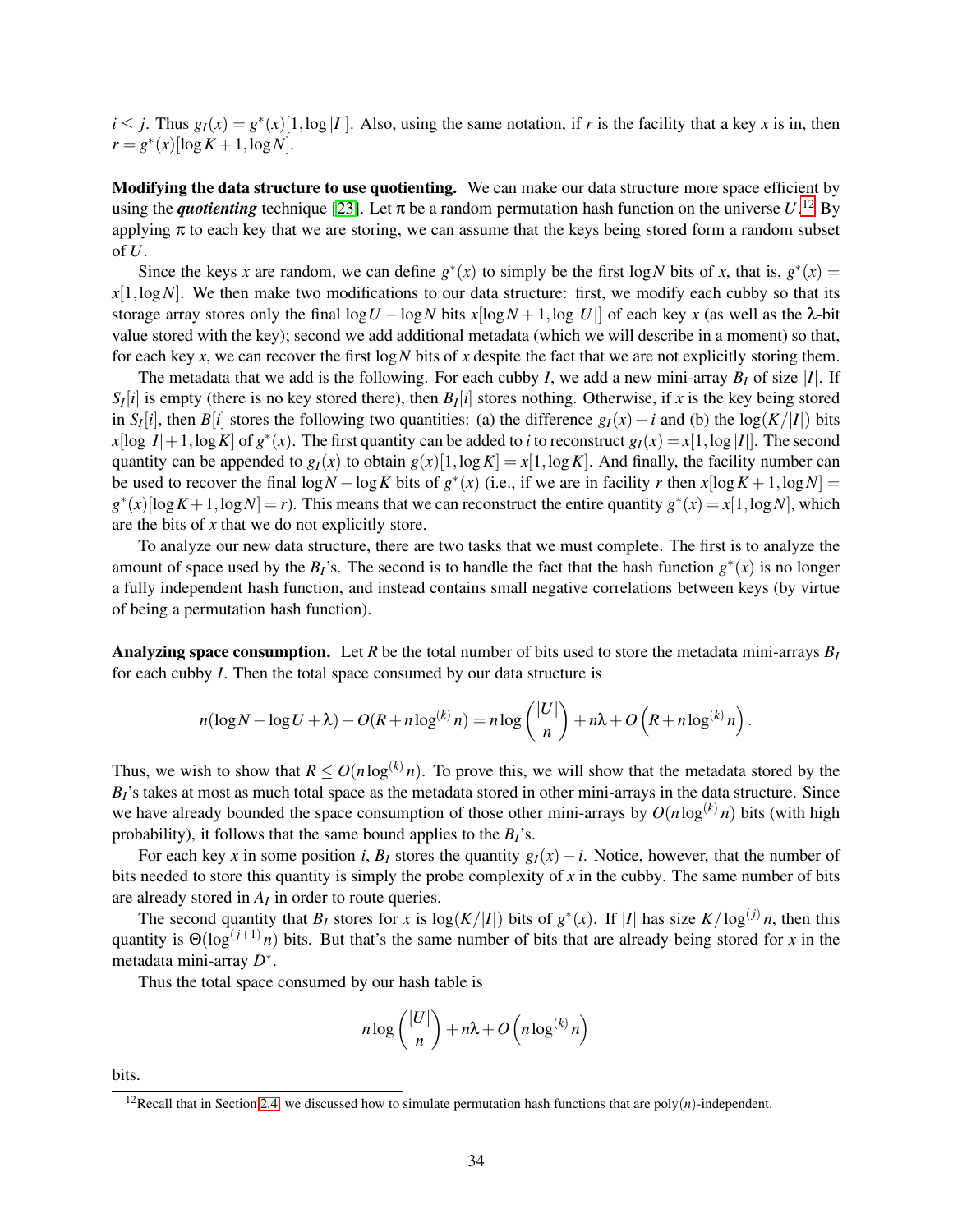Proving correctness in the face of negative dependencies. Our final task is to handle the fact that the hash function *g*<sup>∗</sup> is not a fully independent hash function. Recall that we generate *g*<sup>∗</sup> by first performing a random permutation  $\pi$  on the universe (so each  $x \in U$  is mapped to  $\pi(x)$ ), and then setting  $g^*(x)$  to be  $\pi(x)$ mod *N*. The problem is that the  $\pi(x)$ 's form a random subset of *U without replacement*. This means that the quantities  $\pi(x)$  are necessarily unique, which prevents them from being totally independent from one another.

There are three places in our analysis where we must be careful:

- For the *k*-kick tree analysis from Theorem [2](#page-12-2) to apply to each cubby, we need to be able to apply a Chernoff bound to the number of keys *x* in the cubby that have  $g_I(x)$  in any given sub-interval  $J \subseteq ||I||$ .
- In order so that each local query router in *D* ∗ (and each local query router in each *AI*) stores metadata for at most  $O(\log n / \log \log n)$  keys, we need to be able to apply a Chernoff bound to the number of keys that hash to a given local query router.
- So that the facilities can all be resized simultaneously, we need each facility to contain at most  $(1 +$  $1/polylog n)K/n$  keys, at any given moment, with high probability in *n*. In other words, we need to be able to apply Chernoff bounced the number of keys *x* that hash to a given facility.

In summary, for any subset  $Q \subseteq [N]$ , we need to be able to apply a Chernoff bound to the number of keys *x* satisfying  $g^*(x) \in Q$ . Or, more generally, for any subset  $Q \subseteq U$ , we need to be able to apply a Chernoff bound to the number of keys *x* that satisfy  $\pi(x) \in Q$ .<sup>[13](#page-35-0)</sup>

Fortunately, the indicator random variables  $Q_x$  indicating whether  $\pi(x) \in Q$  are negatively correlated. That is, for any subset  $R \subseteq [U]$  we have

$$
\Pr\left[\prod_{x\in R} Q_x = 1\right] \leq \prod_{x\in R} \Pr[Q_x = 1] = \left(\frac{|Q|}{|U|}\right)^{|R|}.
$$

Chernoff bound are known to hold for indicator random variables satisfying this type of negative correlation (see, e.g., Section 1.3.1 of [\[20\]](#page-47-13)). Thus, our high-probability analysis from the previous sections continues to hold without modification.

Putting the pieces together, we arrive at the following theorem:

<span id="page-35-1"></span>Theorem 21. Suppose we wish to store key/value pairs where keys are from <sup>a</sup> universe *U*, and values are  $\lambda \leq O(\log |U|)$  bits. Assume a machine-word size of  $\Omega(\log |U|)$  bits and let  $k \geq 0$ .

One can construct a dictionary that supports insertions/deletions in time  $O(k)$ , that supports queries in time  $O(1)$ , and that offers the following guarantee on space: if the current number of keys is *n*, and  $log|U| = \Theta(log n)$ , then the total space consumption is

$$
n \log { |U| \choose n} + n \lambda + O\left(n \log^{(k)} n\right)
$$

bits. The running-time and space guarantees are with high probability in *n*.

<span id="page-35-0"></span><sup>&</sup>lt;sup>13</sup>Technically, we also want to be able add conditions to this as follows: we want to be able to apply a Chernoff bound to the number of keys  $\pi(x) \in Q$ , having already conditioned on which keys  $x \in U$  satisfy  $\pi(x) \in Q'$  for some  $Q' \supset Q$ . (This lets us split each cubby into polylog *n* chunks that are analyzed independently.) These conditioned Chernoff bounds can be achieved in the same way as the condition-free Chernoff bounds.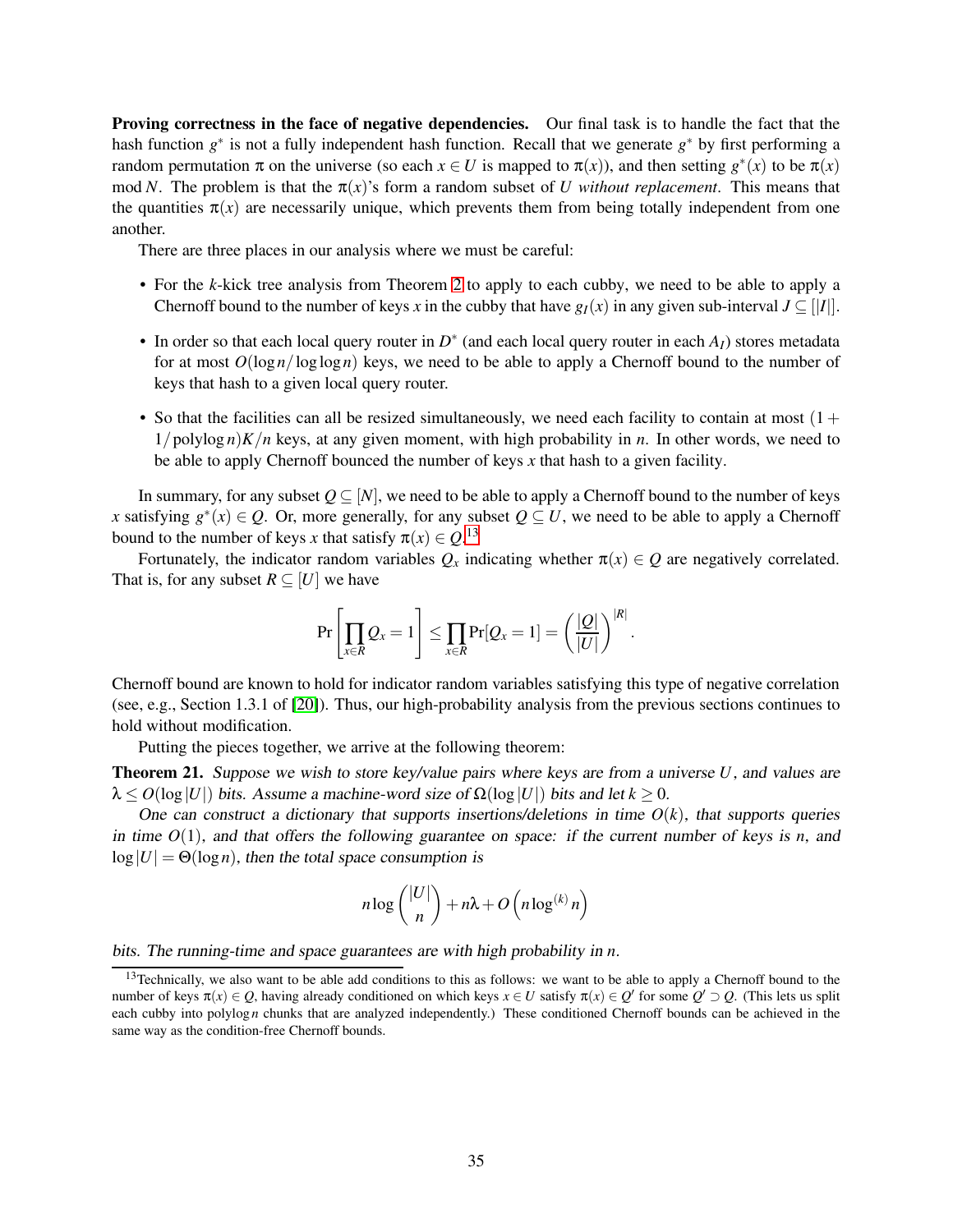## 6 Large Keys, Small Keys, and Filters

In this section, we give three extensions of Theorem [21.](#page-35-1) In Subsection [6.1,](#page-36-0) we consider the setting in which key/value pairs are  $w = \omega(\log n)$  bits, and we show that the guarantee of  $O(\log^{(k)} n)$  wasted bits per key can be extended to any  $w \in n^{o(1)}$ . In Subsection [6.2,](#page-39-0) we consider the setting in which key/value pairs are very small, taking a total of  $\log n + s$  bits for some  $s = o(\log n)$ . We show that, if *s* is even slightly sublogarithmic, then it is possible to reduce the number of wasted bits per key all the way to  $o(1)$ . Finally, in Subsection [6.3,](#page-44-0) we apply our results to the problem of constructing space-efficient dynamic filters.

Our results on very-large and very-small keys both hinge on novel reductions that transform the the verylarge/very-small case into the standard Θ(log *n*)-bit case. These reductions may be independently useful in future work.

#### <span id="page-36-0"></span>6.1 Supporting Large Keys/Values

So far we have restricted ourselves to the case where keys/values are *O*(log*n*) bits each. We prove the following theorem:

<span id="page-36-2"></span>**Theorem 22.** Suppose we wish to store key/value pairs where keys are from a universe  $U = [2^a]$ , values are *b* bits, and  $a + b \leq n^{o(1)}$ . Assume a machine-word size of  $\Omega(a + b)$  bits and let  $k \geq 0$ .

One can construct a dictionary that supports insertions/deletions in time  $O(k)$ , that supports queries in time *O*(1), and that offers the following guarantee on space: if the current number of keys is *n*, then the total space consumption is

$$
n \log { |U| \choose n} + nb + O\left(n \log^{(k)} n\right)
$$

bits. The running-time and space guarantees are with high probability in *n*.

Historically, the task of supporting universes *U* of superpolynomial size has proven to be quite difficult. Indeed, the best known guarantees for worst-case constant-time hash tables [\[2,](#page-46-1) [24\]](#page-47-4) use

$$
\log\binom{|U|}{n} + \Omega(\min(|U|^{\Omega(1)}, n \log n))
$$

bits of space,<sup>[14](#page-36-1)</sup> and the best known guarantee for constant expected-time hash tables [\[38\]](#page-48-3) uses

$$
\log\binom{|U|}{n} + \Omega(n\log(a+b))
$$

bits of space. In contrast, Theorem [22](#page-36-2) says that, as the size of the universe grows, the number of wasted bits per key does not—it remains  $O(\log^{(k)} n)$  bits per key even for very large keys/values.

There are several reasons that large universes are difficult to handle. One difficulty is that it is not known how to efficiently perform quotienting on keys from large universes. For any universe *U*, it is known how to construct an efficient family of  $n^{\epsilon}$ -wise  $(1/poly(n))$ -dependent permutations [\[21,](#page-47-14)[26,](#page-47-12)[29\]](#page-48-10)—but each member  $\pi \in \Pi$  requires  $|U|^{\Omega(1)}$  bits to store, so if  $|U|$  is super-polynomial, then we cannot store  $\pi$  in polynomial space. This has prevented past work [\[2,](#page-46-1)[4,](#page-46-2)[24\]](#page-47-4) from using quotienting on large universes. Another difficulty [\[2,](#page-46-1)[4,](#page-46-2)[24\]](#page-47-4) with large universes is that we can no longer afford to store lookup tables of size  $|U|^{\Omega(1)}$ —this is a serious bottleneck for any hash table that uses the Method of Four Russians (including the hash tables in this paper) as a path to worst-case constant-time operations. Finally, even if both of these issues were eliminated, the

<span id="page-36-1"></span><sup>&</sup>lt;sup>14</sup>The result of Liu et al. [\[24\]](#page-47-4) uses  $\log {|\mathcal{U}| \choose n} + |U|^{\Omega(1)}$  bits of space and the result of Arbitman et al. [\[2\]](#page-46-1) uses  $\log {|\mathcal{U}| \choose n} + \Omega(n \log n)$ bits of space. The solution that Arbitman et al. use is to just hash elements to a polynomial-size universe—if one is willing to allow for query-correctness to be violated a  $1/poly n$  fraction of the time, then it suffices to store only these hashes, but otherwise one must also store the entire original element.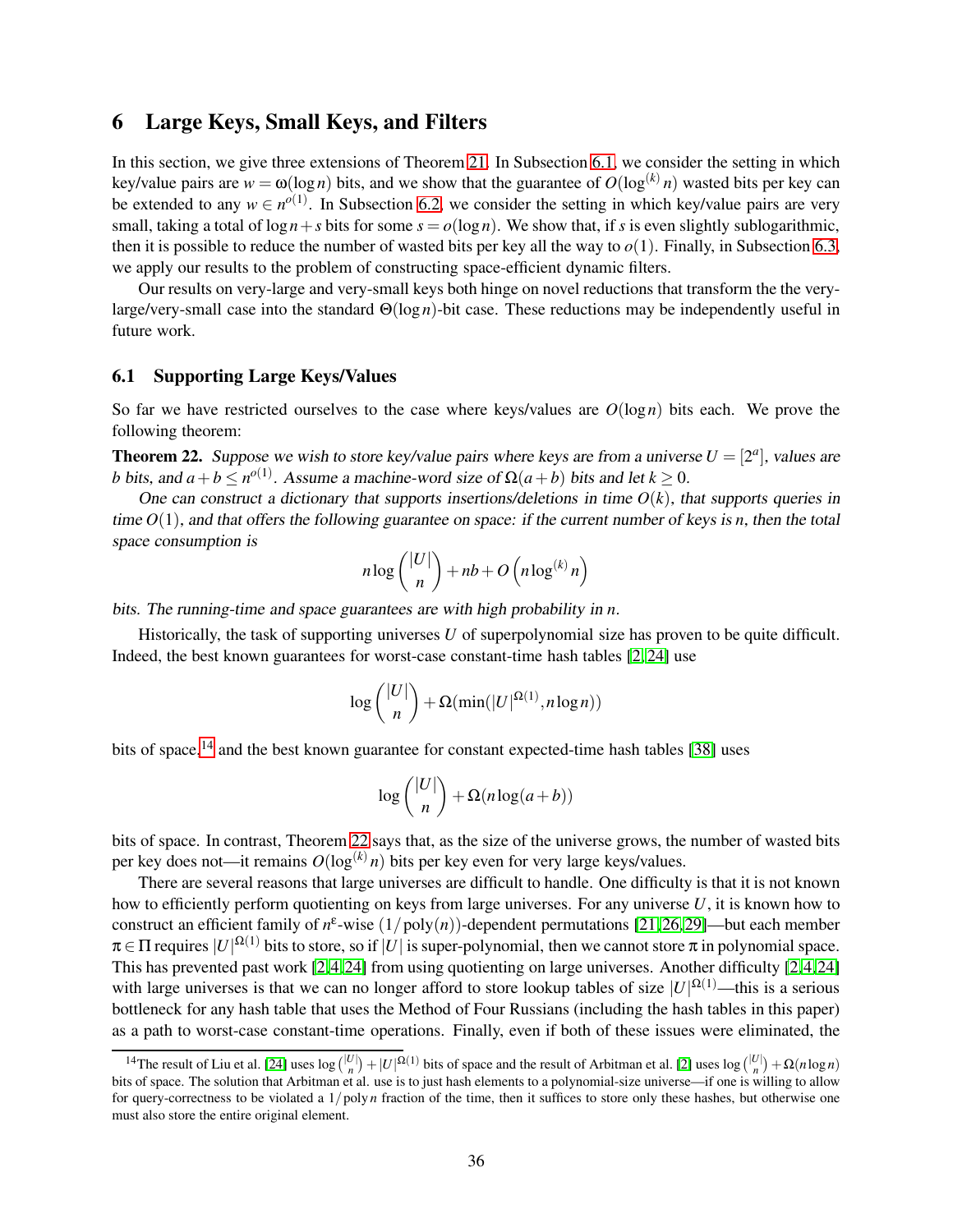known techniques [\[2,](#page-46-1) [24,](#page-47-4) [38\]](#page-48-3) for constructing succinct hash tables would still incur an asymptotic blow-up in wasted-bits-per-key as the universe size grows.

In this section, we present a new approach for handling large universes that lets us get around all of the above issues at once. Define an (*a*,*b*)*-dictionary* to be a dictionary that stores *a*-bit keys with *b*-bit values. We prove that there is an efficient (high probability) reduction from the problem of constructing a succinct  $(a,b)$ -dictionary to the problem of constructing a succinct  $(\Theta(\log n), a + b - \Theta(\log n))$ -bit dictionary. This means that we can always assume that keys are  $\Theta(\log n)$  bits. Once we have proven this reduction, our only challenge will be to handle large values, which it turns out will be relatively straightforward using the techniques we have already developed.

The reduction is captured in the following theorem.

<span id="page-37-1"></span>**Theorem 23.** Let  $a, b, N, \gamma \in \mathbb{N}$  be parameters, and let  $\gamma > 0$  be a sufficiently large constant. Suppose that  $a \ge \gamma \log N$ , and suppose that the machine-word size *w* satisfies  $w \ge \Omega(a+b)$ . Finally let  $f_N(n)$  be a nonnegative non-decreasing function.

Suppose we have a dynamically resizable  $(\gamma \log N, a + b - \gamma \log N + 1)$ -dictionary *S* that is capable of storing *n* key-value pairs in space  $n(a + b - \log n) + f_N(n)$  bits for any  $n \in [N]$ , while offering running-time guarantees that are high-probability in *N*. Then we can construct <sup>a</sup> dynamically resizable (*a*,*b*)-dictionary *L* that is capable of storing *n* key-value pairs in space  $n(a + b - \log n) + f(n) + O(\sqrt{N})$  bits, for any  $n \in [N]$ , and that, with high probability in *N*, takes at most *O*(1) more time per operation than does *S*.

*Proof.* To capture the fact that  $\gamma$  is at least a sufficiently large positive constant, we shall treat  $\gamma$  as an asymptotic variable. We implement *L* with three data structures:

- The first data structure is the  $(\gamma \log N, a+b-\gamma \log N+1)$ -dictionary *S*;
- The second data structure is a dynamically resizable  $(\sqrt{\gamma} \log N, \log N)$ -dictionary  $D_1$  that can store *r* keys/value pairs in  $O(r\sqrt{7} \log N + \sqrt{N})$  bits of space for any  $r \le N$ , and that supports constant-time operations with high probability in *N*;
- The third data structure is a  $(\sqrt{\gamma} \log N, a + b \gamma \log N + \sqrt{\gamma} \log N)$ -dictionary  $D_2$  that can store *r* key/value pairs in  $\Theta(r\sqrt{r}\log N + \sqrt{N}) + r(a+b-\gamma\log N + \sqrt{r}\log N)$  bits of space for any  $r \le N$ , and that supports constant-time operations with high probability in *N*.

Let us briefly comment on how to implement  $D_1$  and  $D_2$ . Notice that  $D_1$  does not need to be succinct (or even compact)—it can be implemented using any standard constant-time dictionary that supports load factor  $\Omega(1)$ . To implement  $D_2$ , we store values with a layer of indirection, meaning that the dictionary allocates separate  $(a + b - \gamma \log N + \sqrt{\gamma} \log N)$ -bit chunks of memory for each individual value, and stores a  $\Theta(\log N)$ -bit pointer to that value. The  $(\sqrt{\gamma}\log N, O(\log N))$ -dictionary that stores the keys and the pointers can again be implemented with any standard constant-time dictionary that supports load factor  $\Omega(1)$ .<sup>[15](#page-37-0)</sup>

For any key  $x \in [2^a]$ , define the *core*  $\phi(x)$  to be the first  $\gamma \log N$  bits of *x*, and define  $\psi(x)$  to be the final  $|x| - \gamma \log N$  bits of *x*. So  $\phi(x) \circ \psi(x) = x$ .

We will use *S* to store key/value pairs of the form  $(\phi(x), \psi(x) \circ y \circ \ell)$  where  $\ell \in \{0, 1\}$  is an extra bit of information that we call the *abundance bit*. If there is exactly one key  $x \in L$  with a given core  $\phi(x)$ , then *S* stores ( $\phi(x)$ ,  $\psi(x) \circ y \circ 0$ ). If there is more than one key *x* with a given core  $j = \phi(x)$ , then *S* stores  $(\phi(x), \psi(x) \circ y \circ 1)$  for *one* such key/value pair  $(x, y)$ . The fact that the abundance bit is set to 1 in this latter case indicates that there are also other key/value pairs  $(x', y')$  satisfying  $\phi(x') = \phi(x)$ . In this case, we say that the core  $\phi(x)$  is *rabid*, and any key  $x' \neq x$  that has core  $\phi(x') = \phi(x)$  is also said to be a *rabid key* (regardless of whether  $x'$  is a member of the dictionary  $L$  that we are constructing).

<span id="page-37-0"></span><sup>&</sup>lt;sup>15</sup>We remark that the  $\sqrt{N}$  term in the space-usage for  $D_1$  and  $D_2$  stems from the fact that, in order for the probabilistic guarantees of  $D_1$  and  $D_2$  to be high-probability in *N*, we need  $D_1$  and  $D_2$  to be size at least poly *N*.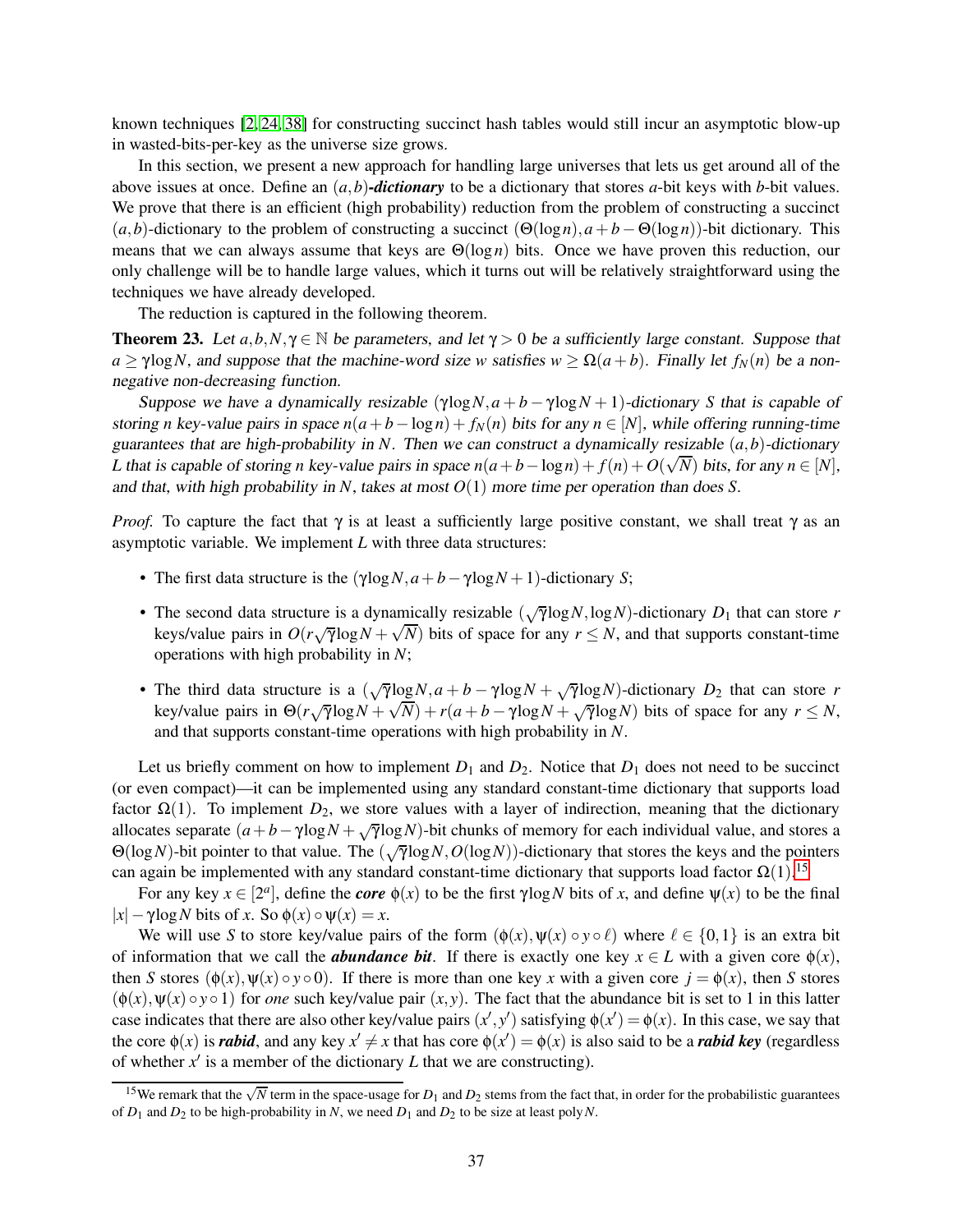Rabid keys  $z \in L$  (and their corresponding values *w*) are stored as follows. Let  $h(\phi(z)) \in [\sqrt{\gamma} \log N]$  be a pairwise-independent hash, and let  $g(z) \in [\sqrt{\gamma} \log N]$  also be a pairwise-independent hash. We store the pair  $(g(z), h(\phi(z)) \circ \psi(z) \circ w)$  in  $D_2$ . If we ever attempt to insert a key  $g(z)$  into  $D_2$  that is already there (i.e., we have a collision), then we rebuild the entire data structure with new random bits (this only occurs with probability  $1/polyN$  per insertion). Finally, for each rabid core  $\phi(z)$ , we store the pair  $(h(\phi(z)), q)$  in  $D_1$ , where  $q$  is a reference counter keeping track of the number of rabid keys in  $L$  have that core.

The data structure  $D_1$  has two purposes. The first (and less important) purpose is to maintain the reference counter *q* so that, on deletions, we know when there are no longer any rabid elements with a given core  $\phi(z)$ , at which point we can both remove  $h(\phi(z))$  from  $D_1$  and we can set the abundance bit for  $\phi(z)$  in *S* to be 0.

The more important purpose of  $D_1$ , however, is to detect collisions between  $h(\phi(z))$  and  $h(\phi(z'))$  for rabid keys *z*,*z'* satisfying  $\phi(z) \neq \phi(z')$ . Whenever we insert some rabid key *z*, we can tell based on the abundance bit for  $\phi(z)$  (prior to the insertion) whether this is the first rabid key in *L* to have core  $\phi(z)$ ; if it is the first such rabid key, but there is already a pair of the form  $(h(\phi(z)), q)$  in  $D_1$ , then that means a collision on *h* has occurred, and we rebuild the entire data structure from scratch. Such collisions occur with probability only 1/poly*N* per insertion.

What  $D_1$  ensures is that h is injective on the set of rabid cores—that is, if  $\phi(z)$  and  $\phi(z')$  are two different rabid cores, then  $h(\phi(z)) \neq h(\phi(z'))$ . It follows that there is a bijection between rabid keys  $z \in U$  and pairs  $(h(\phi(z)), \psi(z))$ . Thus  $D_2$  can be used to perform queries on rabid keys *z* as follows: check if there is a key-value pair of the form  $(g(z), h(\phi(z)) \circ \psi(z) \circ w)$ ; if there is, then return value *w*, and otherwise declare that *z* is not present.

It is straightforward to perform insertion/deletion/queries using *S*,*D*1,*D*2. Note that, if a non-rabid key *x* is deleted from *L*, but there is a rabid key *x*<sup>'</sup> in *L* that has the same core  $\phi(x') = \phi(x)$ , then we must move one such rabid key  $x'$  out of  $(D_1, D_2)$  and into *S* (so that  $x'$  is no longer rabid).

Our final task is to analyze the space consumption of our data structure *L*. We will use *r* to denote the number of rabid keys in *L*, and we will use *k* to denote the number of non-rabid keys in *L* (so  $n = k + r$ ). Since  $\gamma$  is a sufficiently large constant, the data structures  $D_1$  and  $D_2$  collectively use

$$
O(\sqrt{N}) + O(r\sqrt{\gamma}\log N) + r(a+b-\gamma\log N + \sqrt{\gamma}\log N)
$$

bits of space, where the final term accounts for the space consumed by the values of  $D_2$ , and the first two terms account for the space consumed by the rest of  $D_1, D_2$ . Using the fact that  $\gamma$  is a sufficiently large positive constant, it follows that  $D_1$  and  $D_2$  collectively use

$$
O(\sqrt{N}) + r(a+b-\log n)
$$

bits. The data structure *S*, on the other hand, uses

$$
k(a+b-\log n)+f(k) \le k(a+b-\log n)+f(n)
$$

bits. The total number of bits used is therefore

$$
n(a+b-\log n)+f(n)+O(\sqrt{N}).
$$

 $\Box$ 

The result of Theorem [23](#page-37-1) is that we can always assume without loss of generality that our keys are size  $O(\log n)$  bits. Thus, in order to prove Theorem [22,](#page-36-2) it suffices to construct an  $O(\log n)$ , *b*)-dictionary, where the only constraint on *b* is  $b \leq n^{o(1)}$  (and where the machine-word size *w* satisfies  $w \geq \Omega(\log n + b)$ ).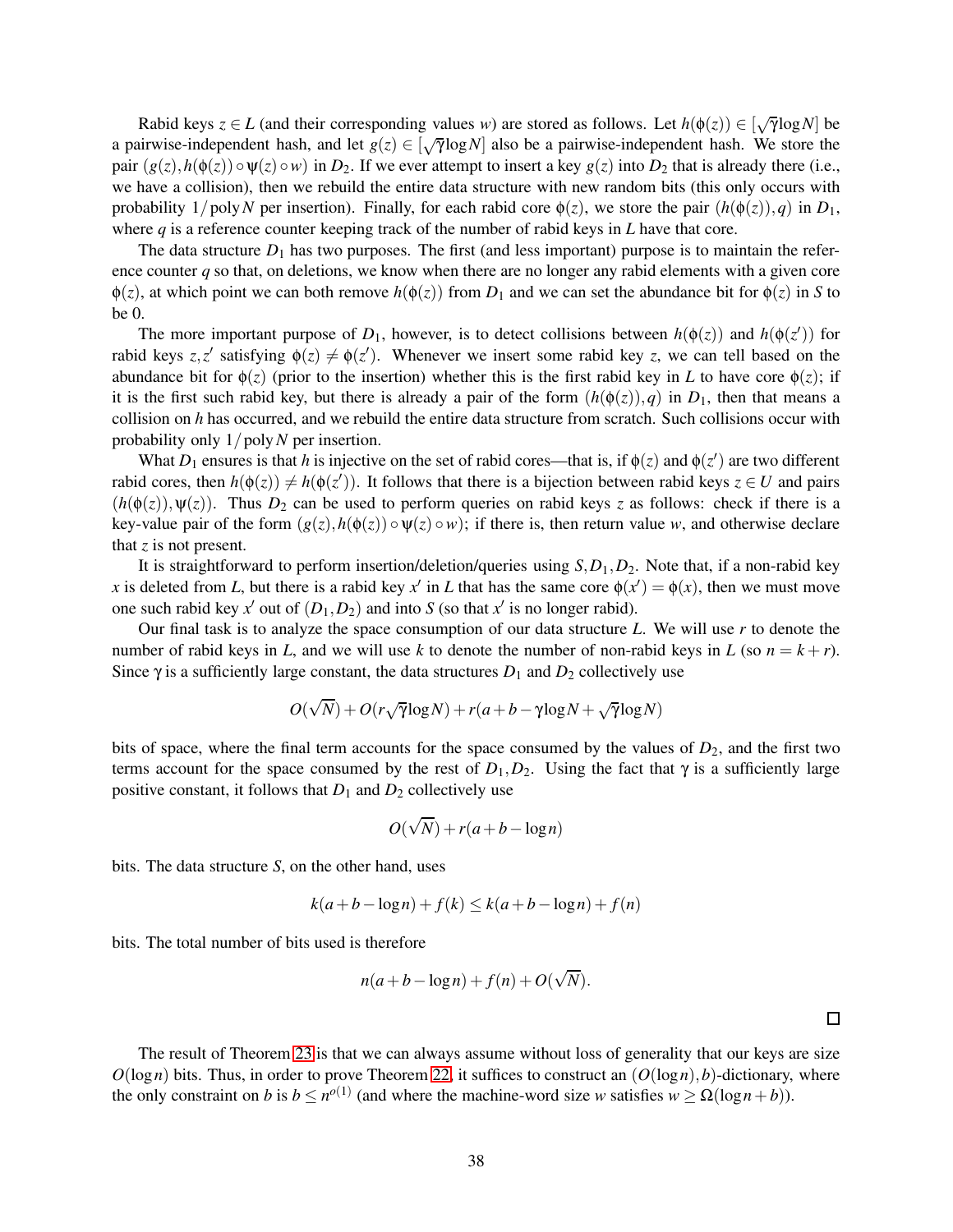Storing large values space efficiently. To store large values, we exploit an interesting feature of the dynamically resizable dictionary that we constructed for the proof of Theorem [21:](#page-35-1) in each facility, all of the cubbies except for the tail are *completely full*. Thus, for each cubby *I* (except for the tail), we can allocate *bI* bits of space *V<sup>I</sup>* to store values—the key stored in the *j*-th position of *I* has its value stored in bits  $(j-1)b+1,\ldots,jb$  of *V<sub>I</sub>*. Importantly, *V<sub>I</sub>* is fully saturated, so it wastes no space.

To handle the keys/values in the tail, recall that the tail consists of less than an  $O(\frac{1}{\log n})$ -fraction of the keys in the cubby. Thus, we can individually allocate space for each value in the tail, and we can store a Θ(log *n*)-bit pointer to that value. The Θ(log *n*)-bit pointers contribute only *O*(1) amortized bits of space overhead per key in the data structure.

One technical detail that we must be careful about is that, whenever an cubby toggles between being/notbeing the tail, we must change how the values are stored in that cubby. This is straightforward to do in a deamortized fashion using the same deamortized-rebuilding techniques as in Section [5.2.](#page-30-0)

In summary, we have the following lemma:

<span id="page-39-1"></span>**Lemma 24.** Suppose we wish to store key/value pairs where keys are from a universe  $U = [2^a]$ , values are *b* bits. Suppose  $a = O(\log n)$  and  $b \leq n^{o(1)}$ . Assume a machine-word size of  $\Omega(a+b)$  bits. Finally, let  $k \geq 0$ .

One can construct a dictionary that supports insertions/deletions in time  $O(k)$ , that supports queries in time  $O(1)$ , and that offers the following guarantee on space: if the current number of keys is *n*, then the total space consumption is

$$
n \log { |U| \choose n} + nb + O\left(n \log^{(k)} n\right)
$$

bits. The running-time and space guarantees are with high probability in *n*.

Combined, Theorem [23](#page-37-1) and Lemma [24](#page-39-1) imply Theorem [22.](#page-36-2)

#### <span id="page-39-0"></span>6.2 Optimizing for very small keys

In this section we consider the case of very small keys, that is keys of size  $\log n + o(\log n)$  bits. For most of the section we shall focus exclusively on dictionaries that store keys without values, but at the end of the section we will also generalize to the case where the dictionary also stores very small values.

We begin with the fixed-capacity case. We show that, if keys are of size  $\log n + s$  for some  $s \leq$  $\log n / \log \log \cdots \log n$  (where there are a constant number of logarithms), then it is possible to construct a constant-time dictionary with  $o(1)$  wasted bits per key.

<span id="page-39-2"></span>**Theorem 25.** Let *k*, *n* be parameters, where  $k \in [\log^* n]$ . Let  $\phi = \Theta(\log^{(k)} n)$ . Let  $U = [2^{\log n + s}]$  for some *s* satisfying  $s \in \omega(1) \cap o(\log n)$  and suppose that  $s \leq O(\log n/\phi)$ .

There exists <sup>a</sup> fixed-capacity dictionary that stores up to *n* keys from *U* at <sup>a</sup> time, that supports insertions/deletions in time  $O(k)$  (with high probability in *n*), that supports queries in time  $O(1)$ , and that uses a total of

$$
\log\binom{|U|}{n} + o(n)
$$

bits of space (with high probability in *n*).

We will assume without loss of generality that  $\phi \le \log \log n$  and that  $\phi$  is rounded to the nearest power of two. We will also assume without  $\phi = \omega(1)$ , since the fact that  $s = o(\log n)$  ensures that the theorem requirements hold for some  $\phi = \omega(1)$ . And finally, we will assume without loss of generality that  $s \leq$  $o(\log n/\phi)$ , since we otherwise can replace  $\phi$  with  $\phi' = \Theta(\log^{(k+1)} n)$  and prove the theorem for the new  $\phi'$ .

We begin by describing the data structure. First, we assume that the keys form a random subset of *U*; as noted in Section [2.4,](#page-7-1) it is known how to construct permutation hash functions that simulate this assumption while preserving time and space guarantees.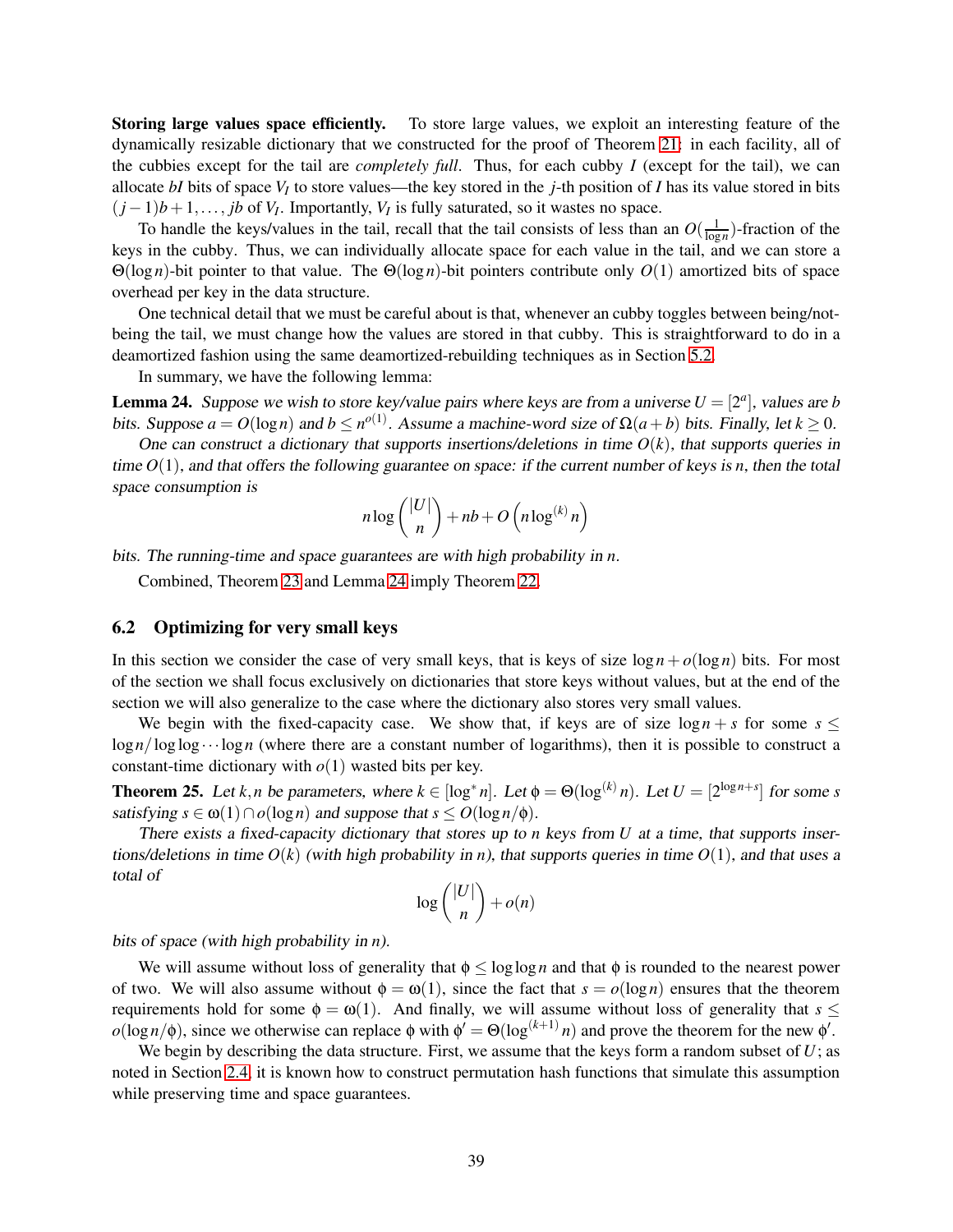We use the first  $log(n/\phi)$  bits of each key to assign it to a random one of  $n/\phi$  bins  $R_1, \ldots, R_{n/\phi}$ . We maintain an array *A* of  $n/\phi$  *O*(log $\phi$ )-bit counters  $A_1, \ldots, A_{n/\phi}$ , where each  $A_i$  is always in the range [0,100 $\phi$ ]. Whenever we insert an element *x* that maps to some bin  $R_i$ , we examine the counter  $A_i$ . If  $A_i < 100\phi$ , then we declare *x* to be *standard* and we increment *A<sup>i</sup>* ; otherwise, we declare *x* to be *non-standard*, and we leave  $A_i$  unchanged. Similarly, we decrement  $A_i$  whenever we delete a standard element *x* that belongs to bin  $R_i$ , but we do not decrement *A<sup>i</sup>* when we delete a non-standard element.

We take different approaches to storing standard versus non-standard elements. Non-standard elements are stored in a secondary *backyard hash table B*, constructed via Theorem [21](#page-35-1) to incur  $O(\log^{(k+1)} n)$  wasted bits per key. The large number of wasted bits per key is okay because only a small number of elements will reside in *B*.

Standard elements, on the other hand, are stored as follows. For any given bin  $R_i$ , we encode the set of standard elements that reside in that bin using a single  $o(\log n)$ -bit integer  $E_i$  (we will describe how to construct  $E_i$  later). Importantly, the number of bits used for  $E_i$  is a strict function of the number  $A_i$  of elements being encoded.

Since different *E*<sub>*i*</sub>s have different sizes, we cannot store them contiguously in an array. Instead, we again make use of Theorem [21.](#page-35-1) We maintain 100 $\phi$  dynamically-resized hash tables  $H_1, \ldots, H_{100\phi}$ , each of which is parameterized to incur  $O(\log^{(k+1)} n)$  wasted bits per key. For each bin  $R_i$ , we store the key-value pair  $(i, E_i)$ in hash-table *HA<sup>i</sup>* . Notice that this construction ensures that each hash table *H<sup>i</sup>* storing fixed-size keys and values. Also notice that, even though the *Hi*s incur a relatively large number of wasted bits per key, there are only  $O(n/\phi)$  total elements in the  $H_i$ s, one for each of the  $n/\phi$  bins.

To complete the description of the data structure, we show that it is possible to encode each  $E_i$  space efficiently.

**Lemma 26.** For any bin  $R_i$ , the set of standard keys in that bin can be encoded using  $\log \left( \frac{\phi 2^s}{A_i} \right)$  $P_{A_i}^{2^s}$  +  $O(1)$  =  $o(\log n)$  bits. Moreover, the encodings can be updated/queried in constant time using  $O(\sqrt{n})$  bits of metadata.

*Proof.* Recall that keys are  $\log n + s$  bits. All of the keys in  $R_i$  agree on their first  $\log(n/\phi)$  bits, so they differ in only their final  $s + \log \phi$  bits. The number of possibilities for the  $A_i$  keys encoded by  $E_i$  is

$$
\binom{\phi 2^s}{A_i}.
$$

If we can show that this is  $2^{o(\log n)}$ , then the lemma follows from the Method of Four Russians (see discussion in Section [4\)](#page-23-0). To complete the proof, observe that

$$
\begin{aligned} \binom{\phi 2^s}{A_i} &\leq \binom{(\log \log n) 2^{o((\log n/\phi))}}{O(\phi)} \\ &\leq \log \left( (\log \log n) 2^{o(\log n/\phi)} \right)^{O(\phi)} \\ &\leq (\log \log n)^{O(\log \log n)} 2^{o(\log n)} \\ &\leq \log 2^{o(\log n)}. \end{aligned}
$$

 $\Box$ 

We now proceed to bound the space consumption of the hash table. We begin with a simple approximation for binomial coefficients.

<span id="page-40-0"></span>**Lemma 27.** For all  $a = \omega(b)$ , we have

$$
\log {a \choose b} = b \log a - b \log b + b \log e \pm o(b),
$$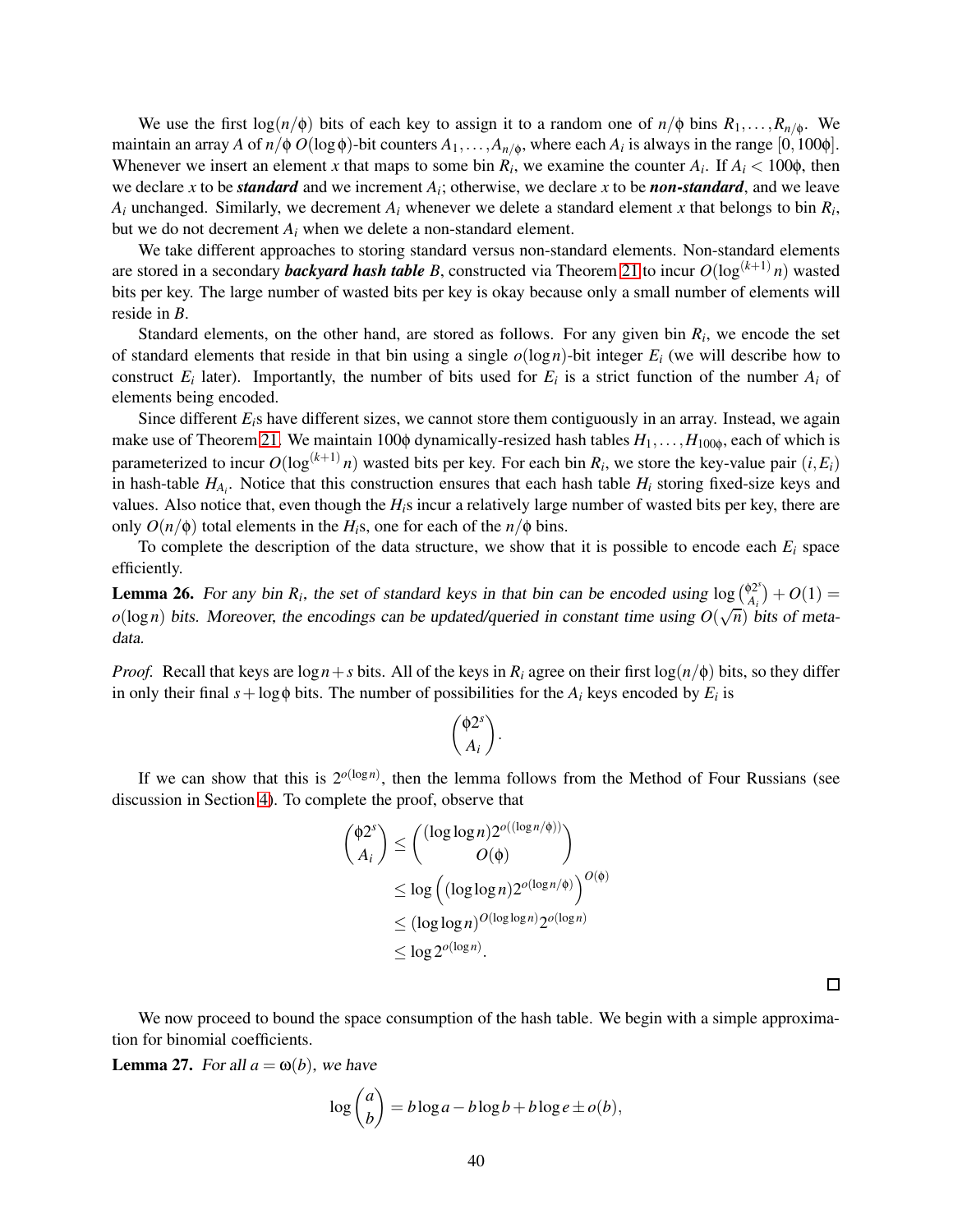and for all  $a \geq b$ , we have

$$
\log {a \choose b} \le b \log a - b \log b + b \log e + o(b).
$$

*Proof.* If  $a = \omega(b)$ , then

$$
\log \binom{a}{b} = \log \left( \frac{a \cdot (a-1) \cdots (a-b+1)}{b!} \right)
$$

$$
= \log \left( \frac{a^b}{b!} \right) \pm o(b)
$$

$$
= b \log a - \log(b!) \pm o(b)
$$

$$
= b \log a - b \log b + b \log e \pm o(b),
$$

where the final step follows from Stirling's inequality. By a similar sequence of arguments, if  $a \geq b$ , then

$$
\log {a \choose b} = \log \left( \frac{a \cdot (a-1) \cdots (a-b+1)}{b!} \right)
$$
  
\n
$$
\leq \log \left( \frac{a^b}{b!} \right)
$$
  
\n
$$
= b \log a - \log(b!) \pm o(b)
$$
  
\n
$$
= b \log a - b \log b + b \log e \pm o(b).
$$

 $\Box$ 

Next we bound the number of elements in the backyard, at any given moment.

<span id="page-41-0"></span>**Lemma 28.** With high probability in *n*, the number of non-standard elements is  $O(n/2^{\phi})$  at any given moment.

*Proof.* Break the bins  $R_1, R_2, \ldots, R_{n/\phi}$  into  $m = (n/\phi)/p$  olylog *n* collections  $C_1, \ldots, C_m$ , each consisting of some number  $\ell =$  polylog *n* of bins. The assignments of keys to bins are negatively correlated, so we can use a Chernoff bound for negatively correlated random variables [\[20\]](#page-47-13) to deduce that, with high probability in *n*, the number of keys assigned to any given collection is at most  $2\ell\phi$  at any given moment.

Let  $a_1, \ldots, a_q$  be the set of keys currently present. By a union bound, we have that with high probability in *n*, every chunk  $C_i$  had at most 2 $\ell \phi$  keys assigned to it during each of the time steps in which  $a_1, \ldots, a_q$ were inserted. Condition on this being the case, and further condition on which specific keys hash to which  $C_i$ s.

Define  $c_1, \ldots, c_m$  so that  $c_i$  is the number of non-standard keys currently in  $C_i$ . Having conditioned on which keys hash to which collections, the  $c_i$ s are independent. We will show that  $\mathbb{E}[c_i] = O(\ell \phi/2^{\phi})$ , meaning that  $\mathbb{E}[\sum_i c_i] = O(n/2^{\phi})$ . Since each  $c_i$  is guaranteed to be at most  $2\ell\phi = \text{polylog } n$ , we can apply a Chernoff bound to the sum  $\sum_i c_i$  to deduce that the total number of non-standard elements is  $O(n/2^{\phi})$  with high probability.

We conclude the proof by establishing that  $\mathbb{E}[c_i] = O(\ell/2^{\phi})$ . By linearity of expectation, it suffices to show that any given key x has a  $O(1/2^{\phi})$  probability of being non-standard. This follows by applying a Chernoff bound (again for negatively correlated random variables) to the number of keys that hash to *x*'s bin. When *x* is inserted, there are at most  $2\ell\phi$  keys in *x*'s collection, each of which has a  $1/\ell$  probability of hashing to *x*'s bin, so by a Chernoff bound we have that the probability of there being already 100φ−1 keys in *x*'s bin is at most  $1/2^{\phi}$ . This completes the proof. in x's bin is at most  $1/2^{\phi}$ . This completes the proof.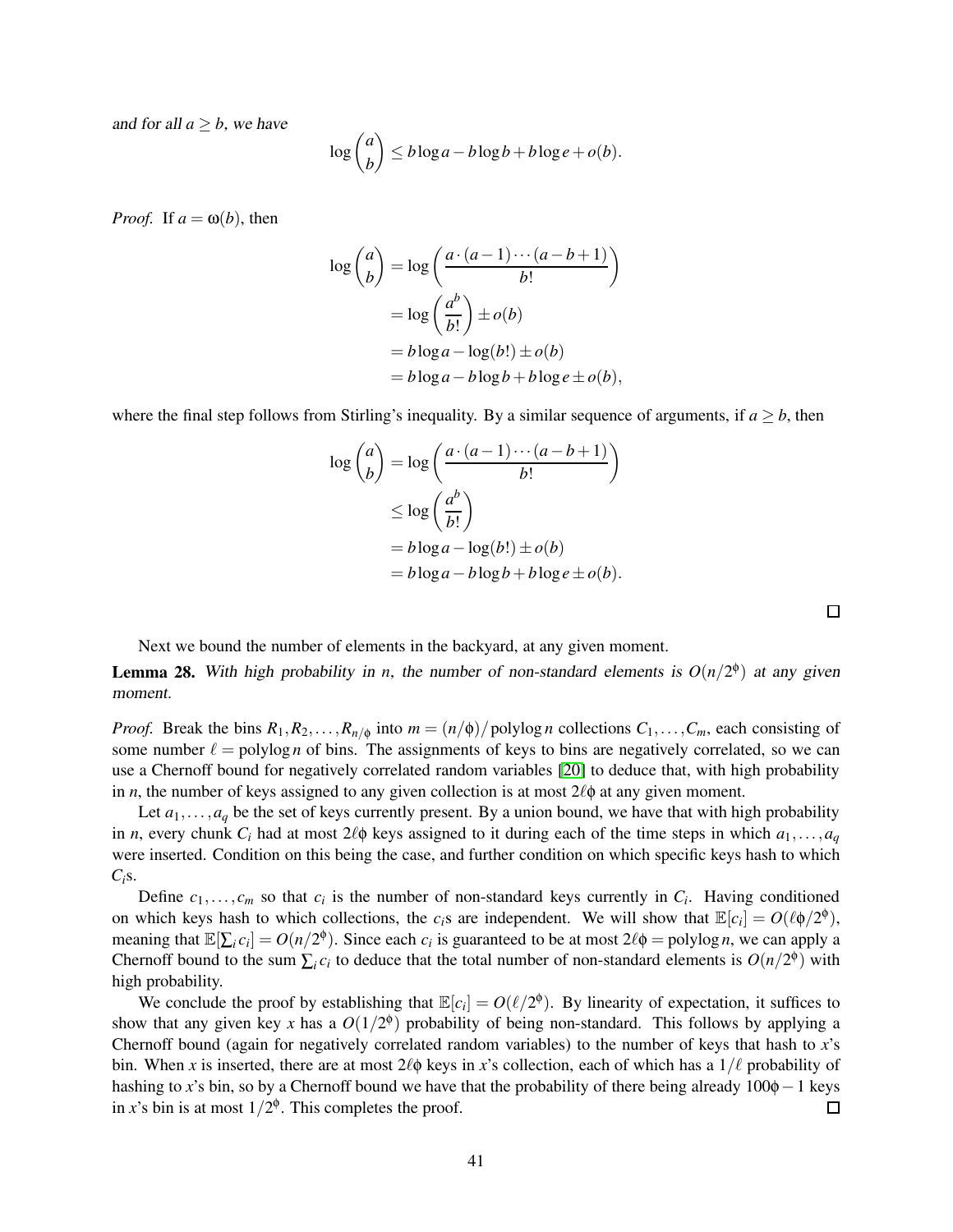We can now bound the total space consumed by the hash table.

**Lemma 29.** The total space consumed by the hash table is  $\log \binom{n2r}{n}$  $\binom{2^r}{n}$  + *o*(*n*) bits, with high probability in *n*.

*Proof.* The array *A* of counters uses  $O((n/\phi) \log \phi) = o(n)$  bits. Let  $J_0$  be the number of items in the backyard. Then the backyard uses space

$$
\log {n2^s \choose J_0} + O(J_0 \log^{(k+1)} J_0)
$$

bits. By Lemma [28,](#page-41-0) we have  $J_0 \le O(n/2^{\phi}) = o(n/\log^{(k+1)} n)$ , so the total space consumed by the backyard is at most

$$
\log\binom{n2^s}{J_0} + o(n)
$$

bits.

For  $i \in [n]$ , let  $J_i$  be the number of elements in each  $H_i$ . Notice that  $\sum_{i=1}^n J_i = n/\phi$ . Since  $H_i$  stores  $\log n$ -bit keys, stores  $\log {^{(\phi2^s)}_A}$  $\mathcal{P}_{A_i}^{(2^s)}$  + *O*(1)-bit values ,and wastes *O*(log<sup>(*k*+1)</sup> *n*) bits per key, the total space taken by a given *H<sup>i</sup>* is

$$
O(J_i \log^{(k+1)} n) + \log {n \choose J_i} + J_i \log {(\phi 2^s) \choose A_i}
$$

bits. $16$ 

Putting the pieces together, the total space consumed by the hash table is

$$
\sum_{i=1}^{100\phi} O(J_i \log^{(k+1)} n) + \sum_{i=1}^{100\phi} \log {n \choose J_i} + \sum_{i=1}^{n/\phi} \log {(\phi 2^s) \choose A_i} + \log {n2^s \choose J_0} + o(n).
$$

Since  $\sum_i J_i = n/\phi = o(n/\log^{(k+1)} n)$ , this is at most

$$
\sum_{i=1}^{100\phi} \log {n \choose J_i} + \sum_{i=1}^{n/\phi} \log {(\phi 2^s) \choose A_i} + \log {n2^s \choose J_0} + o(n).
$$

Applying Lemma [27,](#page-40-0) the space is at most

$$
\sum_{i=1}^{100\phi} J_i(\log n - \log J_i + O(1)) + \sum_{i=1}^{n/\phi} A_i(\log(\phi 2^s) - \log A_i + \log e + o(1)) + J_0(\log(n2^s) - \log J_0 + O(1)) + o(n)
$$
  
= 
$$
\sum_{i=1}^{100\phi} J_i(\log n - \log J_i) + \sum_{i=1}^{n/\phi} A_i(\log(\phi 2^s) - \log A_i + \log e) + J_0(\log(n2^s) - \log J_0) + o(n)
$$
  
= 
$$
\sum_{i=1}^{100\phi} J_i(\log n - \log J_i) + \sum_{i=1}^{n/\phi} A_i(\log(\phi 2^s) - \log A_i) + J_0(\log(n2^s) - \log J_0) + n \log e + o(n).
$$

By Jensen's inequality, the above quantity is maximized by setting  $J_1, \ldots, J_\phi$  to be equal (so  $J_i \ge \frac{n}{2\phi}$  $\frac{n}{2\phi^2}$  for all *i*) and by setting  $A_1, \ldots, A_{n/\phi}$  to be equal (so  $A_i = (n - J_0)/(n/\phi)$  for all *i*). Thus the number of bits used by

<span id="page-42-0"></span><sup>&</sup>lt;sup>16</sup>Here we ignore the  $n^{1-\Omega(1)}$  total bits used for Method of Four Russians and for storing hash functions.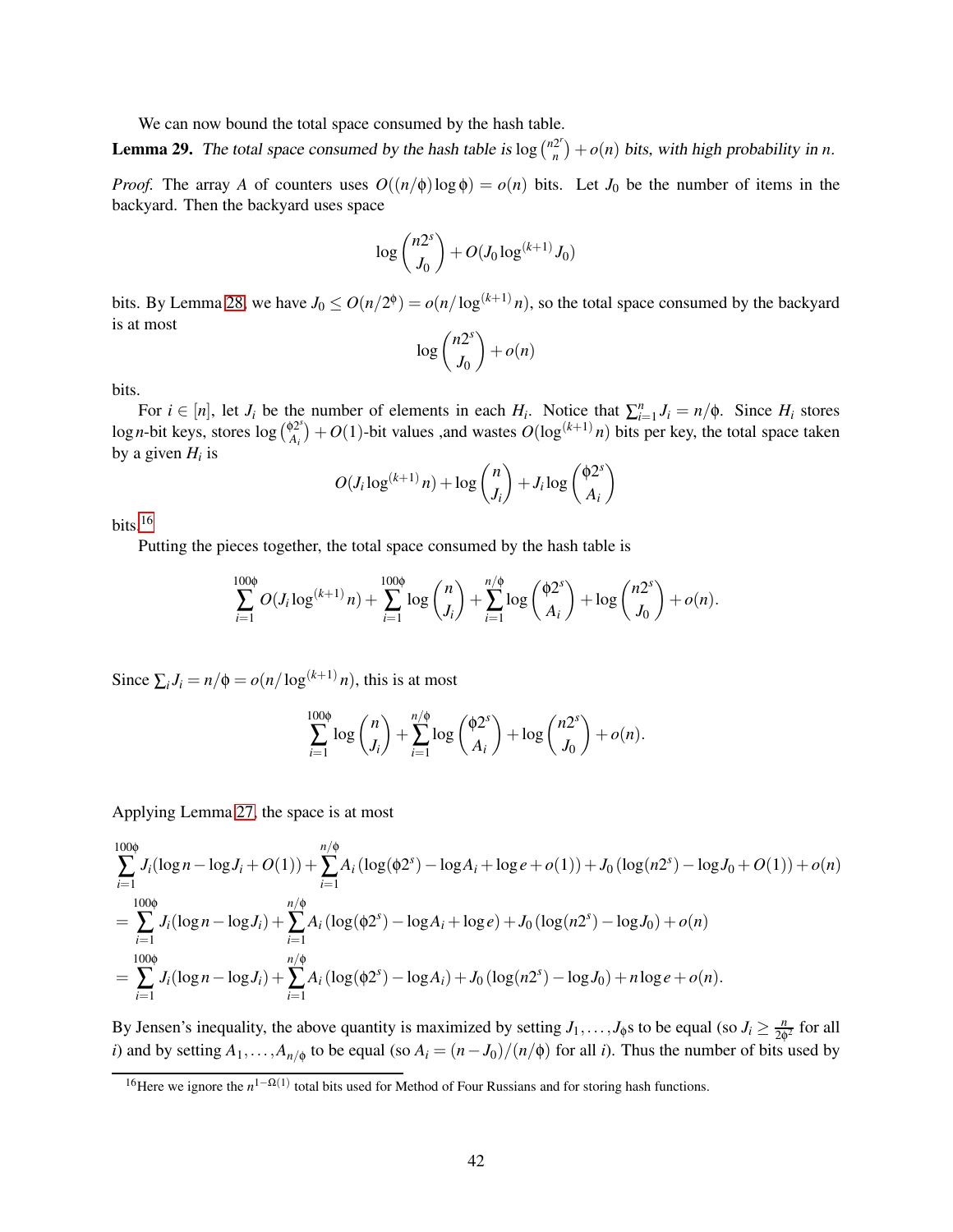the hash table is at most

$$
\left(\sum_{i} J_{i}\right) \cdot \left(\log n - \log \frac{n}{2\phi^{2}}\right) + \left(\sum_{i} A_{i}\right) \cdot \left(\log(\phi 2^{s}) - \log \frac{n - J_{0}}{n/\phi}\right) + J_{0}\left(\log(n2^{s}) - \log J_{0}\right) + n \log e + o(n)
$$
\n
$$
= \frac{n}{\phi} \cdot \left(\log n - \log \frac{n}{2\phi^{2}}\right) + (n - J_{0}) \cdot \left(\log(\phi 2^{s}) - \log \frac{n - J_{0}}{n/\phi}\right) + J_{0}\left(\log(n2^{s}) - \log J_{0}\right) + n \log e + o(n)
$$
\n
$$
= \frac{n}{\phi} \cdot \Theta(\log \phi) + (n - J_{0}) \cdot \left(\log(\phi 2^{s}) - \log \frac{n - J_{0}}{n/\phi}\right) + J_{0}\left(\log(n2^{s}) - \log J_{0}\right) + n \log e + o(n)
$$
\n
$$
= (n - J_{0}) \cdot \left(\log(\phi 2^{s}) - \log \frac{n - J_{0}}{n/\phi}\right) + J_{0}\left(\log(n2^{s}) - \log J_{0}\right) + n \log e + o(n)
$$
\n
$$
= (n - J_{0}) \left(\log(\phi 2^{s}) - \log \phi\right) + J_{0}\left(\log(n2^{s}) - \log J_{0}\right) + n \log e + o(n)
$$
\n
$$
= (n - J_{0})s + J_{0}\left(\log(n2^{s}) - \log J_{0}\right) + n \log e + o(n)
$$
\n
$$
= ns + J_{0}\left(\log n - \log J_{0}\right) + n \log e + o(n).
$$

Since  $J_0 = o(n)$ , this is

$$
ns + n \log e + o(n),
$$

which by Lemma [27](#page-40-0) is

$$
\log\binom{n2^s}{n} + o(n).
$$

 $\Box$ 

Since insertions/deletions take time  $O(k)$  and queries take time  $O(1)$ , the preceding lemma implies Theorem [25.](#page-39-2)

We conclude the section with several simple corollaries. The first corollary extends the theorem to store key-value pairs.

Corollary 30. Let *k*,*n* be parameters. Let  $\phi = \Theta(\log^{(k)} n)$ . Let  $U = [2^{\log n + s_1}]$  and  $V = [2^{s_2}]$  for some  $s_1, s_2$ satisfying  $s_1 > \omega(1)$  and  $s_1 + s_2 \leq o(\log n) \cap O(\log n/\phi)$ .

There exists <sup>a</sup> fixed-capacity dictionary that stores up to *n* keys from *U* at <sup>a</sup> time, each of which is associated with a value in *V*; that supports insertions/deletions in time  $O(k)$  (with high probability in *n*); that supports queries in time  $O(1)$ ; and that uses a total of

$$
\log\binom{|U|}{n} + ns_2 + o(n)
$$

bits of space (with high probability in *n*).

*Proof.* This follows from the same sequence of arguments as before, but now we associate values with keys as well.  $\Box$ 

The second corollary extends the theorem to support dynamic resizing. Note that, since we are interested in keys whose lengths are very close to *n*, it does not make sense to talk about *n* changing by a large factor (indeed, this would take us out of the small-key regime). Thus, we focus on *n* in a range  $[N/2, N]$  for some *N*.

Corollary 31. Let *k*,*n* be parameters. Let  $\phi = \Theta(\log^{(k)} n)$ . Let  $U = [2^{\log n + s_1}]$  and  $V = [2^{s_2}]$  for some  $s_1, s_2$ satisfying  $s_1 \ge \omega(1)$  and  $s_1 + s_2 \le o(\log n) \cap O(\log n/\phi)$ .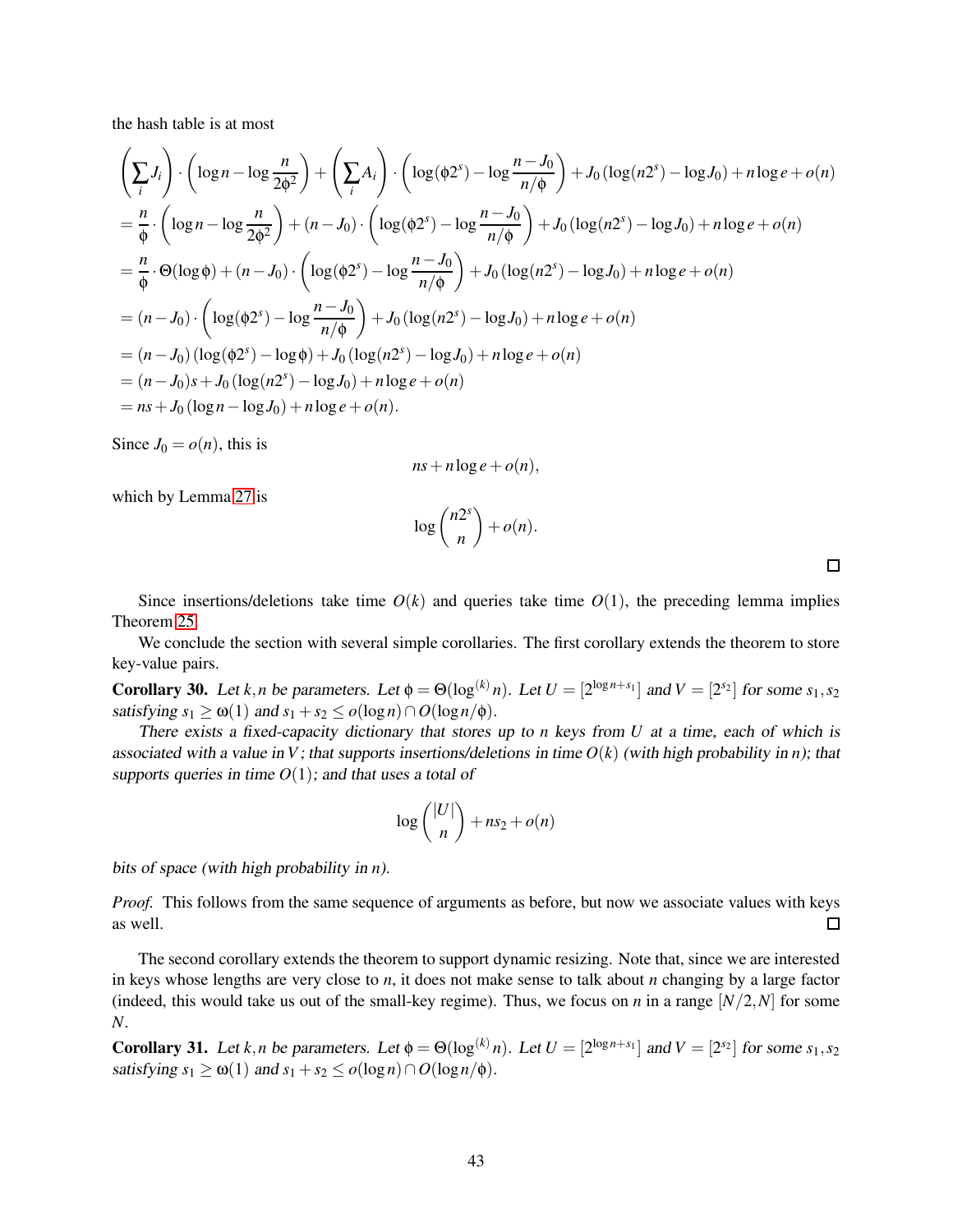There exists <sup>a</sup> fixed-capacity dictionary that stores up to *N* keys from *U* at <sup>a</sup> time, each of which is associated with a value in *V*; that supports insertions/deletions in time  $O(k)$  (with high probability in *n*); that supports queries in time  $O(1)$ ; and that (with high probability in *n*) uses a total of

$$
\log\binom{|U|}{n} + ns_2 + o(n)
$$

bits of space if  $n \in [N/2, N]$  is the number of keys currently present.

*Proof.* This guarantee is already true of our current data structure. Indeed, every component of the data structure except for the array *A* of counters is a dynamically-resizable hash table. The array *A* of counters takes  $o(n)$  space, so we only need to worry about the total space consumed by the dynamically-resizable hash tables. The proof of Theorem [25](#page-39-2) immediately extends to arbitrary  $n \in [N/2,N]$  to bound the total space by

$$
\log\binom{u2^{s_1}}{n} + ns_2 + o(n)
$$

<span id="page-44-0"></span>bits.

#### 6.3 Constructing optimal filters

In this section, we apply our results to the problem of constructing space-efficient filters. A filter has three parameters: a maximum capacity *n*, and a false positive rate ε (which we will assume is an inverse power of two), and a universe *U* of keys. A filter must support insertions/deletions/queries on a dynamic set  $S \subseteq U$ of up to *n* keys. Unlike a dictionary, however, a filter is permitted to sometimes return false positives on queries: if a key  $x \notin S$  is queried, the filter must correctly return that  $x \notin S$  with probability  $1 - \varepsilon$ , but it is permitted to incorrectly return that  $x \in S$  with probability  $\varepsilon$ .

Information theoretically, a static filter (i.e., a filter that supports only queries) must use at least  $n \log \epsilon^{-1}$ bits. It is known [\[35\]](#page-48-6) that there exist values of  $\varepsilon$  for which a dynamic filter must use at least  $n\log \varepsilon^{-1} + \Omega(n)$ bits, but it remains an open question whether there exists a dynamic filter that uses at most  $n \log \epsilon^{-1} + O(n)$ bits for all  $\varepsilon$ . We now establish that, as long as log  $\varepsilon^{-1}$  is slightly sublogarithmic in *n*, then such a dynamic filter does, in fact, exist. We also give extremely succinct filters for the setting where  $\varepsilon^{-1} = \Theta(\log n)$ , bringing the number of wasted bits per key to be the same as what we have achieved for the dictionary problem.

Reducing the filter problem to the dictionary problem. We begin by reviewing the standard technique for constructing a filter using a dictionary (see, e.g., [\[2,](#page-46-1)5,7,[9,](#page-46-5)24,31]). We hash keys  $x \in U$  to  $(\log n + \log \varepsilon^{-1})$ bit fingerprints  $f(x)$ . We store the fingerprints  $\{f(x) | x \in S\}$  in a hash table, and to answer a query for a key *x*, we simply check whether  $f(x)$  is in the hash table. If a key  $x \notin S$  is queried, then the probability of a false positive is at most

$$
\sum_{y \in S} \Pr[f(x) = f(y)] = n \cdot \frac{\varepsilon}{n} = \varepsilon.
$$

Notice, however, that the fingerprints  $\{f(x) | x \in S\}$  form a *multi-set*, rather than a set, so we cannot actually store them directly in a hash table. Our solution is to store one copy of each fingerprint in a hash table *A*, and then to store any duplicate fingerprints in a secondary hash table *B* that is capable of supporting multi-sets. Whenever we insert a new key *x*, we first try to place  $f(x)$  in  $\mathcal{A}$ , and if it is already there, we place it in *B*; whenever we delete a key *x*, we first try to delete (one copy of)  $f(x)$  from *B*, and if it is not there, we delete it from *A*; and whenever we query a key *x*, we can just check whether  $f(x) \in \mathcal{A}$ .

The hash table *B* will be significantly smaller than *A*, meaning that it does not have to be highly space efficient. Thus we are able to use of past work on multi-set dictionaries to implement *B*:

 $\Box$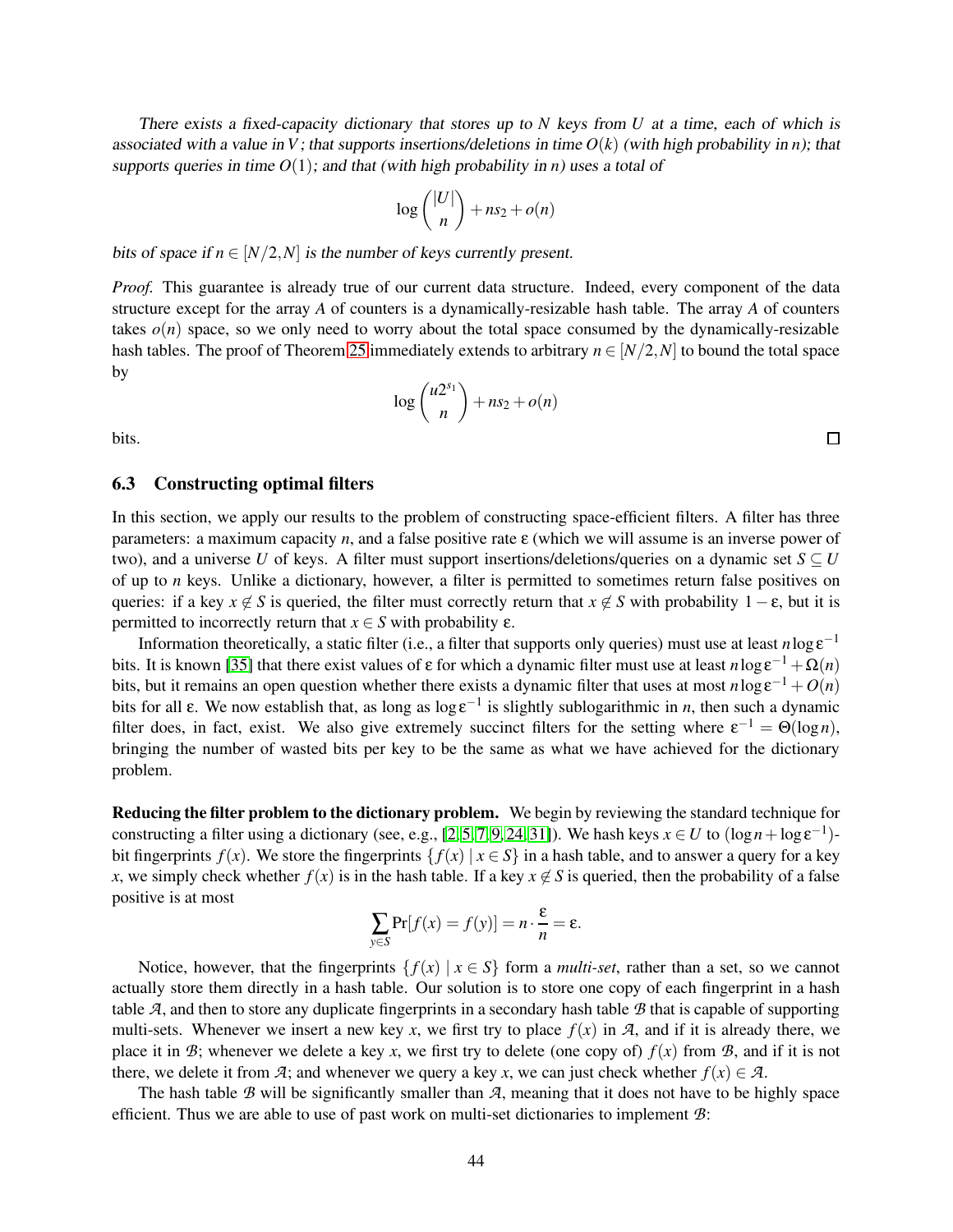<span id="page-45-0"></span>**Lemma 32** (Theorem 1 of [\[7\]](#page-46-7)). Let  $\varepsilon^{-1} \in [\omega(1), O(\log n)]$ . There exists a high-probability constant-time hash table that stores an arbitrary multi-set of *m* keys in  $(1+o(1))m\log \varepsilon^{-1}$  bits.

In fact, Lemma [32](#page-45-0) is stronger than what we need—it would suffice for us to have a multi-set dictionary using  $o(m\varepsilon^{-1})$  bits. Indeed, we can bound  $m = |\mathcal{B}|$  by  $O(\varepsilon n + \log n)$  with high probability:

<span id="page-45-1"></span>**Lemma 33.** At any given moment  $D = |\{x \in S \mid f(x) = f(y) \text{ for some } y \in S \setminus \{x\}\}|$  satisfies  $D = O(\varepsilon n + \varepsilon n)$ log*n*) with high probability in *n*.

*Proof.* Let  $x_1, \ldots, x_n$  denote the keys in *S*, and let  $Y_i$  be the 0-1 random variable indicating whether  $f(x_i) =$ *f*(*x*<sub>*j*</sub>) for some *j* < *i*. Notice that  $D \le 2\sum_i Y_i$ .

The *Y*<sub>*i*</sub>s are independent, and each *Y*<sub>*i*</sub> satisfies  $Pr[Y_i = 1] \le \varepsilon$ . Therefore we can apply a Chernoff bound leduce that  $D = O(\varepsilon n + \log n)$  with high probability in *n*. to deduce that  $D = O(\varepsilon n + \log n)$  with high probability in *n*.

By Lemma [33,](#page-45-1) if  $\varepsilon = o(1)$ , then the total number of bits used by *B* is  $o(n)$  with high probability in *n*. On the other hand, if *A* is implemented using a hash table that wastes *r* bits per key, then it uses a total of at most

$$
\log\binom{n\varepsilon^{-1}}{n} + nr
$$

bits. If we again assume that  $\varepsilon = o(1)$ , then by Lemma [27,](#page-40-0) this is equal to

$$
n \log \varepsilon^{-1} + nr + n \log e
$$

bits.

Applying Theorems [22](#page-36-2) and [25](#page-39-2) to construct *A*, we arrive at the following result:

**Theorem 34.** Let  $\varepsilon^{-1} \in [\omega(1), O(\log n)]$  be an inverse power of two, and let  $k \in [\log^* n]$  be a parameter. One can construct <sup>a</sup> filter that has false-positive rate at most ε, that supports queries in constant time, that supports insertions/deletions in time  $O(k)$ , and that uses space at most

$$
\begin{cases} n\log \varepsilon^{-1} + n\log e + o(n) & \text{if } \varepsilon^{-1} \le \frac{\log n}{\log^{(k)} n} \text{ and } \log^{(k)} n = \omega(1) \\ n\log \varepsilon^{-1} + O(n) + O(n\log^{(k)} n) & \text{otherwise} \end{cases}
$$

bits. The time and space guarantees hold for each operation with high probability in *n*.

We remark that the size |*U*| of the universe does not matter, since we can use hash function with  $O(\log n)$ description bits (see, e.g., Theorem 14 of [\[33\]](#page-48-13)) to map |*U*| to a universe of size poly $(n)$ , while avoiding collisions with probability  $1 - 1/poly(n)$ . The  $1/poly(n)$  collision probability can then easily be absorbed into  $\varepsilon$ <sup>[17](#page-45-2)</sup>

## Acknowledgments

This research was supported in part by NSF grants CSR-1938180, CCF-2106999, CCF-2118620, CCF-2118832, CCF-2106827, CCF-1725543, CSR-1763680, CCF-1716252 and CNS-1938709, as well as an NSF GRFP fellowship, a Fannie and John Hertz Fellowship, and Singapore Ministry of Education (AcRF) Tier 2 grant MOE2018-T2-1-013.

This research was also partially sponsored by the United States Air Force Research Laboratory and the United States Air Force Artificial Intelligence Accelerator and was accomplished under Cooperative Agreement Number FA8750-19-2-1000. The views and conclusions contained in this document are those

<span id="page-45-2"></span> $17$ Notice that the same approach is not legal for hash tables, since the failure probability for a hash table must be with respect to *running time*, rather than with respect to *correctness*. That is, hash tables are never allowed to return false positives.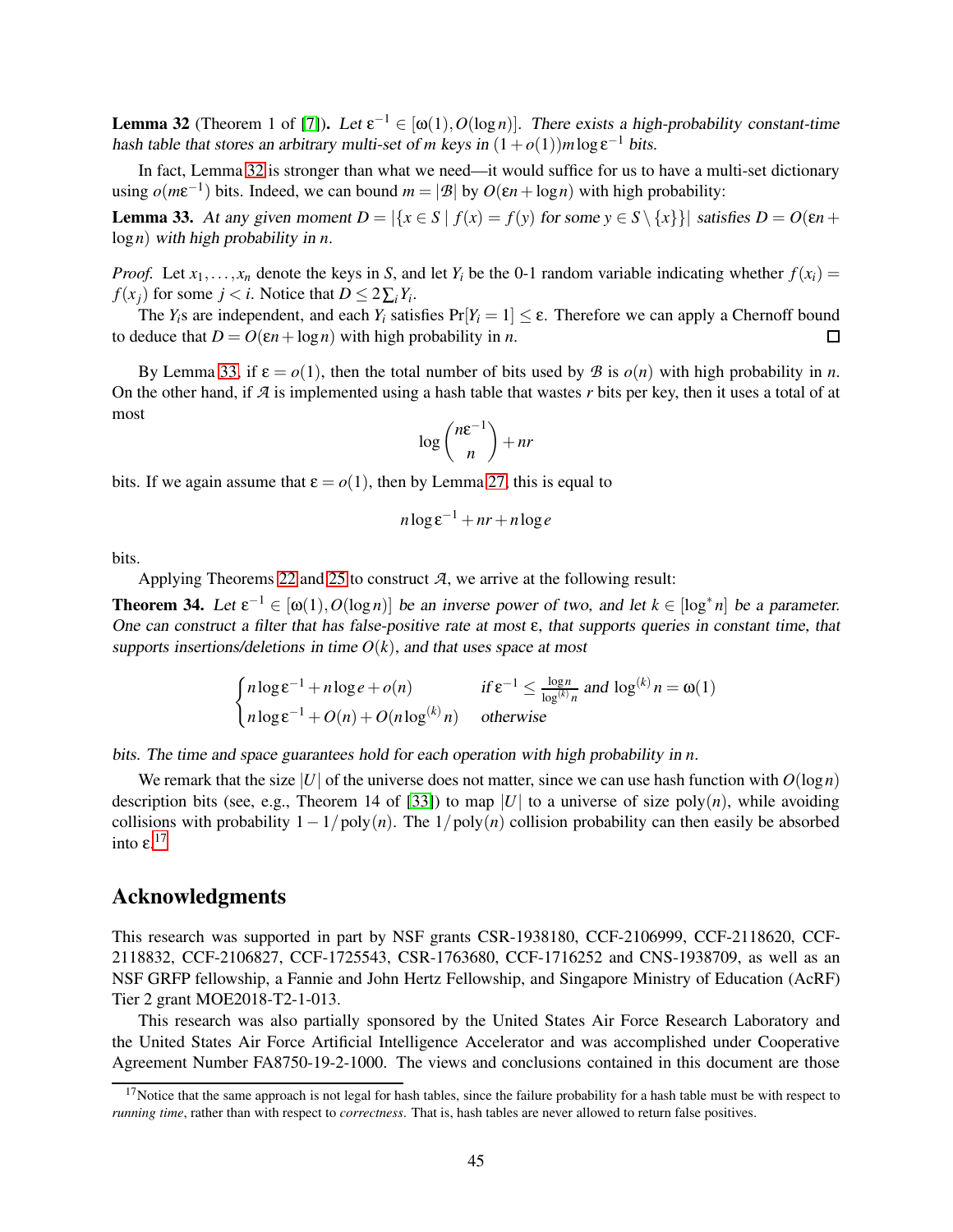of the authors and should not be interpreted as representing the official policies, either expressed or implied, of the United States Air Force or the U.S. Government. The U.S. Government is authorized to reproduce and distribute reprints for Government purposes notwithstanding any copyright notation herein.

## <span id="page-46-0"></span>References

- [1] Yuriy Arbitman, Moni Naor, and Gil Segev. De-amortized cuckoo hashing: Provable worst-case performance and experimental results. In *Proceedings of the 36th International Colloquium on Automata, Languages and Programming (ICALP)*, pages 107–118, 2009.
- <span id="page-46-1"></span>[2] Yuriy Arbitman, Moni Naor, and Gil Segev. Backyard cuckoo hashing: Constant worst-case operations with a succinct representation. In *2010 IEEE 51st Annual Symposium on Foundations of Computer Science (FOCS)*, pages 787–796. IEEE, 2010.
- <span id="page-46-11"></span><span id="page-46-2"></span>[3] Rudolf Bayer and Edward McCreight. Organization and maintenance of large ordered indexes. In *Software pioneers*, pages 245–262. Springer, 2002.
- <span id="page-46-6"></span>[4] Michael A Bender, Alex Conway, Martín Farach-Colton, William Kuszmaul, and Guido Tagliavini. All-purpose hashing. *arXiv preprint [arXiv:2109.04548](http://arxiv.org/abs/2109.04548)*, 2021.
- [5] Michael A Bender, Martin Farach-Colton, Mayank Goswami, Rob Johnson, Samuel McCauley, and Shikha Singh. Bloom filters, adaptivity, and the dictionary problem. In *2018 IEEE 59th Annual Symposium on Foundations of Computer Science (FOCS)*, pages 182–193. IEEE, 2018.
- <span id="page-46-8"></span>[6] Michael A Bender, Martin Farach-Colton, Rob Johnson, Russell Kraner, Bradley C Kuszmaul, Dzejla Medjedovic, Pablo Montes, Pradeep Shetty, Richard P Spillane, and Erez Zadok. Don't thrash: how to cache your hash on flash. *Proceedings of the VLDB Endowment*, 5(11):1627–1637, 2012.
- <span id="page-46-7"></span>[7] Ioana O Bercea and Guy Even. A dynamic space-efficient filter with constant time operations. In *17th Scandinavian Symposium and Workshops on Algorithm Theory (SWAT 2020)*. Schloss Dagstuhl-Leibniz-Zentrum für Informatik, 2020.
- <span id="page-46-9"></span><span id="page-46-5"></span>[8] Burton H Bloom. Space/time trade-offs in hash coding with allowable errors. *Communications of the ACM*, 13(7):422–426, 1970.
- [9] Larry Carter, Robert Floyd, John Gill, George Markowsky, and Mark Wegman. Exact and approximate membership testers. In *Proceedings of the tenth annual ACM Symposium on Theory of Computing (STOC)*, pages 59–65, 1978.
- <span id="page-46-3"></span>[10] Erik D Demaine, Friedhelm Meyer auf der Heide, Rasmus Pagh, and Mihai Pătrașcu. De dictionariis dynamicis pauco spatio utentibus. In *Latin American Symposium on Theoretical Informatics*, pages 349–361. Springer, 2006.
- <span id="page-46-10"></span>[11] M Dietzfelbinger, A Karlin, K Mehlhorn, FM auf der Heide, H Rohnert, and RE Tarjan. Dynamic perfect hashing: upper and lower bounds. In *[Proceedings 1988] 29th Annual Symposium on Foundations of Computer Science (FOCS)*, pages 524–531. IEEE, 1988.
- <span id="page-46-4"></span>[12] Martin Dietzfelbinger and Friedhelm Meyer auf der Heide. A new universal class of hash functions and dynamic hashing in real time. In *Proceedings of the 17th International Colloquium on Automata, Languages and Programming (ICALP)*, pages 6–19, 1990.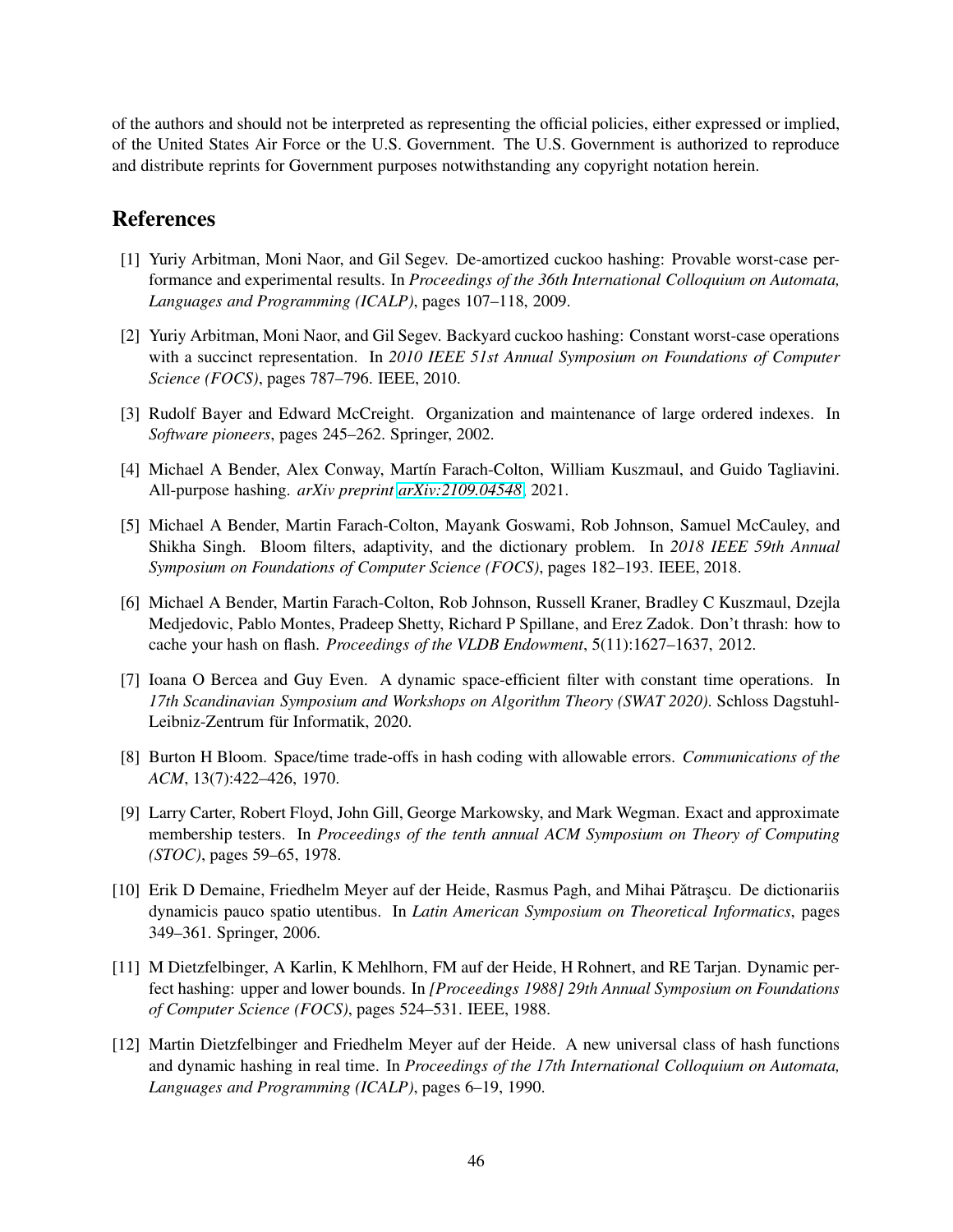- <span id="page-47-5"></span>[13] Martin Dietzfelbinger and Rasmus Pagh. Succinct data structures for retrieval and approximate membership. In *Proceedings of the 35th international colloquium on Automata, Languages and Programming (ICALP)*, pages 385–396, 2008.
- <span id="page-47-6"></span>[14] Martin Dietzfelbinger and Christoph Weidling. Balanced allocation and dictionaries with tightly packed constant size bins. In *Proceedings of the 32nd international conference on Automata, Languages and Programming (ICALP)*, pages 166–178, 2005.
- <span id="page-47-11"></span>[15] Martin Dietzfelbinger and Philipp Woelfel. Almost random graphs with simple hash functions. In *Proceedings of the thirty-fifth annual ACM Symposium on Theory of Computing (STOC)*, pages 629– 638, 2003.
- <span id="page-47-9"></span><span id="page-47-8"></span>[16] Peter C Dillinger and Stefan Walzer. Ribbon filter: practically smaller than bloom and xor. *arXiv preprint [arXiv:2103.02515](http://arxiv.org/abs/2103.02515)*, 2021.
- [17] Bin Fan, Dave G Andersen, Michael Kaminsky, and Michael D Mitzenmacher. Cuckoo filter: Practically better than bloom. In *Proceedings of the 10th ACM International on Conference on emerging Networking Experiments and Technologies*, pages 75–88, 2014.
- <span id="page-47-1"></span>[18] Dimitris Fotakis, Rasmus Pagh, Peter Sanders, and Paul G Spirakis. Space efficient hash tables with worst case constant access time. In *Proceedings of the 20th Annual Symposium on Theoretical Aspects of Computer Science (STOC)*, pages 271–282, 2003.
- <span id="page-47-2"></span>[19] Michael L. Fredman, Janos Komlos, and Endre Szemeredi. Storing a sparse table with O(1) worst case access time. In *Proceedings of the 23rd Annual Symposium on Foundations of Computer Science (FOCS)*, SFCS '82, page 165–169. IEEE Computer Society, 1982.
- <span id="page-47-13"></span>[20] Russell Impagliazzo and Valentine Kabanets. Constructive proofs of concentration bounds. In *Approximation, Randomization, and Combinatorial Optimization. Algorithms and Techniques*, pages 617–631. Springer, 2010.
- <span id="page-47-14"></span>[21] Eyal Kaplan, Moni Naor, and Omer Reingold. Derandomized constructions of k-wise (almost) independent permutations. *Algorithmica*, 55(1):113–133, 2009.
- <span id="page-47-3"></span><span id="page-47-0"></span>[22] Don Knuth. Notes on "open" addressing. 1963.
- <span id="page-47-4"></span>[23] Donald E. Knuth. *The Art of Computer Programming, Volume III: Sorting and Searching*. Addison-Wesley, 1973.
- [24] Mingmou Liu, Yitong Yin, and Huacheng Yu. Succinct filters for sets of unknown sizes. In *47th International Colloquium on Automata, Languages, and Programming (ICALP)*. Schloss Dagstuhl-Leibniz-Zentrum für Informatik, 2020.
- <span id="page-47-10"></span>[25] Shachar Lovett and Ely Porat. A lower bound for dynamic approximate membership data structures. In *2010 IEEE 51st Annual Symposium on Foundations of Computer Science (FOCS)*, pages 797–804. IEEE, 2010.
- <span id="page-47-12"></span>[26] Michael Luby and Charles Rackoff. How to construct pseudorandom permutations from pseudorandom functions. *SIAM Journal on Computing*, 17(2):373–386, 1988.
- <span id="page-47-7"></span>[27] Michael Mitzenmacher. The power of two choices in randomized load balancing. *IEEE Transactions on Parallel and Distributed Systems*, 12(10):1094–1104, 2001.